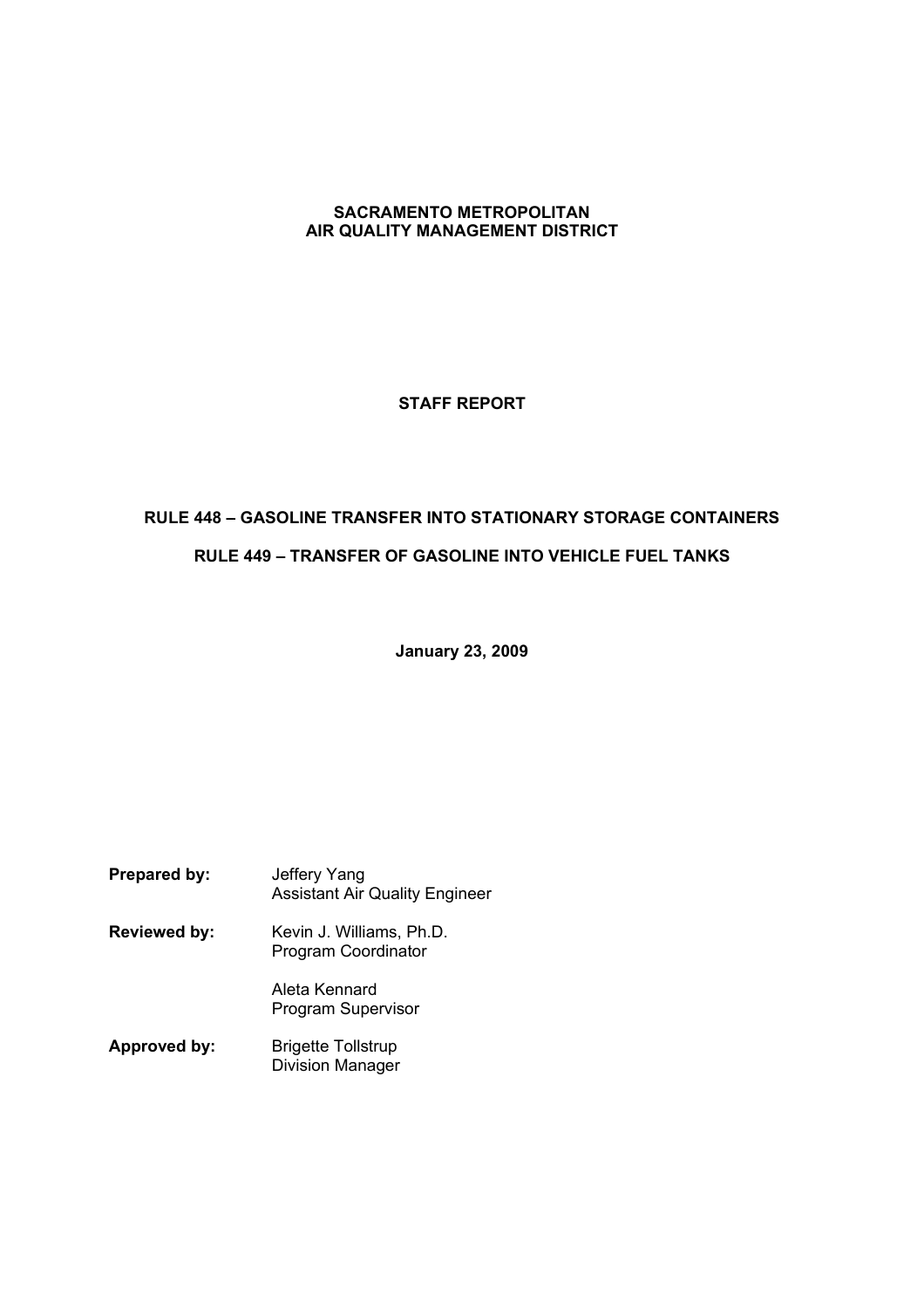## **BACKGROUND**

Ground level ozone is a secondary pollutant formed from photochemical reactions of nitrogen oxides (NOx) and volatile organic compounds (VOCs) in the presence of sunlight. Ozone is a strong irritant that adversely affects human health and damages crops and other environmental resources. As documented by the U.S. Environmental Protection Agency (EPA) in the most recent Criteria Document for ozone (U.S. EPA 2006), both short-term and long-term exposure to ozone can irritate and damage the human respiratory system, resulting in:

- decreased lung function;
- development and aggravation of asthma;
- increased risk of cardiovascular problems such as heart attacks and strokes;
- increased hospitalizations and emergency room visits; and
- $\bullet$ premature deaths.

The District is currently designated as a nonattainment area for both the state and federal ozone standards. Since VOCs are a precursor to ozone, one of the strategies to control ozone pollution is to reduce VOC emissions from existing stationary sources.

Gasoline transfer operations emit VOC when gasoline vapor in the vessel being filled is displaced by the liquid gasoline. Gasoline vapors also contain benzene and other toxic chemicals. Rule 448, Gasoline Transfer into Stationary Storage Containers, controls VOC emissions from the transfer of gasoline from delivery vessels into stationary storage tanks or mobile fuelers (Phase I transfers). Rule 449, Transfer of Gasoline into Vehicle Fuel Tanks, controls VOC emissions from the transfer of gasoline from stationary storage tanks and mobile fuelers into vehicle fuel tanks (Phase II transfers).

Rules 448 and 449 were first adopted by the District on February 5, 1975. Rule 448 was last amended on February 2, 1995, and Rule 449 was last amended on September 26, 2002. These latest amended rules have been incorporated into the State Implementation Plan.

Staff is proposing to amend Rules 448 and 449 to:

- $\blacksquare$ Maintain consistency with state regulations for vapor recovery systems, including the Enhanced Vapor Recovery (EVR) regulations adopted by the California Air Resources Board (CARB);
- Incorporate "all feasible measure" requirements from rules adopted by the San Joaquin Valley Unified Air Pollution Control District (SJVUAPCD) and the South Coast Air Quality Management District (SCAQMD);
- Provide an exemption from Phase II vapor recovery requirements for the dispensing of E85, a petroleum distillate/alcohol blend, into flexible fuel vehicles; and
- Provide an exemption from Phase II vapor recovery requirements for non-retail gasoline dispensing facilities in which 100% of the vehicles refueled are equipped with Onboard Refueling Vapor Recovery (ORVR).

#### **LEGAL MANDATES**

**Federal Mandates:** The District is designated as a nonattainment area for the federal 8-hour ozone standard (69 FR 23858, April 30, 2004). Section 182(b)(3) of the federal Clean Air Act requires the District to require vapor recovery systems on gasoline dispensing operations. Sections 172(c)(1) and 182(b)(2) require the District to adopt Reasonably Available Control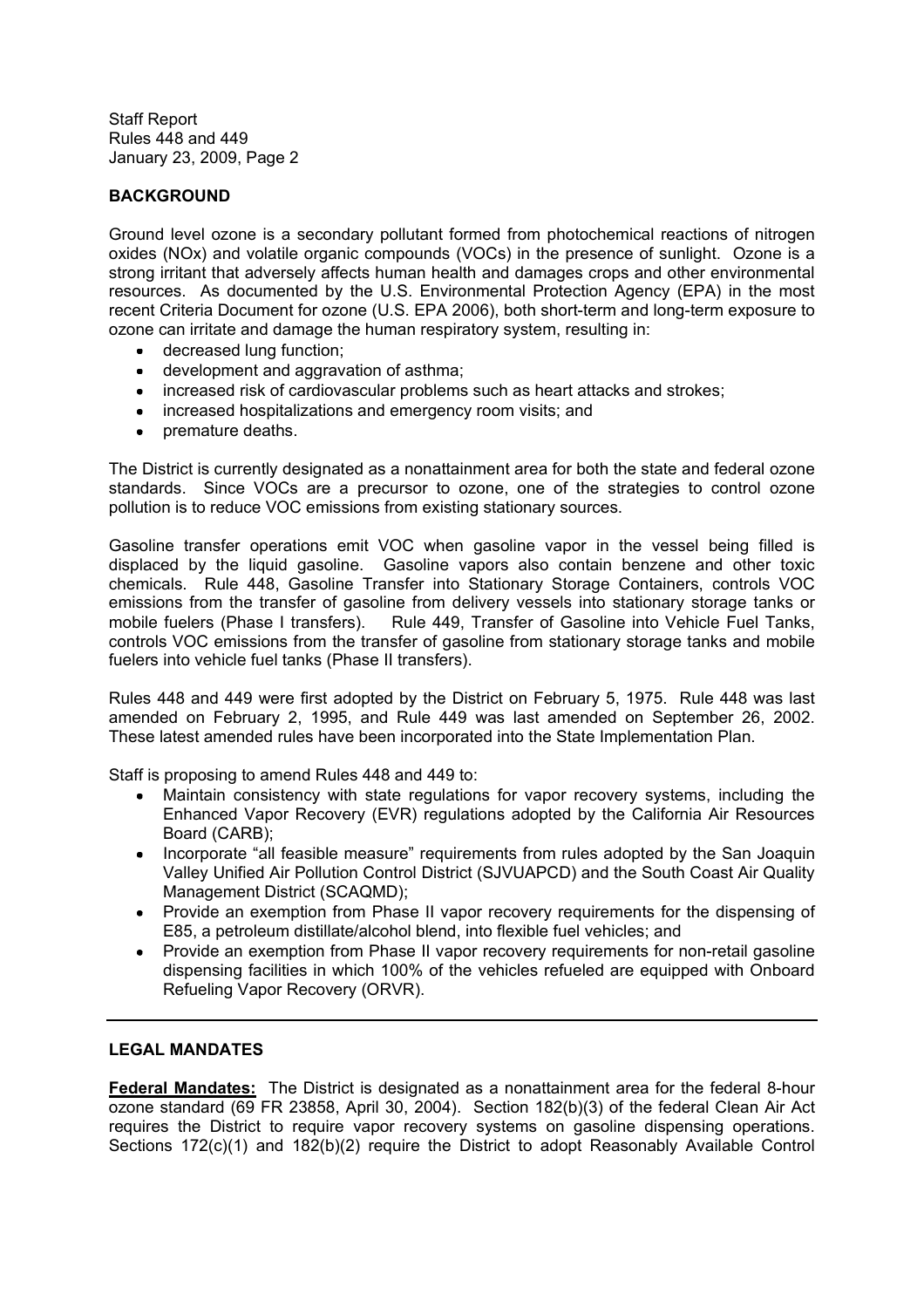Technology (RACT) for ozone precursors, including RACT for all major sources of VOC and all source categories for which EPA has promulgated a Control Techniques Guidelines (CTG) document. EPA promulgated a CTG for gasoline service stations in November, 1975.

Rules 448 and 449 satisfy the federal mandates for vapor recovery and RACT.

### **State Mandates:**

Serious Nonattainment Plan Requirements: The District is designated as a serious nonattainment area for the state ozone standard. The California Clean Air Act requires areas with this designation to adopt control measures required in sections 40913, 40914, and 40919 of the California Health and Safety Code (HSC):

- HSC Section 40913 requires districts to develop a plan to achieve California's ambient air quality standards by the earliest practicable date.
- HSC Section 40914(b)(2) requires every nonattainment district which cannot achieve a reduction of 5% or more per year in district wide emissions to include in their state attainment plans "every feasible measure" to reduce the emissions of nonattainment pollutants and their precursors. SJVUAPCD Rules 4621 and 4622 and SCAQMD Rule 461 were reviewed for "feasible measures." The proposed amendments will be equivalent to the requirements in SJVUAPCD Rule 4621 and 4622 and SCAQMD Rule 461.
- HSC Section 40919(a)(3) requires districts with serious nonattainment for ozone to adopt Best Available Retrofit Control Technology (BARCT) for all existing permitted sources. The proposed amendments will meet the BARCT requirement.

Transport Mitigation Emission Control Requirements: Title 17, Section 70600 of the California Code of Regulations (CCR) requires that districts within the areas of origin of transported air pollutants, as identified in section 70500(c), include sufficient emission control measures (including "all feasible measures" and BARCT) in their attainment plans for ozone to mitigate the impact of pollution sources within their jurisdictions on ozone concentrations in downwind areas commensurate with the level of contribution. An upwind district shall comply with the transport mitigation planning and implementation requirements set forth in this section regardless of its attainment status, unless the upwind district complies with the requirements of section 70601.

Benzene Airborne Toxic Control Measure (ATCM) for Retail Service Stations: Title 17 CCR Section 93101 requires CARB-certified Phase I and Phase II vapor recovery systems at retail service stations. The proposed amendments are in compliance with the Benzene ATCM because the ORVR exemption is only applicable to non-retail gasoline dispensing facilities. CARB Executive Order G-70-212 states that Phase II vapor recovery systems are not yet certified for the dispensing of E85, and that E85 facilities may continue to operate without Phase II vapor recovery until such time as CARB may certify Phase II vapor recovery systems for use with E85. The proposed E85 exemption for Rule 449 will also expire when CARB certifies a Phase II vapor recovery system for the dispensing of E85.

The proposed amendments are based on all feasible control measures and BARCT requirements, and therefore comply with the state mandates.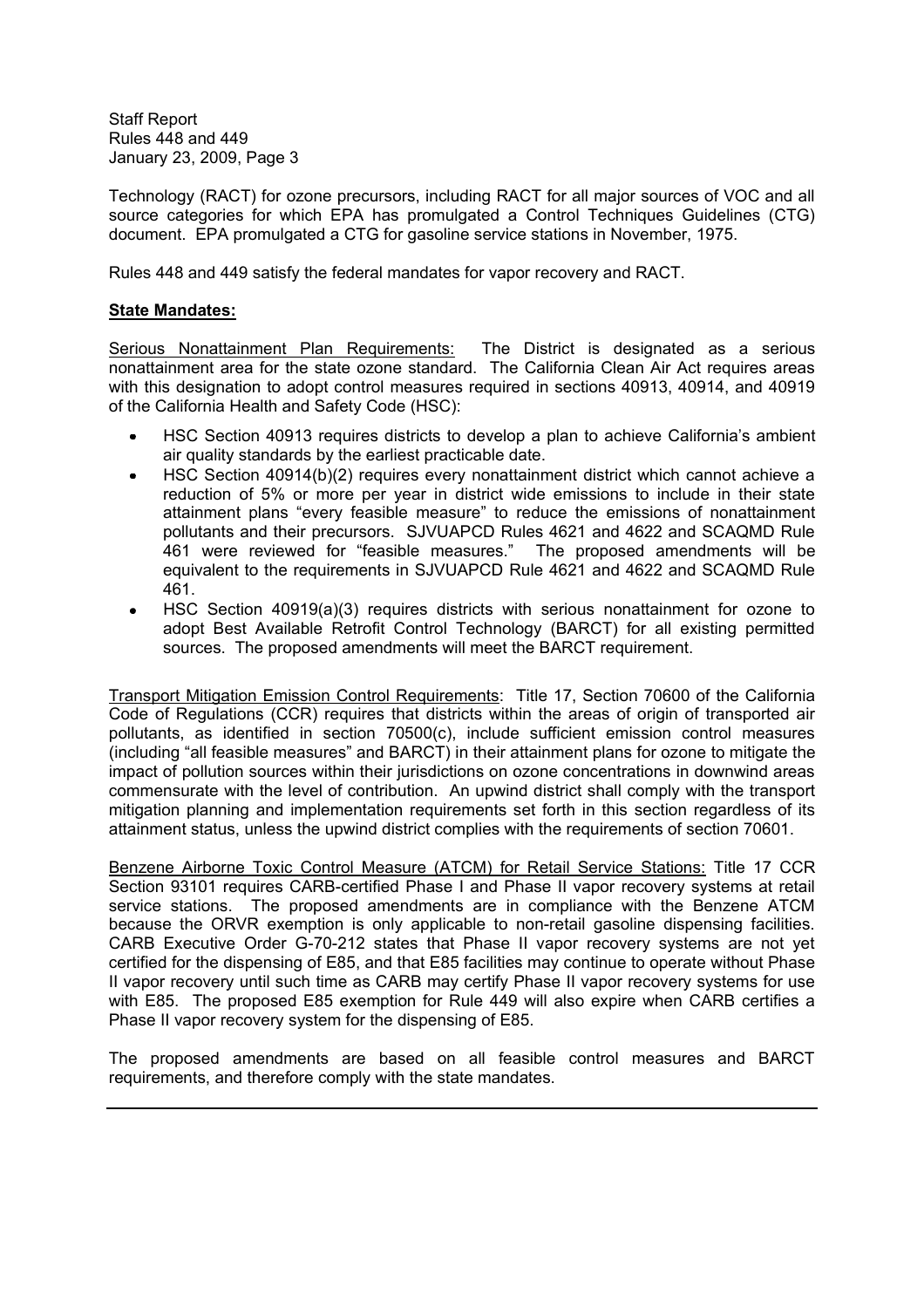### **ENHANCED VAPOR RECOVERY (EVR)**

State law (California Health and Safety Code, Division 26, Part 4, Chapter 3, Article 5) requires control of gasoline vapor emissions. Section 41954 requires CARB to adopt performance standards for certifying vapor recovery systems. Section 41954(g)(1) prohibits local districts from establishing performance standards stricter than those adopted by CARB.

CARB first adopted performance standards for vapor recovery systems in 1975. On April 1, 2001, CARB's regulation to implement EVR (Title 17, California Code of Regulations, Section 94011) took effect. The deadline for Phase I vapor recovery systems to be certified to the new standards was April 1, 2005. By April 1, 2009, all Phase II vapor recovery systems at gasoline dispensing facilities with underground storage tanks must meet the new standards.

An EVR regulation (Title 17, California Code of Regulations, Section 94016) for gasoline dispensing facilities with aboveground storage tanks took effect on July 12, 2008. Facilities with aboveground storage tanks will have until July 12, 2012 to meet these new requirements.

Staffs proposed amendments are consistent with the EVR regulations and associated certification and test procedures.

### **FEDERAL AND STATE GUIDANCE ON PHASE II EXEMPTIONS**

EPA began phasing in Onboard Refueling Vapor Recovery (ORVR) requirements for new light duty vehicles (passenger cars), light duty trucks, medium duty vehicles, and light heavy duty trucks in 1998 (40 CFR Part 86). By 2000, 100% of the new passenger cars sold were required to be equipped with ORVR. Phase-in of ORVR was completed by 2003 for new light duty trucks and by 2006 for medium duty vehicles and light heavy duty trucks.

On December 12, 2006, EPA issued a memorandum (included in Appendix C) to provide guidance concerning the removal of Phase II vapor recovery systems in situations where widespread use of ORVR is demonstrated. Under Section 202(a)(6) of the federal Clean Air Act, EPA may waive the vapor recovery requirements in areas where the agency has determined that ORVR is in widespread use throughout the motor vehicle fleet. Specifically, the guidance suggests that EPA may approve the removal of Phase II vapor recovery requirements in the following circumstances:

- Initial fueling of new vehicles at automobile assembly plants where 95% or more of the  $\bullet$ vehicle are equipped with ORVR
- Refueling of rental cars at rental car facilities, where 95% or more of the vehicles are equipped with ORVR
- Refueling of flexible fuel vehicles at E85 dispensing pumps

A follow-up memorandum (included in Appendix C), issued by EPA on November 28, 2007, expanded the circumstances under which Phase II vapor recovery requirements may be removed to include corporate or commercial fleets where 95% or more of the vehicles are equipped with ORVR. In addition, CARB Executive Officer James Goldstene sent a letter (included in Appendix C) on February 20, 2008, to all California districts, encouraging them to revise their vapor recovery rules to incorporate exemptions for ORVR fleets and E85.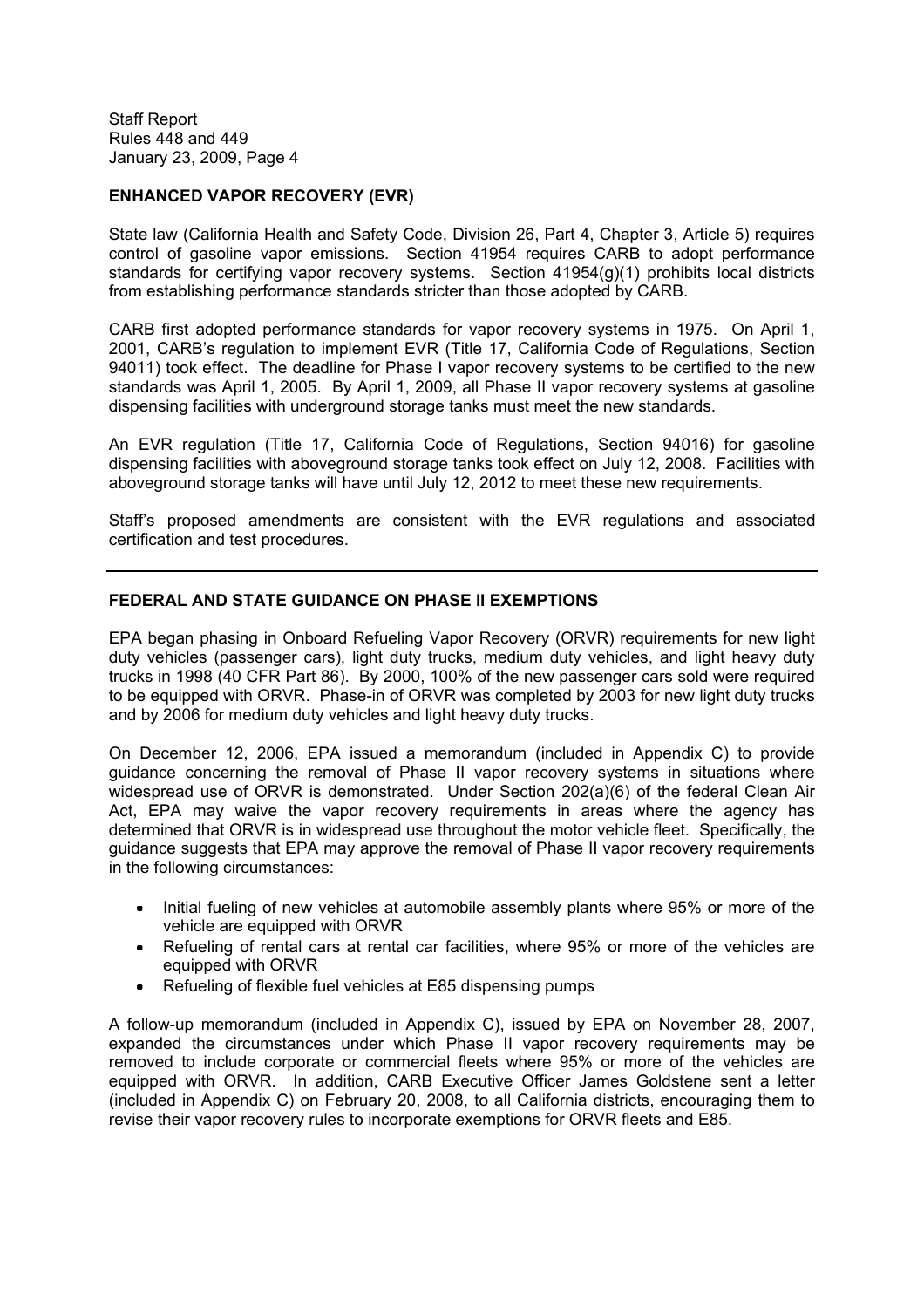A vapor recovery system that meets the Phase II standards and specifications, including In-Station Diagnostics, was not certified for use on E85 dispensing facilities by the operative date of the EVR regulations. On July 16, 2008, CARB issued Executive Order G-70-212 (included in Appendix C), which allows E85 dispensing facilities to continue to operate without Phase II vapor recovery until such time as CARB may certify Phase II vapor recovery systems for use with E85. This executive order was based on EPA's guidance letters authorizing districts to amend their rules to exempt E85 because these gasoline dispensing facilities are expected to refuel fleets where 95% or more of the vehicles are equipped with ORVR.

#### **SUMMARY OF RULE AMENDMENTS**

The significant proposed amendments are summarized below. Other changes are proposed to maintain consistency with state regulations and certification procedures. A detailed list of changes, including amendments proposed to be consistent with State regulations, is incorporated in Appendix A.

Rule 448

Currently, Rule 448 requires a CARB-certified vapor recovery system to be used when transferring gasoline into a stationary storage container with a capacity of 250 gallons or more. The proposed amendments will lower the applicability of this requirement to include transfer of gasoline into a mobile fueler with a capacity of 120 gallons or more, and expand the requirements to include vapor recovery for "switch loading." Switch loading is the transfer of diesel fuel into a container that previously contained gasoline, a process that expels gasoline vapor from the container being filled. The expanded vapor recovery requirements are consistent with feasible requirements in SJVUAPCD Rule 4621 and SCAQMD Rule 461.

Staff is proposing to divide the vapor recovery requirements of Section 301 into three subsections to incorporate requirements that are unique to underground storage tanks, aboveground storage tanks, and mobile fuelers, and to establish more specific requirements for gasoline delivery vessels. The proposed requirements are consistent with feasible requirements in SJVUAPCD Rule 4621 and SCAQMD Rule 461, and are consistent with current CARB certification requirements.

Staff is proposing to require the use of a vapor recovery system during "pump-out," which is when gasoline is transferred out of a stationary tank or mobile fueler into a stationary tank or delivery vessel. This requirement closes a loophole that exists in the current versions of Rules 448 and 449, and is consistent with SCAQMD Rule 461. Staff is also proposing to implement work practices that will assist in reducing excess emissions from spillage when gasoline is pumped out of vehicle fuel tanks.

Currently, Rule 448 does not require the owner/operator of gasoline dispensing facilities to perform maintenance inspections on the Phase I vapor recovery system. Staff is proposing to implement an inspection program for the owner/operator of the dispensing facility to inspect the Phase I system after receiving a fuel delivery. Should multiple deliveries be made to a given tank in a single day, the owner/operator is only required to inspect a storage tank's Phase I system once per day. Staff believes the Phase I systems are most susceptible to damage when receiving deliveries. The list of items to be inspected is consistent with SDAPCD Rule 61.3.1, SJVUAPCD Rule 4621, and SCAQMD Rule 461. The inspection frequency most closely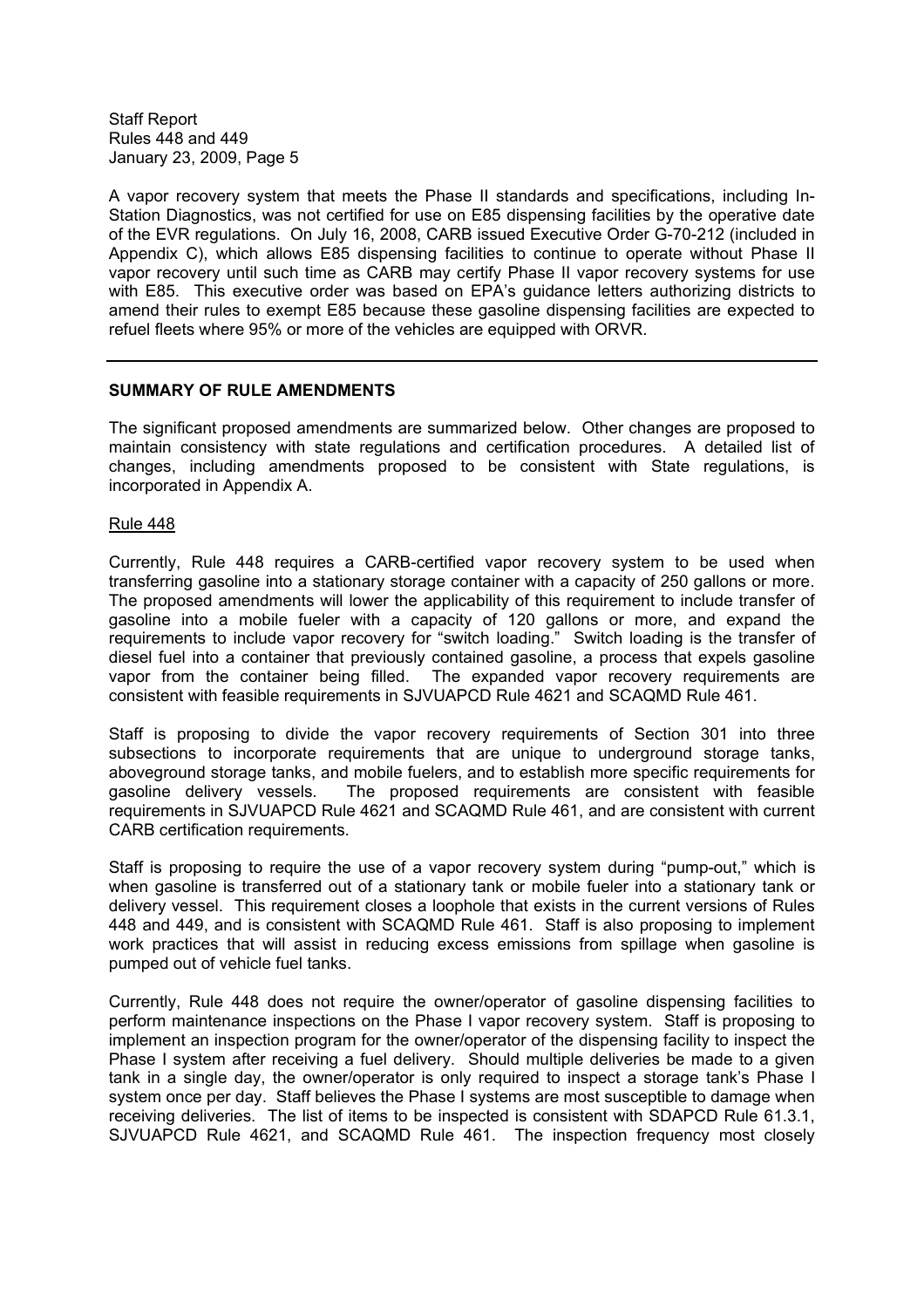matches SDAPCD Rule 61.3.1, which requires inspections at frequencies ranging from weekly to monthly.

The proposed amendments include a requirement that 3 months after the date of adoption, installers/contractors who install or alter vapor recovery systems must be certified by the International Code Council (ICC) for Vapor Recovery System Installation and Repair, and if required by the Executive Order, certified by the system manufacturer; maintain the valid ICC certification; and have on site proof of all required certifications. This requirement is consistent with SJVUAPCD Rule 4621 and SCAQMD Rule 461

The ICC certification test for Vapor Recovery System Testing and Repair is not yet available. Staff is proposing a requirement that 3 months after the certification test becomes available, testers who perform required performance or recertification tests be certified by the International Code Council (ICC) for Vapor Recovery System Testing and Repair. Staff is also proposing that, if required by the Executive Order, testers be certified by the system manufacturer; maintain the valid ICC certification; and have on site proof of all required certifications. This requirement is consistent with SJVUAPCD Rule 4621 and SCAQMD Rule 461.

Staff also included a list of required performance and reverification tests, unless other tests are specified in the applicable CARB Executive Orders. This list is consistent with SJVUAPCD Rule 4621 and SCAQMD Rule 461. Staff is proposing that reverification tests be performed annually, or more frequently as required by the applicable CARB Executive Order. Most facilities are already performing these tests annually as a permit requirement. However, approximately 20 facilities with aboveground storage tanks and only Phase I vapor recovery systems are expected to be impacted by this requirement.

Lastly, the amendments for Rule 448 include a recordkeeping requirement for performance and reverification tests results and maintenance inspection and repair records. Owner/operators are to retain records onsite for a period not less than 3 years (5 years for Title V sources) and make them available for review upon request. This requirement is consistent with Rule 449, SDAPCD Rule 61.3.1, SJVUAPCD Rule 4621, and SCAQMD Rule 461.

#### Rule 449

Staff is proposing two exemptions from the Phase II vapor recovery requirements. First, the dispensing of E85 would be exempt from the rule until CARB certifies Phase II vapor recovery systems for dispensing E85. This exemption is consistent with CARB Executive Order G-70- 212, as well as federal guidance.

Second, the dispensing of gasoline for non-retail facilities where 100% of the vehicles refueled are equipped with ORVR would be exempt from the rule requirements, provided that the owner or operator meets recordkeeping requirements and submits an application pursuant to Rule 201- GENERAL PERMIT REQUIREMENTS for an Authority to Construct and Permit to Operate the gasoline dispensing facility and agrees to comply with the following conditions:

- No fuel shall be dispensed into a vehicle that is not owned or under direct control of the operator, except for a vehicle being used in an emergency;
- No fuel shall be dispensed into a vehicle not equipped with an ORVR system, except for a vehicle being used in an emergency.
- The gasoline dispensing facility shall use nozzles that are part of a CARB certified vapor recovery system, except that the vapor return line shall be sealed off. This ensures that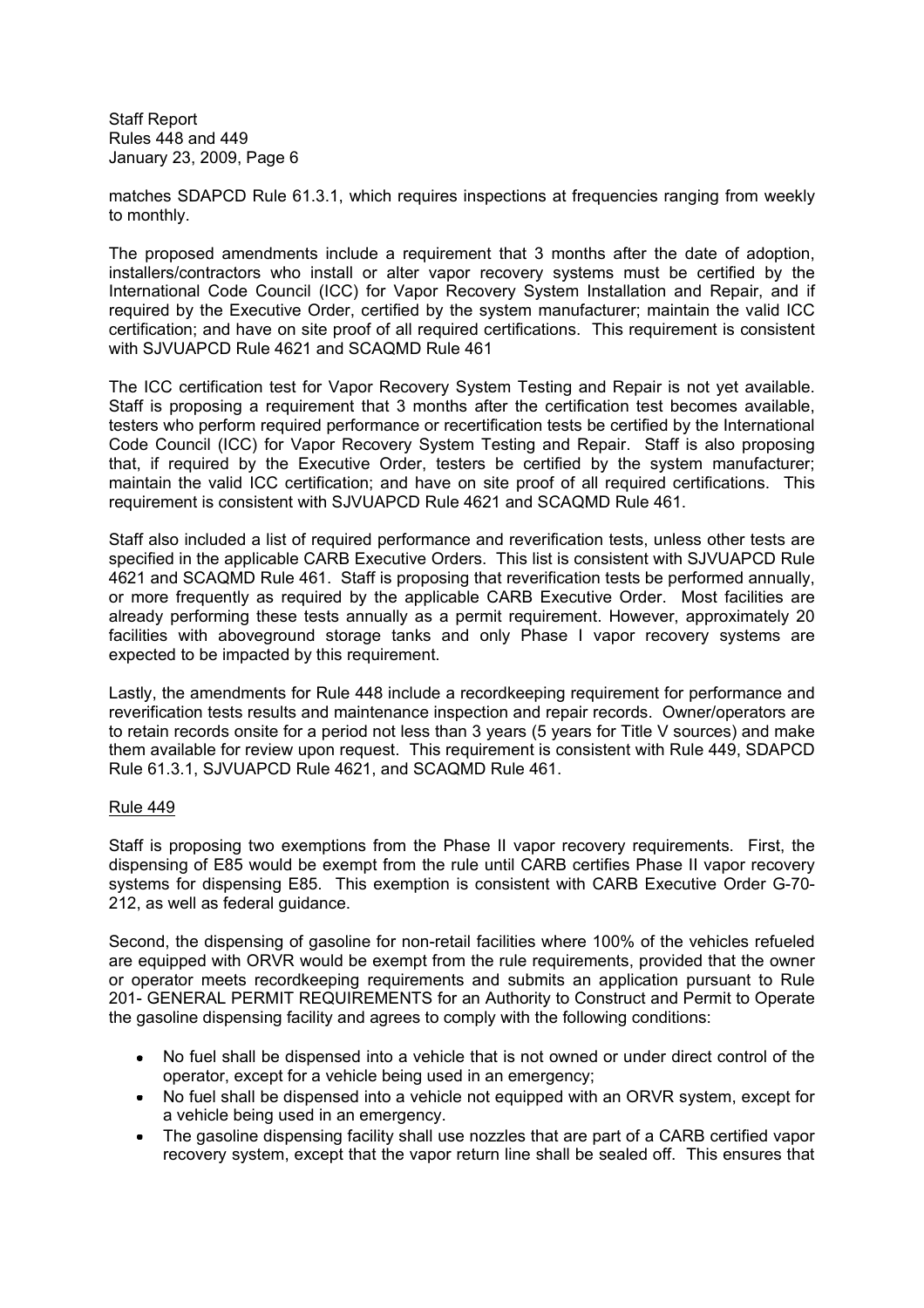> the nozzles meet CARB performance standards for liquid retention, nozzle spitting, and post-refueling drips.

Although the EPA guidance allows exemptions for as low as 95%, there is a potential emissions increase for the 5% vehicles that are not equipped with ORVR. Therefore, the proposed 100% ORVR exemption was chosen. This level is also consistent with the exemptions in SJVUAPCD Rule 4622 and SCAQMD Rule 461.

An additional exemption included in the amendments provides owners/operators the flexibility to perform minor, routine work on Phase II components, such as replacing any defective nozzles, hoses and breakaways with new or CARB certified re-manufactured components of the same make and model, or alternatives specifically identified in the latest applicable CARB Executive Order, without being ICC certified as an installer/contractor.

Currently, Rule 449 requires a CARB-certified vapor recovery system to be used when transferring gasoline from a storage container with a capacity of 250 gallons or more into a vehicle fuel tank with a capacity of 5 gallons or more. The proposed amendments will lower the applicability of this requirement to include transfer of gasoline from a mobile fueler with a capacity of 120 gallons or more into a vehicle fuel tank with a capacity of 5 gallons or more. This requirement is consistent with feasible requirements in SJVUAPCD Rule 4622 and SCAQMD Rule 461. All mobile fuelers currently operating within the District are in compliance with the proposed requirement.

Under the current rule, operators of retail gasoline dispensing facilities must post a sign warning patrons that topping off vehicle fuel tanks may result in spillage or recirculation of gasoline. Staff proposes to prohibit topping off. This prohibition conforms to EPA Region IX vapor recovery guidelines.

In the current version of Rule 449, the frequency required for gasoline dispensing facilities to perform reverification tests is every six or twelve months, depending on the six-month average of actual monthly gasoline throughput. Staff believes that this provision is no longer necessary due to the improved performance and reliability of Phase II systems as a result of CARB's Enhanced Vapor Recovery Program. Therefore, Staff is proposing to amend this provision so that the testing frequency will be annually, or more frequently as required by the applicable CARB Executive Order. BAAQMD Rule 8-7 and SDAPCD Rule 61.4.1 require only annual testing. SJVUAPCD Rule 4622 requires annual testing except for air-to-liquid ratio or volumeto-liquid ratio on a system with bellows-less nozzles, which is required every six months. (Note: The District no longer has any gasoline dispensing facilities using bellows-less nozzles. In addition, new Phase II EVR systems certified pursuant to CP-201 are required to have nozzles with bellows or mini-boots that form a face seal against the fill pipe.)

The proposed amendments include a requirement that effective 3 months after the date of adoption, installers/contractors who install or alter vapor recovery systems must be certified by the International Code Council (ICC) for Vapor Recovery System Installation and Repair, and if required by the Executive Order, certified by the system manufacturer; maintain the valid ICC certification; and have on site proof of all required certifications. This requirement is consistent with SJVUAPCD Rule 4622 and SCAQMD Rule 461.

The ICC certification test for Vapor Recovery System Testing and Repair is not yet available. Staff is proposing a requirement that 3 months after the certification test becomes available, testers who perform required performance or recertification tests be certified by the International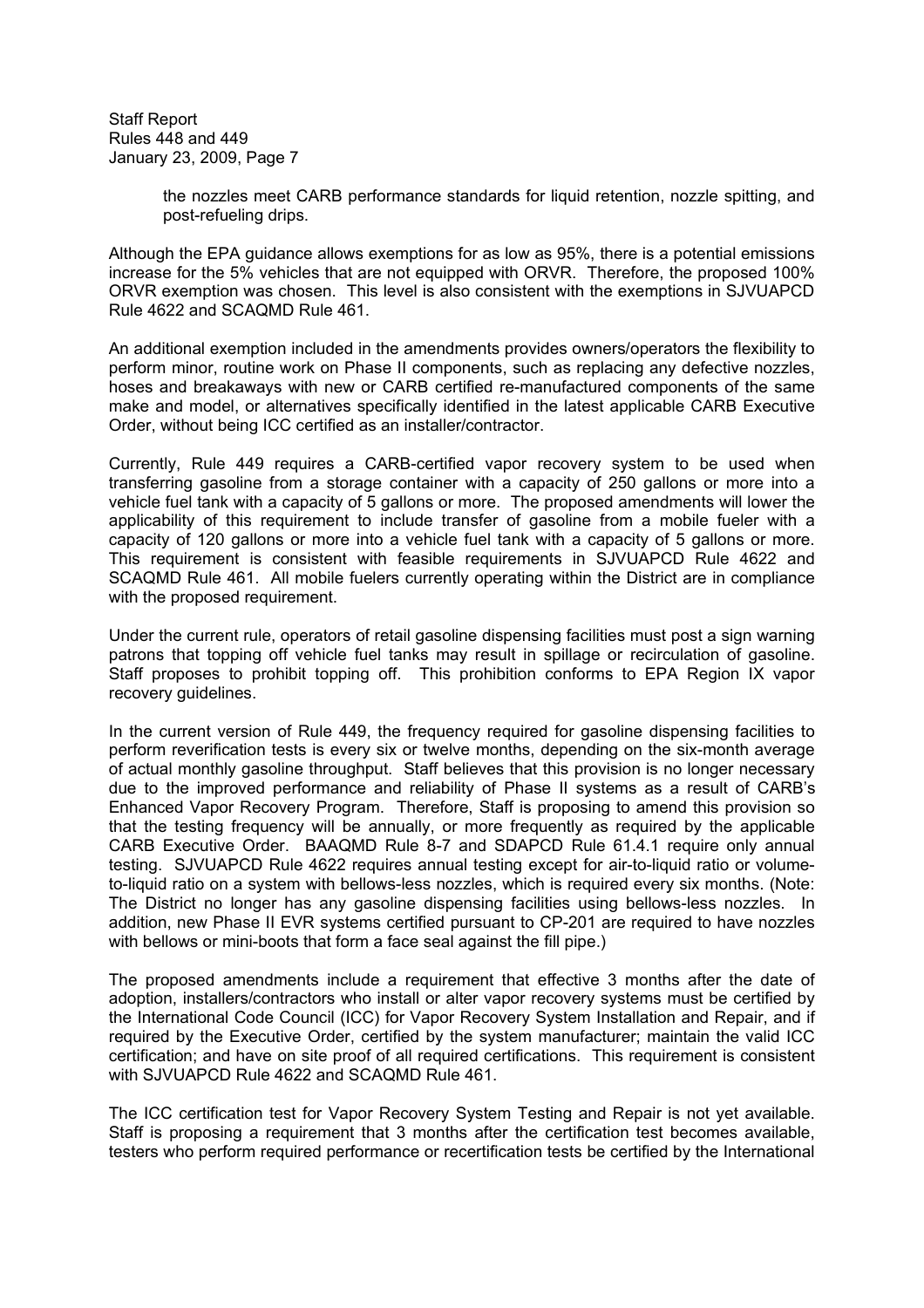Code Council (ICC) for Vapor Recovery System Testing and Repair. Staff is also proposing that, if required by the Executive Order, testers be certified by the system manufacturer; maintain the valid ICC certification; and have on site proof of all required certifications. This requirement is consistent with SJVUAPCD Rule 4622 and SCAQMD Rule 461.

#### **EMISSIONS IMPACT**

The 2008 emission inventory for gasoline dispensing operations in Sacramento County, including Phase I and Phase II emissions, is shown in the following table.

| <b>EIC Code</b>   | <b>Description</b>                                            | <b>2008 Annual VOC Emissions</b><br>(tons per year) |
|-------------------|---------------------------------------------------------------|-----------------------------------------------------|
| 330-374-1100-0000 | Gasoline Dispensing Tanks -<br><b>Working Losses</b>          | 44                                                  |
| 330-378-1100-0000 | Vehicle Refueling - Vapor<br>Displacement Losses, Gasoline    | 280                                                 |
| 330-376-1100-0000 | <b>Gasoline Dispensing Tanks -</b><br><b>Breathing Losses</b> | 34                                                  |
| 330-380-1100-0000 | Vehicle Refueling - Spillage, Gasoline                        | 58                                                  |
|                   | Total:                                                        | 416                                                 |

The emission inventory takes into account the effect of controls that are already in place. Existing vapor recovery standards have reduced VOC emissions by 3,360 tons per year in the 2008 inventory. These rules achieved the second highest VOC benefit when compared to all other district rules (Rule 447, Organic Liquid Loading is the highest). These rules also reduce the emissions of benzene and other toxic air contaminants. Even after controls, this is the third highest VOC emissions category subject to District control (behind solvents and architectural coatings) and is one of the top ten VOC sources in the Sacramento region.

The proposed amendments improve the maintenance of vapor recovery systems and improve the enforceability of existing provisions. There are no additional emission reductions claimed from the amendments to Rules 448 and 449 that are proposed for consistency with CARB EVR regulations or to improve maintenance and enforceability. No excess emissions are expected from the proposed exemptions in Rule 449 for dispensing into 100% ORVR vehicles and E85 dispensing because ORVR systems on such vehicles provide emission reductions equivalent to Phase II vapor recovery. An analysis by NESCAUM (see reference 9) shows that Phase II vapor recovery is slightly less effective than ORVR alone.

#### **SOCIOECONOMIC IMPACT ANALYSIS**

California Health and Safety Code Section 40728.5 requires a district to perform an assessment of socioeconomic impacts before adopting, amending or repealing a rule that will significantly affect air quality or emission limitations. The District Board is required to actively consider the socioeconomic impacts of the proposal and make a good faith effort to minimize adverse socioeconomic impacts. HSC Section 40728.5 defines "socioeconomic impact" to mean the following: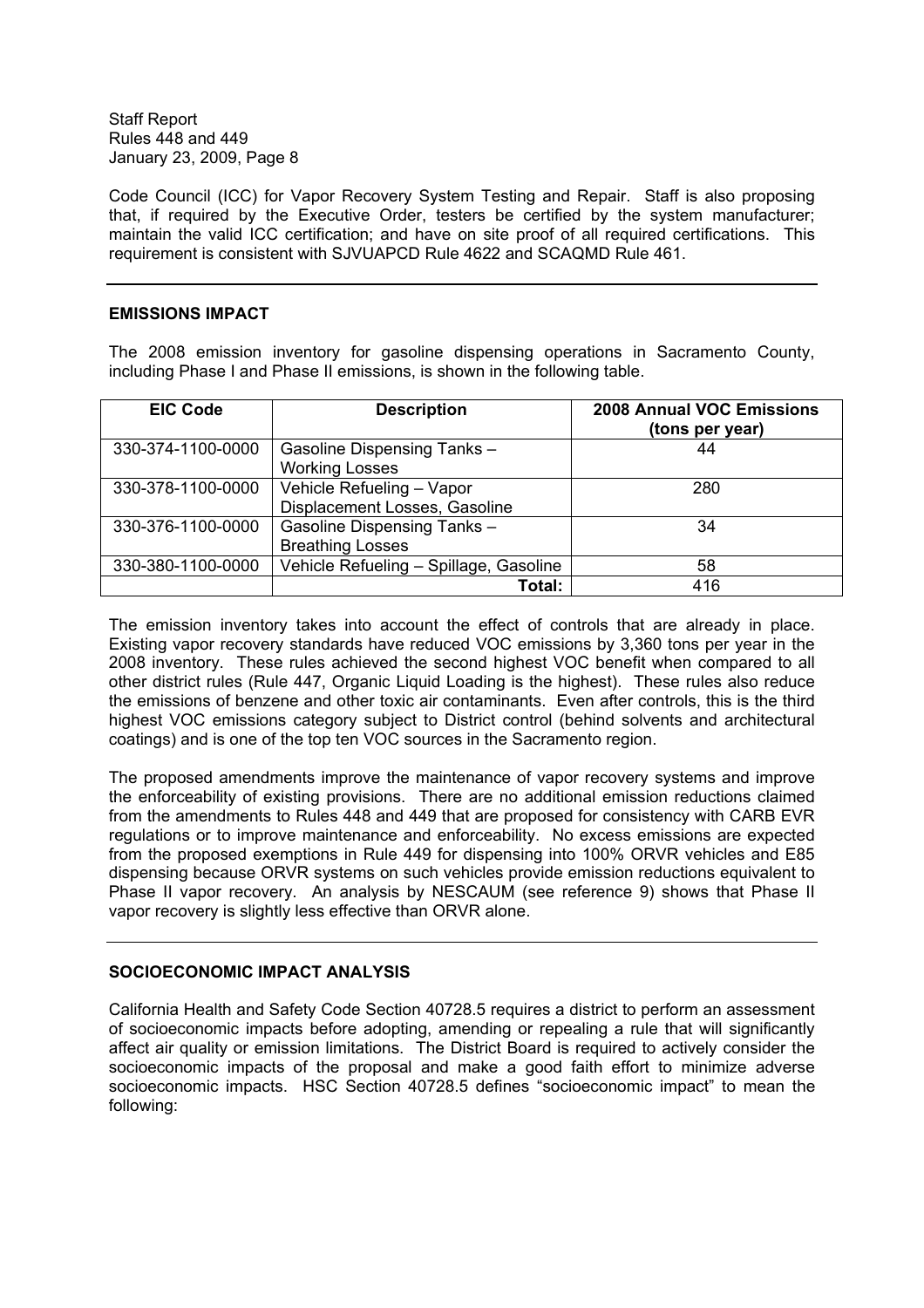- 1. The type of industry or business, including small business, affected by the proposed rule or rule amendments.
- 2. The impact of the proposed rule or rule amendments on employment and the economy of the region.
- 3. The range of probable costs, including costs to industry or business, including small business.
- 4. The availability and cost-effectiveness of alternatives to the proposed rule or rule amendments.
- 5. The emission reduction potential of the rule or regulation.
- 6. The necessity of adopting, amending, or repealing the rule or regulation to attain state and federal ambient air standards.

**Type of industries or business, including small business, affected by the rule amendments:** The rule amendments apply to all gasoline dispensing facilities that are required to have vapor recovery systems. There are approximately 546 permitted retail and non-retail facilities in the District. Installation and maintenance contractors are also affected by these amendments. Small businesses include installers/contractors and testers. There are approximately 140 contractors for Healy and VST and three contracting firms for VeederRoot, in Sacramento County and the surrounding areas.

**Impact of rule amendments on employment and the economy in the District:** The proposed amendments to the rule are not expected to have any impact on employment or economy in the District. EVR upgrades of Phase II vapor recovery systems are already required by CARB regulations (17 CCR 94011).

**Range of probable costs of rule amendments:** The proposed amendments for both Rules 448 and 449 include requirements for installers/contractors and testers to obtain certifications from the International Code Council, which will cost these parties approximately \$75 every two years. Many are already certified as a result of certification requirements in other districts.

Gas station owners are already required to perform daily maintenance inspections of Phase II systems under Rule 449. Staff is proposing an additional inspection of Phase I items after receiving a fuel delivery under Rule 448. It is estimated that such inspections will require an additional 10 minutes per inspection per facility. Assuming a labor rate of \$10 per hour, the additional cost per facility for performing these inspections is estimated to be \$1.67 per inspection (\$87 per year). Typically, these inspections are already being performed and recorded in conjunction with the delivery truck driver, so the cost impact should be minimal.

Over 96% of gasoline dispensing facilities in the District are equipped with both Phase I and Phase II Vapor Recovery Systems, and are already subject to testing and recordkeeping requirements under Rule 449. There are 19 facilities that are exempt from Phase II Vapor Recovery under Rule 449. Under the proposed amendments to Rule 448, these facilities will be required to perform annual reverification tests and maintain records of inspections, tests, maintenance, and repairs. It is assumed that 0.5 hours per week will be required to maintain the records. At a labor rate of \$10 per hour, the additional cost per facility for maintaining the records is estimated to be \$260 per year. The costs to perform annual reverification tests are estimated to be \$600.

Although the proposed amendments will lower the applicability threshold for mobile fuelers to units with a capacity of 120 gallons or more, the one mobile fueler within the District is already in compliance with the proposed requirements and will not incur any additional costs.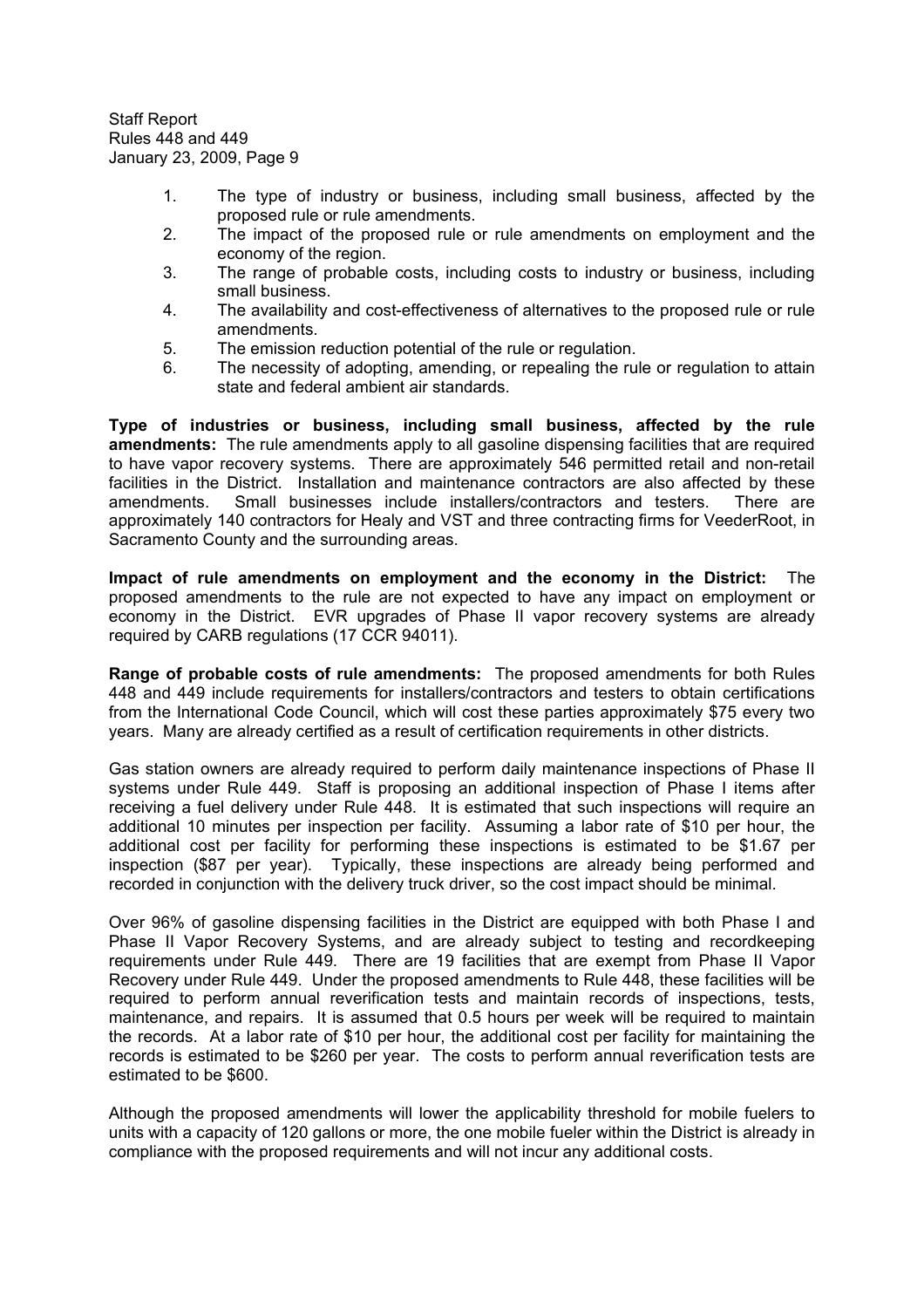The proposed exemptions in Rule 449 for E85 dispensing and dispensing to 100% ORVRequipped vehicles will result in a net cost savings to facilities that can use these exemptions to avoid the cost of installing and maintaining Phase II vapor recovery systems. ORVR-exempt facilities will incur a fee of \$634 to modify their permits. The replacement of nozzles costs from \$1,600 to \$9,600. The savings from avoiding an EVR upgrade ranges from \$17,000 to \$85,000 including added savings from reduced testing discussed below.

Currently, Rule 449 requires gasoline dispensing facilities to perform reverification tests every six months if the six month average monthly gasoline throughput is 100,000 gallons or more. Under the proposed amendment, these facilities will be required to test annually, unless more frequent testing is required by the CARB Executive Order. The cost savings of reducing the frequency of reverification tests from every six months to annual, per facility, ranges from \$1,100 to \$4,500 for tester fees and \$1,268 for District source test fees.

| <b>Item</b>                               | Costs                                   |  |
|-------------------------------------------|-----------------------------------------|--|
| Phase I only, aboveground storage tanks   |                                         |  |
| <b>Annual Phase I testing</b>             | \$600/yr                                |  |
| <b>Maintenance Records</b>                | \$260/yr                                |  |
| Phase I inspections                       | \$87/yr                                 |  |
| <b>District Source Test Fee</b>           | \$1,268/yr                              |  |
| <b>Facilities using ORVR exemption</b>    |                                         |  |
| Permit modification                       | \$634                                   |  |
| <b>EVR certified nozzles</b>              | $$1,600 - $9,600$                       |  |
| Phase I inspections                       | \$87/yr                                 |  |
| Phase II EVR upgrade                      | \$17,000 - \$85,000 savings             |  |
| Phase II annual testing                   | \$1,100 - \$4,500/yr savings            |  |
| <b>District Source Test Fee</b>           | \$1,268/yr savings                      |  |
| <b>Facilities using E85 exemption</b>     |                                         |  |
| Phase I inspections                       | \$87/yr                                 |  |
| Phase II EVR upgrade                      | $\overline{$17,000}$ - \$85,000 savings |  |
| Phase II annual testing                   | \$1,100 - \$4,500/yr savings            |  |
| <b>District Source Test Fee</b>           | \$1,268/yr savings                      |  |
| Facilities ≥ 100,000 gal/month throughput |                                         |  |
| Phase I inspections                       | \$87/yr                                 |  |
| Phase II annual testing                   | \$1,100 - \$4,500/yr savings            |  |
| <b>District Source Test Fee</b>           | \$1,268/yr savings                      |  |
| Installers/contractors and testers        |                                         |  |
| ICC certification                         | \$75 every two years                    |  |

The costs and cost savings are presented in the following table.

**Availability and cost-effectiveness of alternatives:** Although there are fewer constraints on the proposed exemptions, monitoring, and recordkeeping requirements, Staff cannot include more stringent vapor recovery standards than those being proposed because HSC Section 41954(g)(1) prevents districts from adopting or enforcing performance standards for vapor recovery systems that are stricter than those adopted by CARB. The adoption of less stringent vapor recovery standards would conflict with the state Benzene ATCM for Retail Service Stations (17 CCR 93101).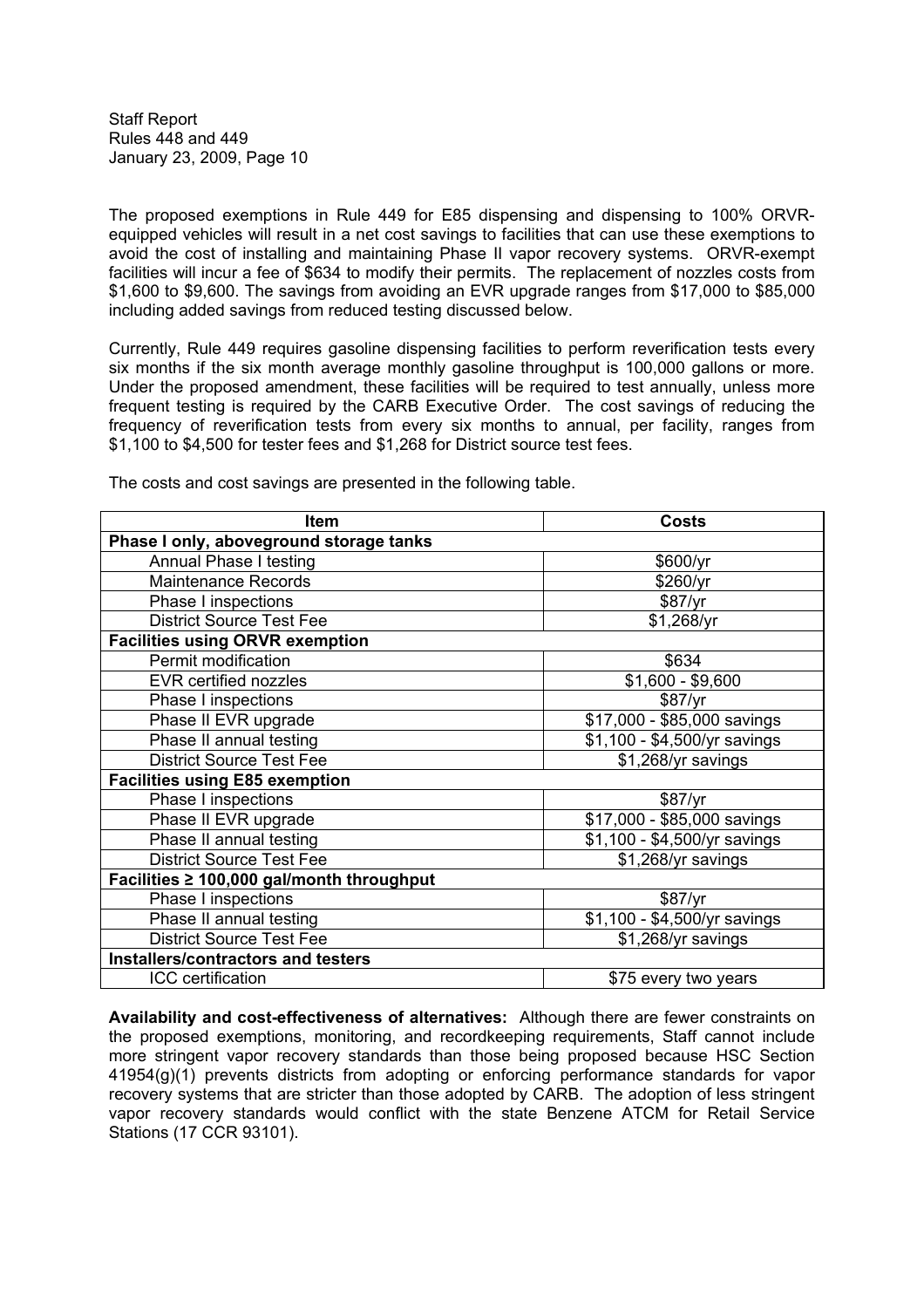Staff is constrained in the selection of alternatives by two additional considerations. First, Rules 448 and 449 have been approved by EPA into the State Implementation Plan (SIP). Second, Staff has determined that adoption of requirements less stringent than CARB's EVR regulations would not satisfy the District's obligations to implement RACT under Clean Air Act Sections  $172(c)(1)$  and  $182(b)(2)$ , and to implement BARCT under HSC Section  $40919(a)(4)$ .

One alternative to the proposed amendments is not to amend the current rules or not to adopt specific provisions. If this alternative were selected, the rule would not include measures (demonstrated to be feasible in other districts) to improve compliance and reduce emissions. HSC Section 40914(b)(2) requires the District to adopt "all feasible measures." The proposed amendments include feasible measures that have been adopted by the SCAQMD, SJVUAPCD, and SDAPCD.

In Rule 448, these feasible measures include: expanded applicability to mobile fuelers with a capacity of 120 gallons or more; separate requirements for underground tanks, aboveground tanks, and mobile fuelers; more specific requirements for delivery vessels; prohibition of sale; maintenance inspections; and ICC certification of installers/contractors and testers. In Rule 449, these feasible measures include: expanded applicability to mobile fuelers with a capacity of 120 gallons or more; prohibition of sale; and ICC certification of installers/contractors and testers. The additional costs to affected parties are minimal, as discussed in the preceding section, Range of Probable Costs.

The proposed ORVR exemption in Rule 449 is for non-retail dispensing facilities in which 100% of the vehicles being refueled are equipped with ORVR, consistent with the South Coast and San Joaquin district rules. Although EPA guidance allows exemptions for dispensing facilities in which 95% or more of the vehicles are equipped with ORVR, selection of the 95% alternative could potentially increase overall emissions. A simplified analysis shows that the refueling emissions from a facility in which 5% of the vehicles are not ORVR-equipped would be 95% greater if Phase II controls are not used than for the same facility using Phase II controls.

Staff has proposed a requirement in Rule 448 to prohibit the use of equipment with major defects listed on the VRED list. This requirement conforms to EPA Region IX guidelines, and if it were not included, would result in a disapproval of the rule when it is submitted for inclusion in the SIP.

**Emission reduction potential:** The proposed amendments improve the maintenance of vapor recovery systems and improve the enforceability of existing provisions. There are no additional emission reductions claimed with the amendments to Rules 448 and 449. No excess emissions are expected from the proposed exemptions in Rule 449 for dispensing into 100% ORVR vehicles and E85 dispensing because ORVR systems on such vehicles provide emission reductions equivalent to Phase II vapor recovery

**Necessity of adopting, amending, or repealing:** Staff finds that the proposed amendments to the gasoline dispensing rules are necessary to:

- Maintain consistency with state regulations for vapor recovery systems, including the  $\bullet$ Enhanced Vapor Recovery regulations adopted by the California Air Resources Board (CARB);
- Incorporate "all feasible measure" requirements from rules adopted by the San Joaquin Valley Unified Air Pollution Control District (SJVUAPCD) and the South Coast Air Quality Management District (SCAQMD);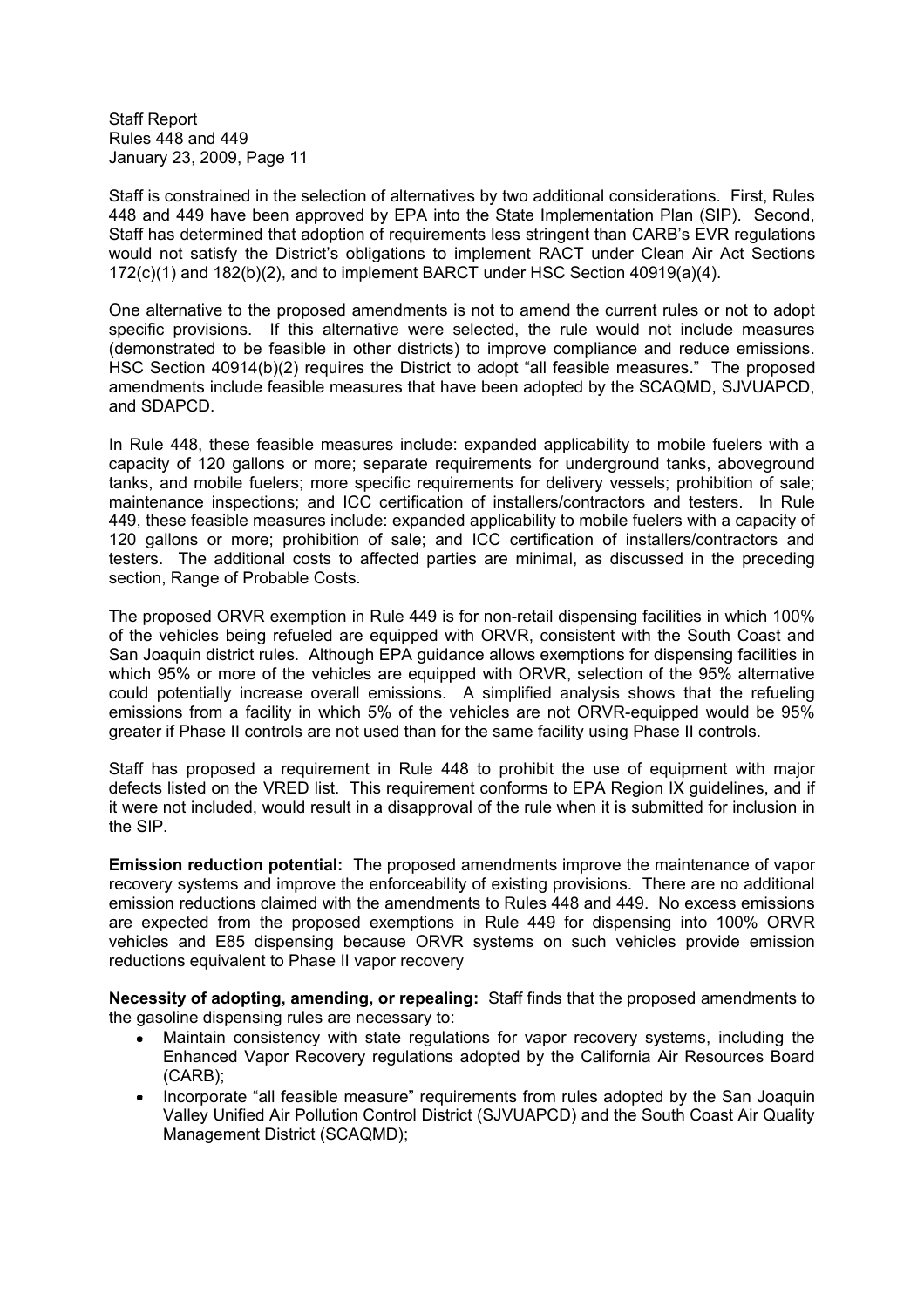- Provide an exemption from Phase II vapor recovery requirements for the dispensing of E85, a petroleum distillate/alcohol blend, into flexible fuel vehicles; and
- Provide an exemption from Phase II vapor recovery requirements for non-retail gasoline dispensing facilities in which 100% of the vehicles refueled are equipped with Onboard Refueling Vapor Recovery (ORVR).

### **ENVIRONMENTAL REVIEW AND COMPLIANCE**

Staff finds that the proposed rules are exempt from the California Environmental Quality Act as an action by a regulatory agency for protection of the environment (Class 8 Categorical Exemption, Section 15308 State CEQA Guidelines) and because it can be seen with certainty that there is no possibility that the activity in question may have a significant adverse effect on the environment (Section 15061(b)(3), State CEQA Guidelines).

California Public Resources Code (Section 21159) requires an environmental analysis of the reasonably foreseeable methods of compliance. The proposed rules will not increase emissions and will not cause any other significant adverse effects on the environment; therefore Staff has concluded that no environmental impacts will be caused by compliance with the proposed rules.

### **FINDINGS**

The California Health and Safety Code, Division 26, Air Resources, requires local Districts to comply with a rule adoption protocol as set forth in Section 40727 of the Code. This section has been revised through legislative mandate to contain six findings that the District must make when developing, amending, or repealing a rule. These findings, effective January 1, 1992, and their definitions are listed in the table below.

#### **Rule 448**

| <b>FINDING</b>                                                                                                                                                                      | <b>FINDING DETERMINATION</b>                                                                                                                                                                                                                                                                              |
|-------------------------------------------------------------------------------------------------------------------------------------------------------------------------------------|-----------------------------------------------------------------------------------------------------------------------------------------------------------------------------------------------------------------------------------------------------------------------------------------------------------|
| <b>Authority:</b> The District must find that a provision<br>of law or of a state or federal regulation permits or<br>requires the District to adopt, amend, or repeal<br>the rule. | The District is authorized to amend Rule 448 by<br>Health and Safety Code Sections 40001, 40702,<br>40716, 41010, and 41013. [Health and Safety<br>Code Section 40727(b)(2)].                                                                                                                             |
| <b>Necessity:</b> The District must find that the<br>rulemaking demonstrates a need exists for the<br>rule, or for its amendment or repeal.                                         | The amendments are necessary to maintain<br>consistency with CARB regulations, including<br>Enhanced Vapor Recovery, and to incorporate "all<br>feasible measures." [Health and Safety Code<br>Section 40727(b)(1)].                                                                                      |
| <b>Clarity:</b> The District must find that the rule is<br>written or displayed so that its meaning can be<br>easily understood by the persons directly affected<br>by it.          | Staff has reviewed the proposed rule amendments<br>and determined that they can be easily understood<br>by the affected industry. In addition, the record<br>contains no evidence that the persons directly<br>affected by the rule cannot understand it. [Health<br>and Safety Code Section 40727(b)(3). |
| <b>Consistency:</b> The rule is in harmony with, and<br>not in conflict with or contradictory to, existing<br>statutes, court decisions, or state or federal<br>regulations.        | The proposed rule amendments do not conflict<br>with and are not contradictory to, existing statutes,<br>court decisions, or state or federal regulations.<br>[Health and Safety Code Section 40727(b)(4)].                                                                                               |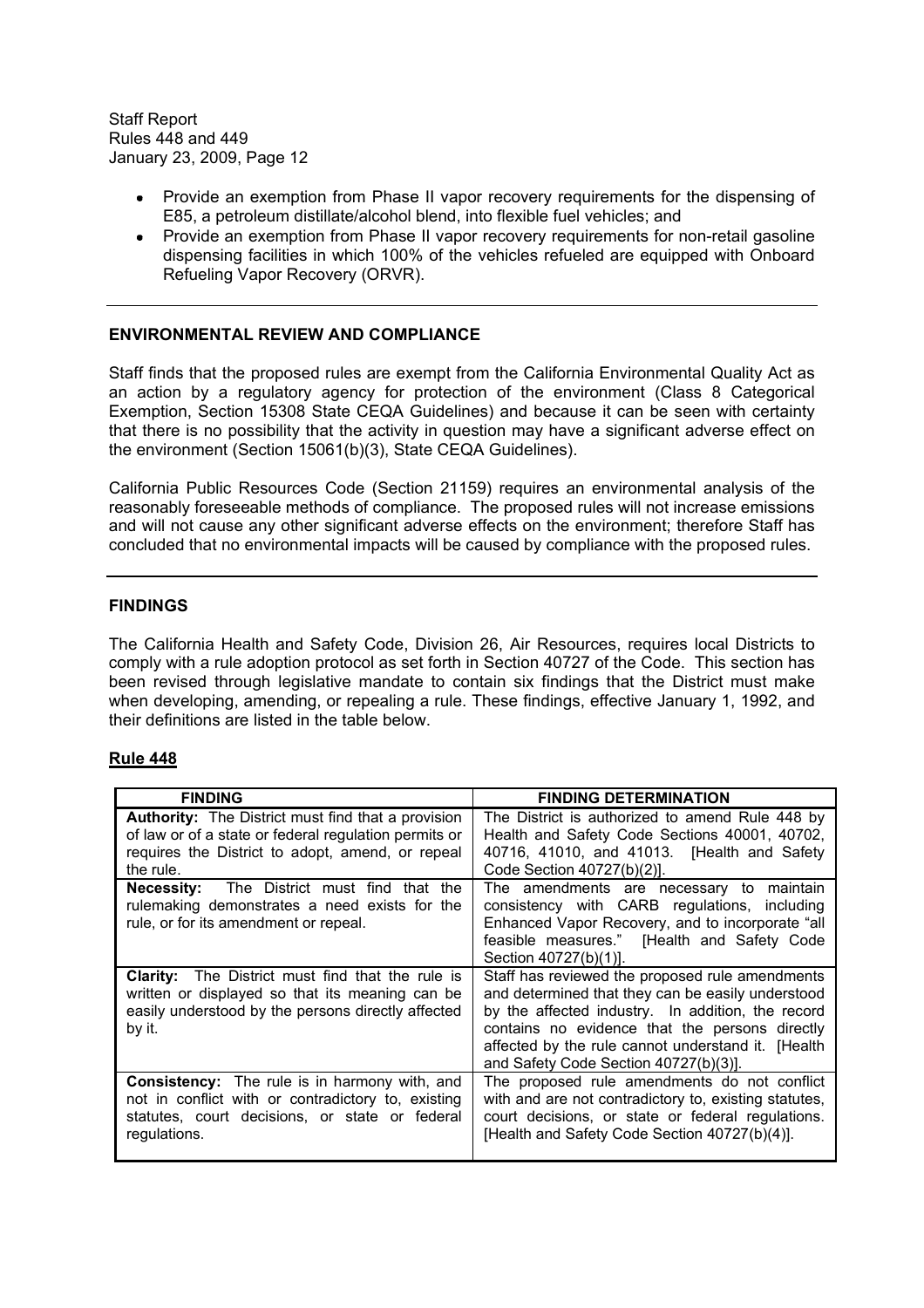| <b>FINDING</b>                                                                                                                                                                                                                                                                                                           | <b>FINDING DETERMINATION</b>                                                                                                                                                                                                                                                                                                                                                                                                                                                                      |
|--------------------------------------------------------------------------------------------------------------------------------------------------------------------------------------------------------------------------------------------------------------------------------------------------------------------------|---------------------------------------------------------------------------------------------------------------------------------------------------------------------------------------------------------------------------------------------------------------------------------------------------------------------------------------------------------------------------------------------------------------------------------------------------------------------------------------------------|
| <b>Non-Duplication:</b> The District must find that<br>either: 1) The rule does not impose the same<br>requirements as an existing state or federal<br>regulation; or (2) that the duplicative requirements<br>are necessary or proper to execute the powers<br>and duties granted to, and imposed upon the<br>District. | The proposed rule amendments do not impose the<br>same requirements as any federal regulation.<br>Some of the rule requirements duplicate state<br>regulations in Sections 94011, 94014, and 94016<br>of Title 17 of the California Code of Regulations.<br>Staff has included these duplicative requirements<br>for completeness and has found that they are<br>necessary and proper to execute the powers and<br>duties granted to and imposed upon the District.<br>[HSC Section 40727(b)(5)]. |
| <b>Reference:</b> The District must refer to any statute,<br>court decision, or other provision of law that the<br>District implements, interprets, or makes specific<br>by adopting, amending or repealing the rule.                                                                                                    | Federal<br>Clean Air Act<br>sections<br>$182(b)(3)$ ,<br>$172(c)(1)$ , and $182(b)(2)$ ; California Health and<br>Safety Code Sections 40913,<br>$40914(b)(2)$ ,<br>40919(a)(3), and 41950. [Health and Safety Code<br>Section 40727(b)(6)].                                                                                                                                                                                                                                                      |
| <b>Additional Informational Requirements (Health</b><br>and Safety Code Section 40727.2): In complying<br>with HSC Section 40727.2, the District must<br>identify all federal requirements and District rules<br>that apply to the same equipment or source type<br>as the proposed rule or amendments.                  | Sources subject to this rule are also subject to<br>District Rule 202, New Source Review, including<br>the requirement for Best Available Control<br>Technology (BACT). For major sources, BACT is<br>also a federal requirement. A summary of these<br>requirements is included in Appendix B.                                                                                                                                                                                                   |

## **Rule 449**

| <b>FINDING</b>                                                                                                                                                                | <b>FINDING DETERMINATION</b>                                                                                                                                                                                                                                                                                                                                                            |
|-------------------------------------------------------------------------------------------------------------------------------------------------------------------------------|-----------------------------------------------------------------------------------------------------------------------------------------------------------------------------------------------------------------------------------------------------------------------------------------------------------------------------------------------------------------------------------------|
| Authority: The District must find that a provision                                                                                                                            | The District is authorized to amend Rule 449 by                                                                                                                                                                                                                                                                                                                                         |
| of law or of a state or federal regulation permits or                                                                                                                         | Health and Safety Code Sections 40001, 40702,                                                                                                                                                                                                                                                                                                                                           |
| requires the District to adopt, amend, or repeal                                                                                                                              | 40716, 41010, and 41013. [Health and Safety                                                                                                                                                                                                                                                                                                                                             |
| the rule.                                                                                                                                                                     | Code Section 40727(b)(2)].                                                                                                                                                                                                                                                                                                                                                              |
| The District must find that the<br>Necessity:<br>rulemaking demonstrates a need exists for the<br>rule, or for its amendment or repeal.                                       | The amendments are necessary to maintain<br>consistency with CARB regulations, including<br>Enhanced Vapor Recovery; to incorporate "all<br>feasible measures"; and to provide an exemption<br>from Phase II vapor recovery for the dispensing of<br>E85 and the refueling of 100% ORVR-equipped<br>vehicles at non-retail facilities. [Health and Safety<br>Code Section 40727(b)(1)]. |
| The District must find that the rule is<br><b>Clarity:</b><br>written or displayed so that its meaning can be<br>easily understood by the persons directly affected<br>by it. | Staff has reviewed the proposed rule amendments<br>and determined that they can be easily understood<br>by the affected industry. In addition, the record<br>contains no evidence that the persons directly<br>affected by the rule cannot understand it. [Health]<br>and Safety Code Section 40727(b)(3)].                                                                             |
| <b>Consistency:</b> The rule is in harmony with, and                                                                                                                          | The proposed rule amendments do not conflict                                                                                                                                                                                                                                                                                                                                            |
| not in conflict with or contradictory to, existing                                                                                                                            | with and are not contradictory to, existing statutes,                                                                                                                                                                                                                                                                                                                                   |
| statutes, court decisions, or state or federal                                                                                                                                | court decisions, or state or federal regulations.                                                                                                                                                                                                                                                                                                                                       |
| regulations.                                                                                                                                                                  | [Health and Safety Code Section 40727(b)(4)].                                                                                                                                                                                                                                                                                                                                           |
| <b>Non-Duplication:</b> The District must find that                                                                                                                           | The proposed rule amendments do not impose the                                                                                                                                                                                                                                                                                                                                          |
| either: 1) The rule does not impose the same                                                                                                                                  | same requirements as any federal regulation.                                                                                                                                                                                                                                                                                                                                            |
| requirements as an existing state or federal                                                                                                                                  | Some of the rule requirements duplicate state                                                                                                                                                                                                                                                                                                                                           |
| regulation; or (2) that the duplicative requirements                                                                                                                          | regulations in Sections 94011 and 94016 of Title                                                                                                                                                                                                                                                                                                                                        |
| are necessary or proper to execute the powers                                                                                                                                 | 17 of the California Code of Regulations. Staff has                                                                                                                                                                                                                                                                                                                                     |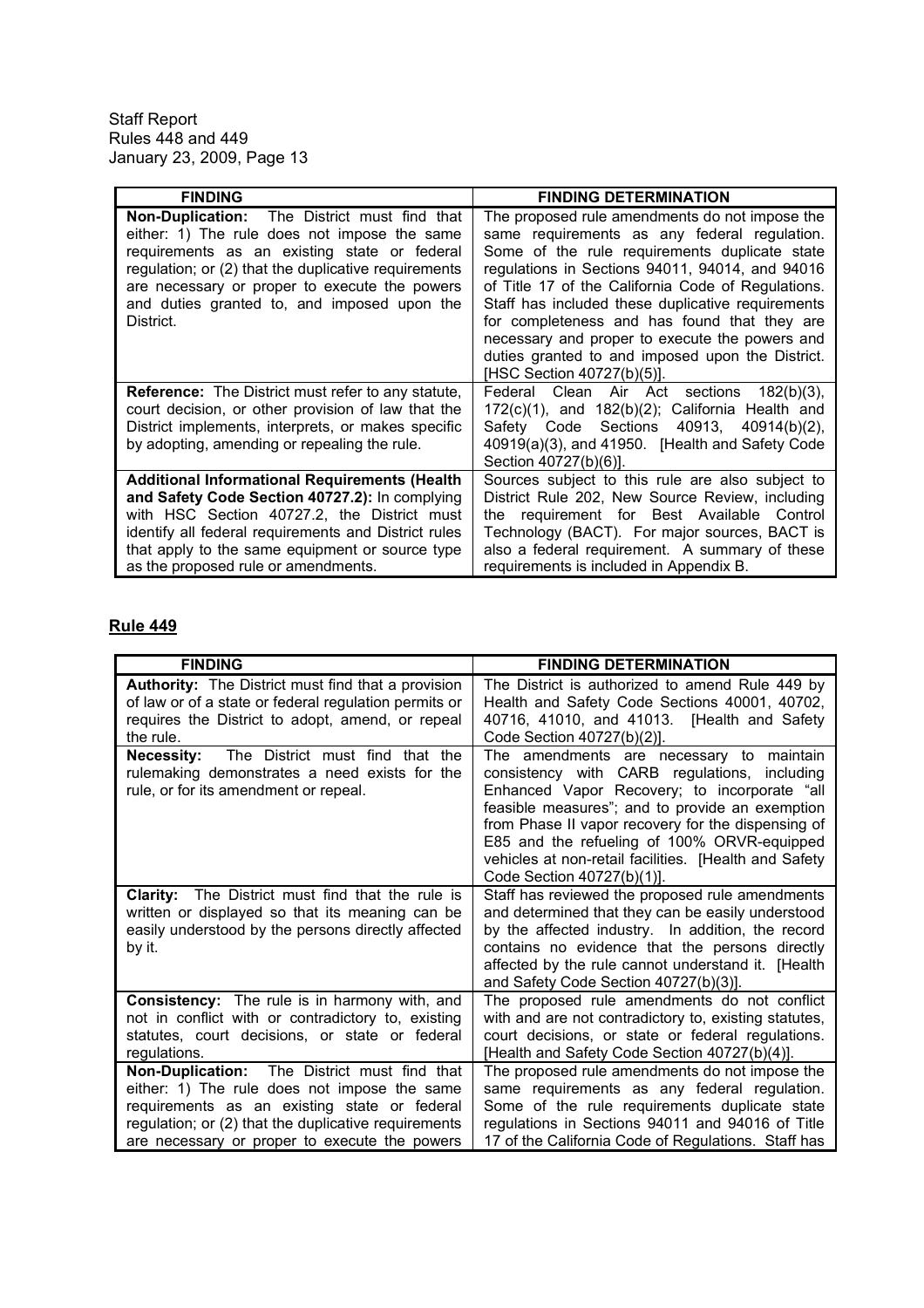| <b>FINDING</b>                                                                                                                                                                                                                                                                                          | <b>FINDING DETERMINATION</b>                                                                                                                                                                                                                                                                       |
|---------------------------------------------------------------------------------------------------------------------------------------------------------------------------------------------------------------------------------------------------------------------------------------------------------|----------------------------------------------------------------------------------------------------------------------------------------------------------------------------------------------------------------------------------------------------------------------------------------------------|
| and duties granted to, and imposed upon the<br>District.                                                                                                                                                                                                                                                | included these duplicative requirements<br>for<br>completeness and has found that they are<br>necessary and proper to execute the powers and<br>duties granted to and imposed upon the District.<br>[HSC Section 40727(b)(5)].                                                                     |
| <b>Reference:</b> The District must refer to any statute,<br>court decision, or other provision of law that the<br>District implements, interprets, or makes specific<br>by adopting, amending or repealing the rule.                                                                                   | Federal Clean Air Act<br>sections<br>$182(b)(3)$ ,<br>$172(c)(1)$ , and $182(b)(2)$ ; California Health and<br>Safety Code Sections 40913, 40914(b)(2),<br>40919(a)(3), and 41950. [Health and Safety Code<br>Section 40727(b)(6)].                                                                |
| <b>Additional Informational Requirements (Health</b><br>and Safety Code Section 40727.2): In complying<br>with HSC Section 40727.2, the District must<br>identify all federal requirements and District rules<br>that apply to the same equipment or source type<br>as the proposed rule or amendments. | Sources subject to this rule are also subject to<br>District Rule 202, New Source Review, including<br>the requirement for Best Available<br>Control<br>Technology (BACT). For major sources, BACT is<br>also a federal requirement. A summary of these<br>requirements is included in Appendix B. |

#### **REFERENCES**

- 1. Air Resources Board. Draft Letter from James Goldstene, Executive Officer to All Local Air District Air Pollution Control Officers, February 20, 2008.
- 2. United States EPA. Memorandum: Removal of Stage II Vapor Recovery in Situations Where Widespread Use of Onboard Refueling Vapor Recovery is Demonstrated, December 12, 2006.
- 3. United States EPA. Memorandum: Removal of Stage II Vapor Recovery from Refueling of Corporate Fleets. November 28, 2007.
- 4. South Coast AQMD, Final Staff Report for: Proposed Amended Rule 461 Gasoline Transfer and Dispensing, February, 2008.
- 5. San Joaquin Valley Unified APCD, Final Draft Staff Report for Revised Proposed Amendments to Rule 4622 - Gasoline Transfer into Motor Vehicle Fuel Tanks, December, 2007.
- 6. San Diego APCD, Final Draft Rule 61.4.1- Transfer of Gasoline From Stationary Underground Storage Tanks Into Vehicle Fuel Tanks, March 2008.
- 7. San Diego APCD, Final Draft Rule 61.3.1- Transfer of Gasoline into Stationary Underground Storage Tank, March 2006.
- 8. Bay Area AQMD, Final Draft Staff Report for Proposed Amendments to Regulation 8, Rule 7 Gasoline Dispensing Facilities. October, 2002.
- 9. Skelton, E., and Rector, L., Northeast States for Coordinated Air Use Management (NESCAUM), "Onboard Refueling Vapor Recovery Systems Analysis of Widespread Use," August 20, 2007.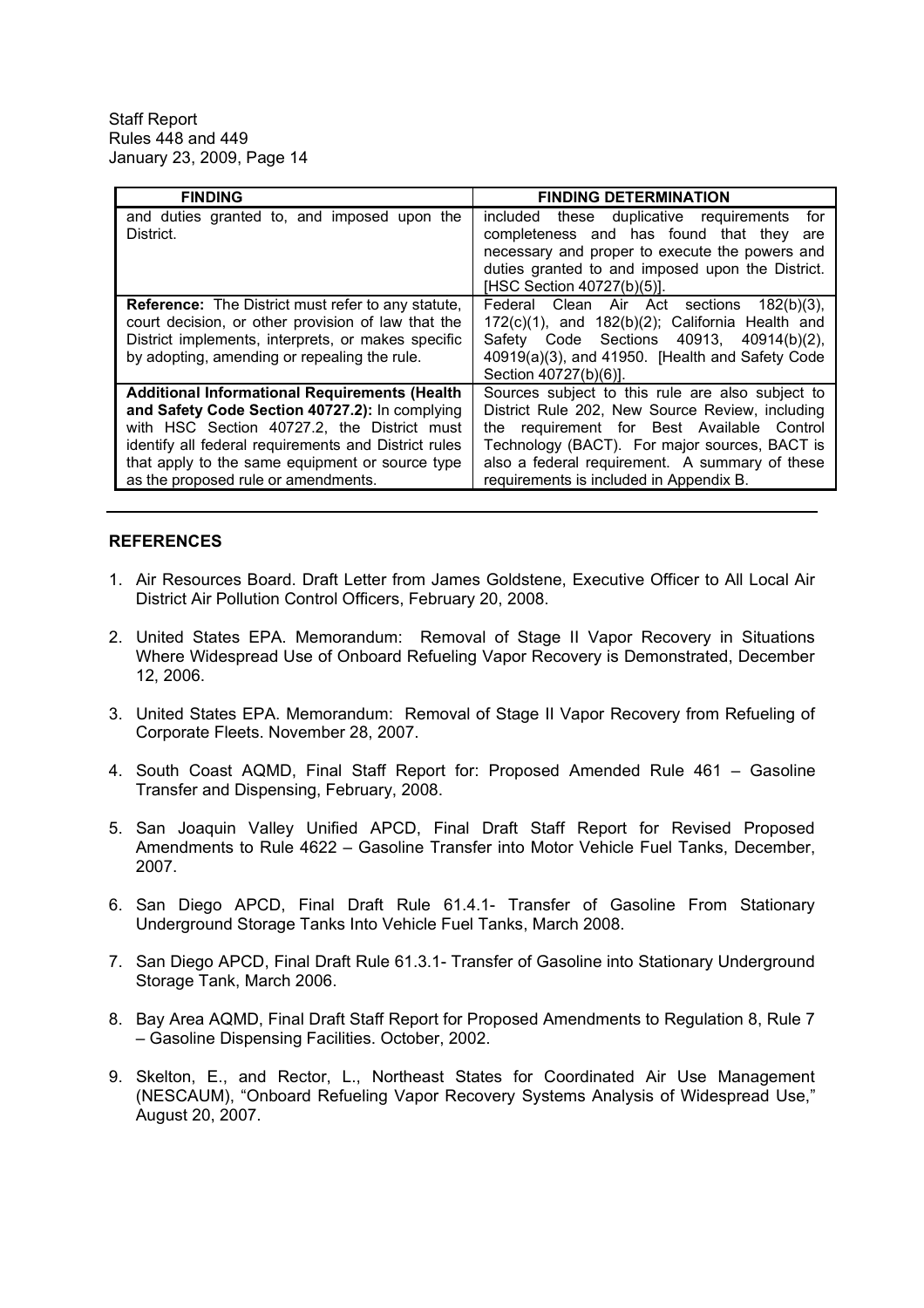## **APPENDIX A**

## **LIST OF CHANGES TO RULE 448**

| <b>EXISTING</b><br><b>SECTION</b> | <b>NEW</b><br><b>SECTION</b> | <b>PROPOSED CHANGES</b>                                                                                         |
|-----------------------------------|------------------------------|-----------------------------------------------------------------------------------------------------------------|
| <b>NUMBER</b>                     | <b>NUMBER</b>                |                                                                                                                 |
| 101                               | Same                         | Revised to reflect added requirements for transfers from delivery vessels                                       |
|                                   |                              | and vehicle fuel tanks into stationary storage containers and delivery                                          |
|                                   |                              | vessels as well as pump-out from any stationary storage container,                                              |
|                                   |                              | mobile fueler, or vehicle fuel tank.                                                                            |
| N/A                               | 102                          | Sets the applicability to the transfer of gasoline or switch loading from                                       |
|                                   |                              | any delivery vessel into any stationary storage container with a capacity                                       |
|                                   |                              | $\geq$ 250 gallons or mobile fueler with a capacity $\geq$ 120 gallons. The rule                                |
|                                   |                              | also applies to "pump-out" of stationary storage tanks, mobile fuelers, or                                      |
|                                   |                              | vehicle fuel tanks.                                                                                             |
| N/A                               | 202                          | Added definition of CARB as the California Air Resources Board.                                                 |
| N/A                               | 203                          | Added definition of CARB Certified, consistent with SCAQMD Rule 461.                                            |
| N/A                               | 204                          | Added definition of Delivery Vessel, consistent with Rule 449 -                                                 |
|                                   |                              | TRANSFER OF GASOLINE INTO VEHICLE FUEL TANKS.                                                                   |
| N/A                               | 205                          | Added definition of Dry Break, consistent with SCAQMD Rule 461.                                                 |
| N/A                               | 206                          | Added definition of Executive Order, consistent with SDAPCD Rule                                                |
|                                   |                              | 61.3.1.                                                                                                         |
| 202                               | N/A                          | Eliminated definition of Existing Vapor Recovery System. This definition                                        |
|                                   |                              | is no longer needed.                                                                                            |
| 203                               | 207                          | Revised definition of Gasoline to include petroleum distillate/alcohol                                          |
| N/A                               | 208                          | blend, consistent with SDAPCD Rule 61.3.1.<br>Added definition of Gasoline Dispensing Facility, consistent with |
|                                   |                              | SCAQMD Rule 461.                                                                                                |
| 204                               | 209                          | Section renumbered.                                                                                             |
| N/A                               | 210                          | Added definition of Installer/Contractor similar to SCAQMD Rule 461, but                                        |
|                                   |                              | including "repair" and "replacement" for completeness.                                                          |
| 205                               | 211                          | Section renumbered.                                                                                             |
| N/A                               | 212                          | Added definition of Mobile Fueler, consistent with SJVUAPCD Rule                                                |
|                                   |                              | 4621.                                                                                                           |
| 206                               | N/A                          | Eliminated definition of New Vapor Recovery System. This definition is                                          |
|                                   |                              | no longer needed.                                                                                               |
| 207                               | 213                          | Section renumbered.                                                                                             |
| N/A                               | 214                          | Added definition of Rebuild/Rebuilt, consistent with SCAQMD Rule 461.                                           |
| N/A                               | 215                          | Added definition of Spill Container, consistent with SCAQMD Rule 461.                                           |
| 208                               | 216                          | Section renumbered.                                                                                             |
| N/A                               | 217                          | Added definition of Switch Loading, consistent with SJVUAPCD Rule                                               |
|                                   |                              | 4621.                                                                                                           |
| N/A                               | 218                          | Added definition of Tester as any person who conducts performance or                                            |
|                                   |                              | reverification tests as required by this rule or by a CARB Executive                                            |
|                                   |                              | Order.                                                                                                          |
| N/A                               | 219                          | Added definition of Vapor Recovery Equipment Defects (VRED) List as a                                           |
|                                   |                              | list of defects identified by CARB and incorporated by reference into Title                                     |
|                                   | 17, CCR Section 94006.       |                                                                                                                 |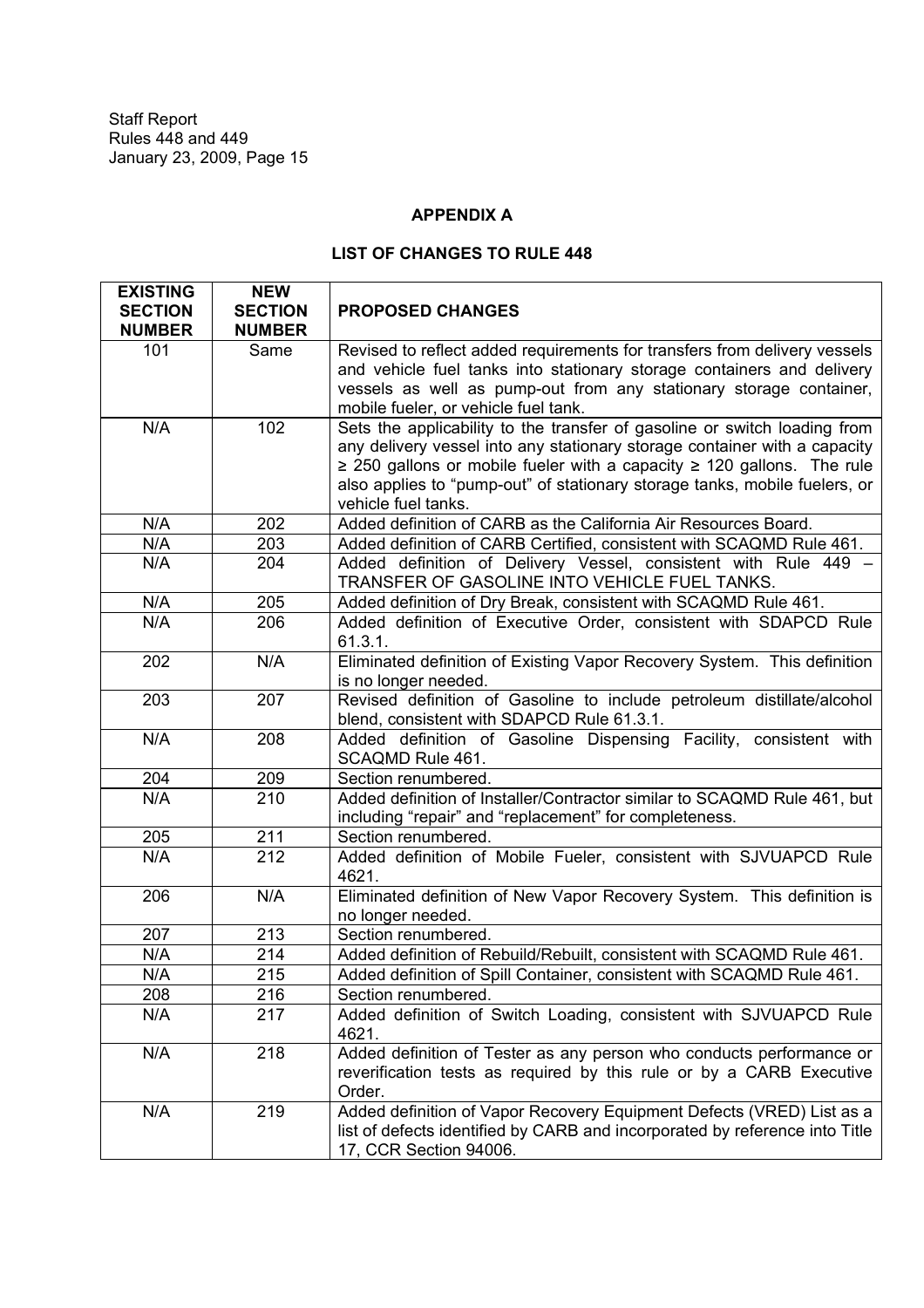| <b>EXISTING</b><br><b>SECTION</b><br><b>NUMBER</b> | <b>NEW</b><br><b>SECTION</b><br><b>NUMBER</b> | <b>PROPOSED CHANGES</b>                                                                                                                                                                                                                                                                                                                                                                                  |
|----------------------------------------------------|-----------------------------------------------|----------------------------------------------------------------------------------------------------------------------------------------------------------------------------------------------------------------------------------------------------------------------------------------------------------------------------------------------------------------------------------------------------------|
| 209                                                | 220                                           | Added definition of vapor tight for delivery vessels, consistent with<br>Health and Safety Code Section 41962(h) and CARB CP-204.<br>Revised the definition of vapor tight for all other operations to a<br>concentration less than 10,000 ppm as methane (not propane) above<br>background, consistent with SCAQMD Rule 461, SJVUAPCD Rule<br>4621, and District Rule 447 - ORGANIC LIQUID LOADING.     |
| 301                                                | Same                                          | Revised section to include switch loading, replace "tank truck or trailer"<br>with "delivery vessel", and include requirements for mobile fuelers with<br>capacities $\geq$ 120 gallons.                                                                                                                                                                                                                 |
| 301.1                                              | Same                                          | Revised section to require CARB certified Phase I vapor recovery for<br>underground storage tanks and changed efficiency to 98%, consistent<br>with CARB CP-201. Moved applicable requirements from Section 303<br>and revised to be consistent with SCAQMD Rule 461.                                                                                                                                    |
| 301.2                                              | Same                                          | Added section to require CARB certified Phase I vapor recovery for<br>aboveground storage tanks with an efficiency of 95%. Moved applicable<br>requirements from Section 303 and revised to be consistent with<br>SCAQMD Rule 461.                                                                                                                                                                       |
| N/A                                                | 301.3                                         | Added section to require CARB certified Phase I vapor recovery for<br>mobile fuelers with an efficiency of 95%.<br>Moved applicable<br>requirements from Section 303 and revised to be consistent with<br>SCAQMD Rule 461.                                                                                                                                                                               |
| 302                                                | Same                                          | Revised section to include requirements for delivery vessels, other than<br>mobile fuelers (which are now covered under Section 301.3) to be CARB<br>certified and comply with equipment and maintenance requirements,<br>consistent with SCAQMD Rule 461.                                                                                                                                               |
| 303                                                | N/A                                           | Deleted Other Equipment Requirements for stationary<br>storage<br>containers, which are now covered in Sections 301.1 and 301.2.                                                                                                                                                                                                                                                                         |
| 304                                                | 303                                           | Revised minimum pressure and vacuum settings, consistent with CARB<br>CP-201 and CP-206.                                                                                                                                                                                                                                                                                                                 |
| N/A                                                | 304                                           | Added a prohibition of sale and marking/identification requirements,<br>consistent with HSC Sections 41854(f) and 41960.2(b).                                                                                                                                                                                                                                                                            |
| N/A                                                | 305.1                                         | Added new requirement that no person shall perform or allow a pump-<br>out of a stationary storage container or mobile fueler, unless using a<br>vapor recovery system capable of returning the displaced vapors to the<br>storage container being pumped out. This requirement closes a<br>loophole that exists in the current versions of Rule 448 and 449, and is<br>consistent with SCAQMD Rule 461. |
| N/A                                                | 305.2                                         | Added a work practice requirement to prevent excessive spillage of<br>liquid when pumping out vehicle fuel tanks.                                                                                                                                                                                                                                                                                        |
| N/A                                                | 306                                           | Added new requirement that owner/operators of gasoline dispensing<br>facilities shall perform maintenance inspections after receiving a fuel<br>delivery to maintain the vapor recovery system in good working order.<br>Added provisions, consistent with Rule 449, regarding tagging, removal<br>from service, and repair of defective components.                                                     |
| N/A                                                | 307                                           | Added provision, consistent with Rule 449 and HSC Section 41960.2(d),<br>prohibiting the use of a vapor recovery system or component with a<br>major defect on the VRED list. This provision is necessary for SIP                                                                                                                                                                                        |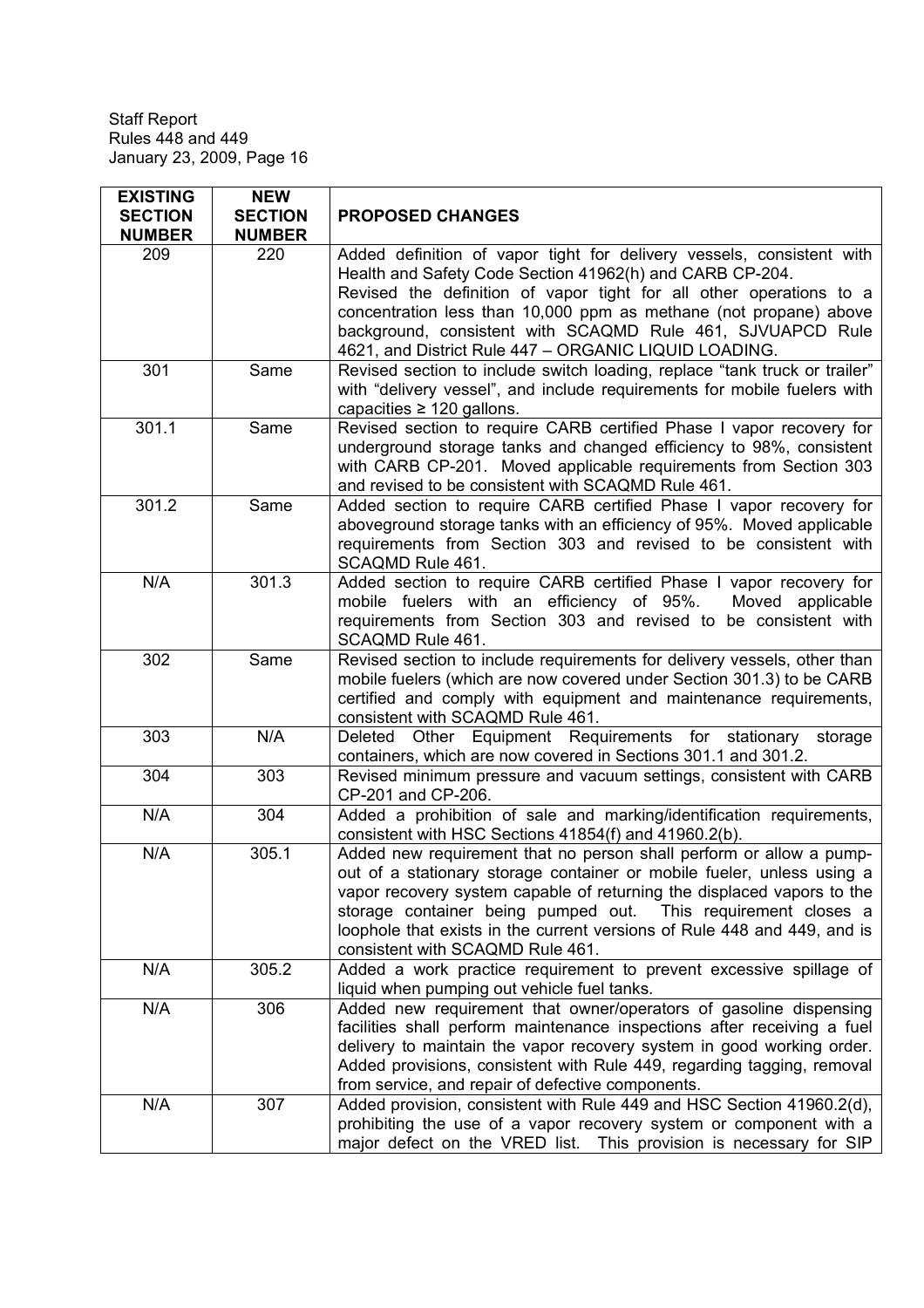| <b>EXISTING</b><br><b>SECTION</b><br><b>NUMBER</b> | <b>NEW</b><br><b>SECTION</b><br><b>NUMBER</b> | <b>PROPOSED CHANGES</b>                                                                                                                                                                                                                                                                                                                                                                   |
|----------------------------------------------------|-----------------------------------------------|-------------------------------------------------------------------------------------------------------------------------------------------------------------------------------------------------------------------------------------------------------------------------------------------------------------------------------------------------------------------------------------------|
|                                                    |                                               | approval, per EPA Region IX guidance.                                                                                                                                                                                                                                                                                                                                                     |
| 400                                                | Same                                          | Revised section, Rule 448 now includes administrative requirements.                                                                                                                                                                                                                                                                                                                       |
| N/A                                                | 401                                           | Added new requirement that effective 3 months after date of adoption,<br>Installers/Contractors must be ICC certified, and, if required by<br>Executive Order, manufacturer certified. Testers must be certified by 3<br>months after a certification test is available. Also must maintain proof of<br>certification on site, consistent with SCAQMD Rule 461 and SJVUAPCD<br>Rule 4621. |
| N/A                                                | 402                                           | Added Notification of Testing provision, consistent with Rule 449.                                                                                                                                                                                                                                                                                                                        |
| N/A                                                | 403                                           | Added Test Requirements section to list all performance and<br>reverification tests required to pass successfully by the facility.                                                                                                                                                                                                                                                        |
| 500                                                | Same                                          | Revised section to update test methods to the most current approved<br>versions.                                                                                                                                                                                                                                                                                                          |
| 501.1                                              | Same                                          | Revised section to update ASTM method reference to the most recent<br>version.                                                                                                                                                                                                                                                                                                            |
| 501.2                                              | Same                                          | Added separate method, CARB CP-204.3, for determining leak tightness<br>for delivery vessels, consistent with Health and Safety Code Section<br>41962(h) and CARB CP-204. All other operations use EPA Method 21<br>to determine vapor tightness.                                                                                                                                         |
| N/A                                                | $501.3 -$<br>501.6                            | Added list of applicable test methods for performance and reverification<br>tests.                                                                                                                                                                                                                                                                                                        |
| N/A                                                | 501.7                                         | Added to reference additional or complementary test methods of the<br>applicable CARB Executive Orders.                                                                                                                                                                                                                                                                                   |
| N/A                                                | 501.8                                         | To clarify enforceability, added paragraph stating that where multiple test<br>methods are specified, a violation established by any one of the test<br>methods constitutes a violation of the rule.                                                                                                                                                                                      |
| N/A                                                | 502                                           | Added Recordkeeping requirement for facilities to maintain records on-<br>site for a period not less than 3 years (5 years for Title V sources) and<br>make available for review upon request, including but not limited to:<br>performance and reverification test results, maintenance and repair<br>records, and maintenance inspection reports.                                       |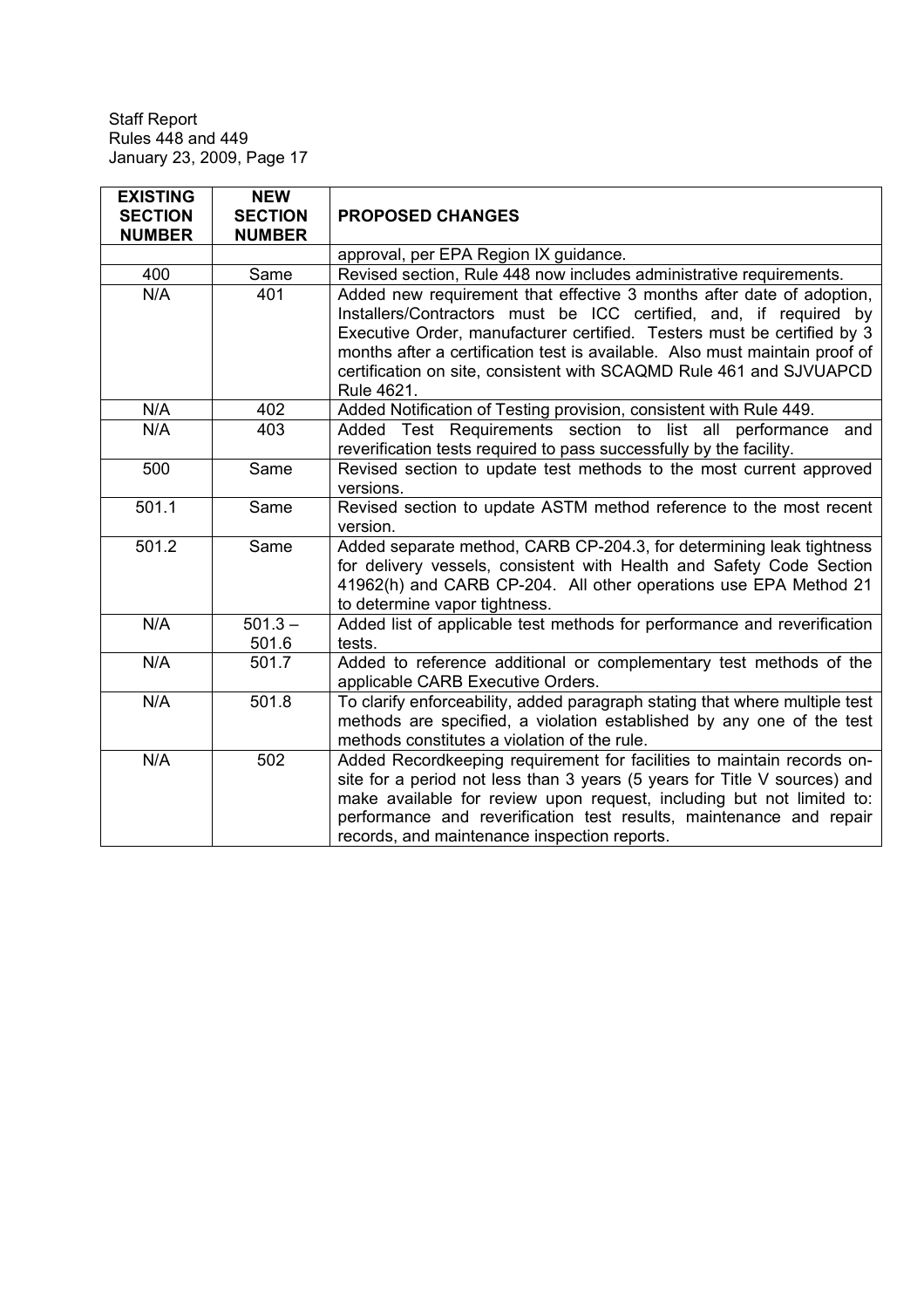## **LIST OF CHANGES TO RULE 449**

| <b>EXISTING</b> | <b>NEW</b>       |                                                                        |
|-----------------|------------------|------------------------------------------------------------------------|
| <b>SECTION</b>  | <b>SECTION</b>   | <b>PROPOSED CHANGES</b>                                                |
| <b>NUMBER</b>   | <b>NUMBER</b>    |                                                                        |
| 111             | N/A              | Eliminated exemption for Odd Fill Configuration, which is no longer    |
|                 |                  | necessary because there aren't any configurations that can't           |
|                 |                  | comply.                                                                |
| 112             | 111              | Section renumbered.                                                    |
| 113             | 112              | Section renumbered.                                                    |
| N/A             | 113              | Added exemption from Phase II vapor recovery requirement for E85       |
|                 |                  | dispensing, consistent with CARB Executive Order G-70-212 and          |
|                 |                  | federal guidance.                                                      |
| N/A             | 114              | Added exemption from Phase II vapor recovery requirement for non-      |
|                 |                  | retail gasoline dispensing facilities refueling 100% ORVR-equipped     |
|                 |                  | vehicles, consistent CARB and federal guidance, SJVUAPCD Rule          |
|                 |                  | 4622 and SCAQMD Rule 461.                                              |
| N/A             | $\overline{1}15$ | Added exemption from ICC certification for owners/operators and        |
|                 |                  | their direct employees when replacing nozzles, hoses and               |
|                 |                  | with new<br>or CARB certified<br>breakaways<br>re-manufactured         |
|                 |                  | components.                                                            |
| N/A             | 202              | Added definition of CARB as the California Air Resources Board.        |
| N/A             | 203              | Added definition of CARB Certified, consistent with SCAQMD Rule        |
|                 |                  | 461.                                                                   |
| 202             | 204              | Added "trailer, or rail car" to the definition of delivery vessel.     |
| N/A             | 205              | Added definition for E85, consistent with SCAQMD Rule 461, with        |
|                 |                  | reference to the definition in Title 13, CCR Section 2292.4.           |
| 203             | 206              | Section renumbered.                                                    |
| 204             | 207              | Section renumbered.                                                    |
| N/A             | 208              | Added definition of Executive Order, consistent with SDAPCD Rule       |
|                 |                  | 61.3.1.                                                                |
| 205             | N/A              | Eliminated definition of Existing Vapor Recovery System.<br>This       |
|                 |                  | definition is no longer needed.                                        |
| 206             | 209              | Revised definition of Gasoline to include petroleum distillate/alcohol |
|                 |                  | blend, consistent with SDAPCD Rule 61.4.1.                             |
| 207             | 210              | Revised to replace the term "intermediate fueller" with "mobile        |
|                 |                  | fueler."                                                               |
| 208             | 211              | Section renumbered.                                                    |
| N/A             | 212              | Added definition of Installer/contractor similar to SCAQMD Rule 461,   |
|                 |                  | but including "repair" and "replacement" for completeness.             |
| 209             | N/A              | Eliminated definition of Intermediate Fueller, which is no longer      |
|                 |                  | used.                                                                  |
| 210             | 213              | Section renumbered.                                                    |
| N/A             | 214              | Added definition of Mobile Fueler, consistent with SJVUAPCD Rule       |
|                 |                  | 4622.                                                                  |
| 211             | 215              | Revised to reference definition in Section 415 of the California       |
|                 |                  | Vehicle Code.                                                          |
| 212             | N/A              | Eliminated definition of New Vapor Recovery System.<br><b>This</b>     |
|                 |                  | definition is no longer needed because the requirements for all        |
|                 |                  | systems, new or existing, are now the same.                            |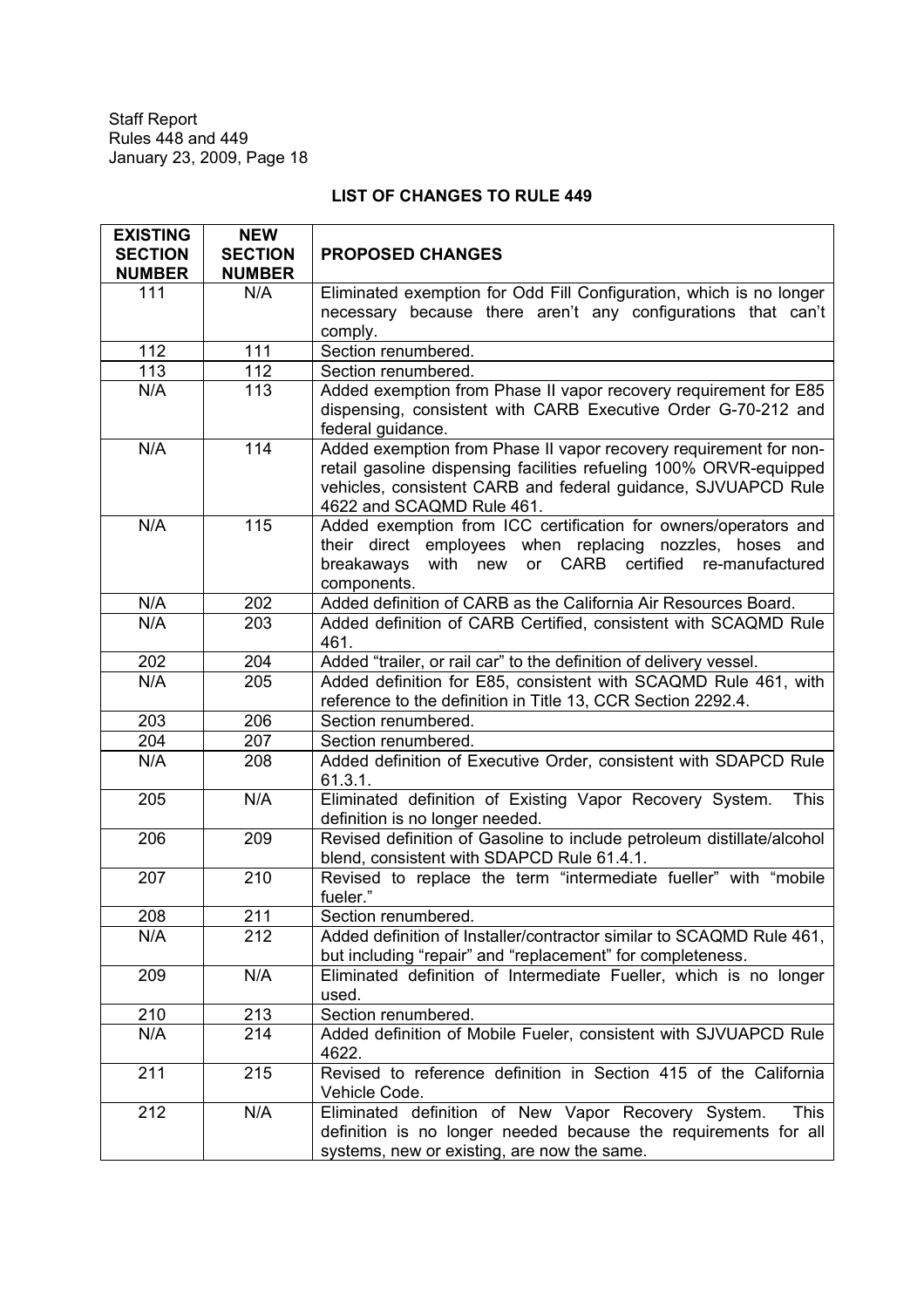| <b>EXISTING</b><br><b>SECTION</b><br><b>NUMBER</b> | <b>NEW</b><br><b>SECTION</b><br><b>NUMBER</b> | <b>PROPOSED CHANGES</b>                                                                                                                                                                                                                                                                                                                                                      |
|----------------------------------------------------|-----------------------------------------------|------------------------------------------------------------------------------------------------------------------------------------------------------------------------------------------------------------------------------------------------------------------------------------------------------------------------------------------------------------------------------|
| N/A                                                | 216                                           | Added definition of ORVR, consistent with SDAPCD Rule 61.4.1                                                                                                                                                                                                                                                                                                                 |
| N/A                                                | 217                                           | Added definition of Owner/Operator, consistent with SCAQMD Rule<br>461.                                                                                                                                                                                                                                                                                                      |
| N/A                                                | 218                                           | Added definition of Rebuild/Rebuilt, consistent with SCAQMD Rule<br>461.                                                                                                                                                                                                                                                                                                     |
| N/A                                                | 219                                           | Added definition of Retail Gasoline Dispensing Facility, consistent<br>with SJVUAPCD Rule 4622.                                                                                                                                                                                                                                                                              |
| 213                                                | 220                                           | Section renumbered.                                                                                                                                                                                                                                                                                                                                                          |
| N/A                                                | 221                                           | Added definition of Summer Fuel, consistent with SDAPCD Rule<br>61.4.1. This definition is now used in the Standards section.                                                                                                                                                                                                                                                |
| N/A                                                | 222                                           | Added definition of Tester as any person who conducts performance<br>or reverification tests as required by Rule 449 or by a CARB<br>Executive Order.                                                                                                                                                                                                                        |
| N/A                                                | 223                                           | Added definition of Topping Off, consistent with SDAPCD Rule<br>61.4.1.                                                                                                                                                                                                                                                                                                      |
| N/A                                                | 224                                           | Added definition of Vapor Recovery Equipment Defects (VRED) List<br>as a list of defects identified by CARB and incorporated by reference<br>into Title 17, CCR Section 94006.                                                                                                                                                                                               |
| 214                                                | $\overline{225}$                              | Revised "as propane" to "as methane" to correct error in previous<br>version of the rule.                                                                                                                                                                                                                                                                                    |
| N/A                                                | 226                                           | Added definition of Winter Fuel, consistent with SDAPCD Rule<br>64.4.1. This definition is now used in the Standards section.                                                                                                                                                                                                                                                |
| 301                                                | Same                                          | Revised section to require CARB certified vapor recovery systems<br>for mobile fuelers with a capacity $\geq$ 120 gallons, consistent with<br>SCAQMD Rule 461 and SJVUAPCD Rule 4622.                                                                                                                                                                                        |
| N/A                                                | 301.1                                         | Added section for vapor recovery systems using summer fuel to<br>have 95% control efficiency by weight and mass emission factor not<br>exceeding 0.38 pounds of vapors per 1,000 gallons of gasoline,<br>consistent with CARB CP-201. The mass emission factor is not<br>included in Rule 448 because it is equivalent to the efficiency for<br>both summer and winter fuel. |
| N/A                                                | 301.2                                         | Added section for vapor recovery systems using winter fuel to have<br>95% control efficiency by weight or mass emission factor not<br>exceeding 0.38 pounds of vapors per 1,000 gallons of gasoline,<br>consistent with CARB CP-201. The mass emission factor is not<br>included in Rule 448 because it is equivalent to the efficiency for<br>both summer and winter fuel.  |
| 302                                                | Same                                          | Revised section to include mobile fuelers, consistent with SCAQMD<br>Rule 461 and SJVUAPCD Rule 4622.                                                                                                                                                                                                                                                                        |
| 302.1                                              | Same                                          | Revised section to include Executive Orders, consistent with<br>SCAQMD Rule 461.                                                                                                                                                                                                                                                                                             |
| 302.2                                              | Same                                          | Revised to include reference to the VRED List.                                                                                                                                                                                                                                                                                                                               |
| 303.1                                              | Same                                          | Removed past effective date.                                                                                                                                                                                                                                                                                                                                                 |
| 303.2                                              | Same                                          | Revised to include reference to the VRED List. Deleted requirement<br>to shutdown for a defect not on the VRED List, as this requirement<br>was in conflict with Section 41960.2(e) of the California Health and<br>Safety Code.                                                                                                                                             |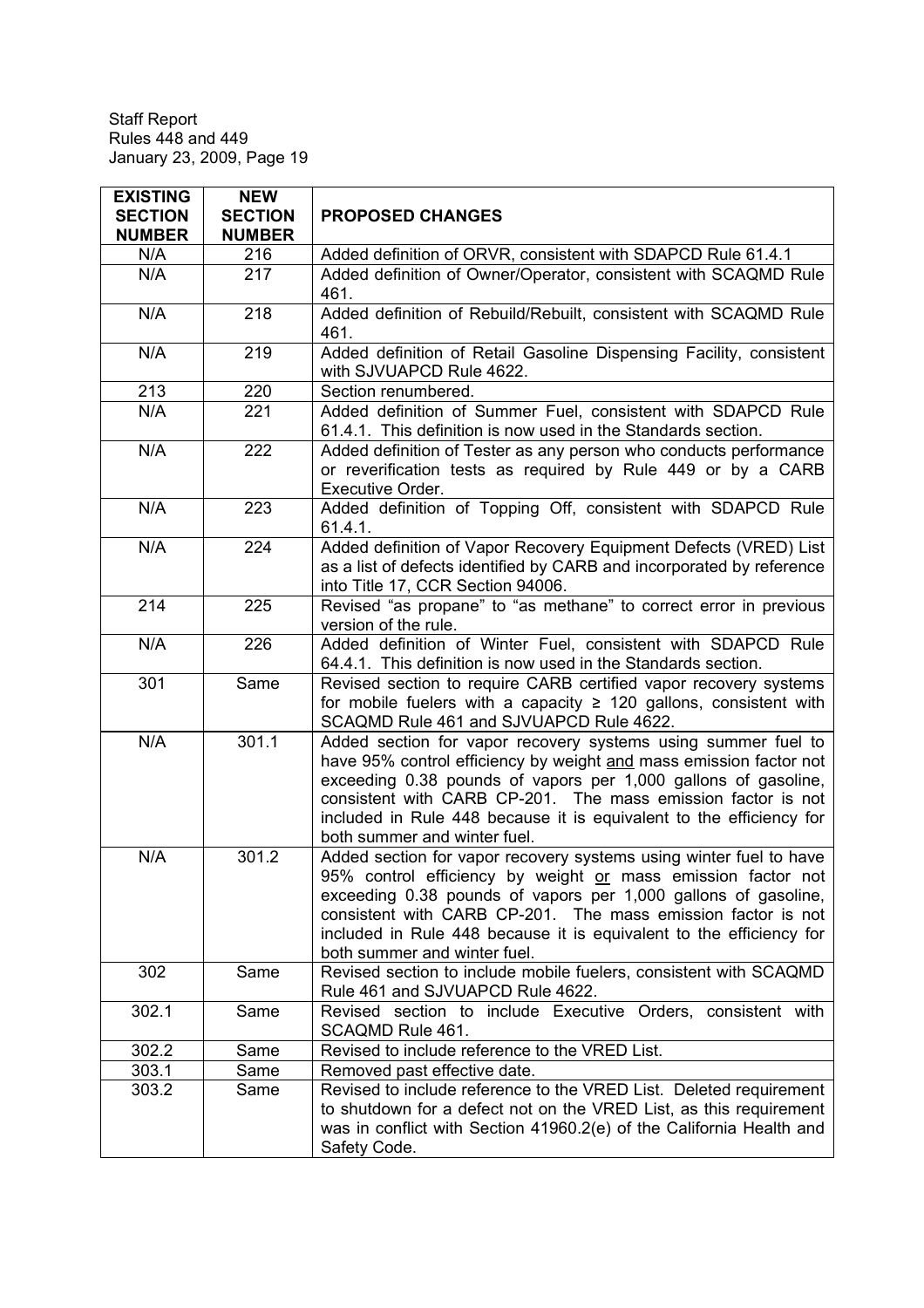| <b>EXISTING</b><br><b>SECTION</b><br><b>NUMBER</b> | <b>NEW</b><br><b>SECTION</b><br><b>NUMBER</b> | <b>PROPOSED CHANGES</b>                                                                                                                                                                                                                                                                                                                                                                                                                                                                                                                                                                                                                                                       |  |  |
|----------------------------------------------------|-----------------------------------------------|-------------------------------------------------------------------------------------------------------------------------------------------------------------------------------------------------------------------------------------------------------------------------------------------------------------------------------------------------------------------------------------------------------------------------------------------------------------------------------------------------------------------------------------------------------------------------------------------------------------------------------------------------------------------------------|--|--|
| 304                                                | Same                                          | Revised to include reference to the VRED List and change authority<br>from APCO to operator shall mark system or component "Out of<br>Order".                                                                                                                                                                                                                                                                                                                                                                                                                                                                                                                                 |  |  |
| 305                                                | Same                                          | Revised section to include prohibition of topping off vehicle fuel<br>tanks to prevent excess emissions. This prohibition is consistent<br>with SJVUAPCD Rule 4622, SDAPCD Rule 61.4.1, and EPA Region<br>IX guidance.                                                                                                                                                                                                                                                                                                                                                                                                                                                        |  |  |
| N/A                                                | 307                                           | Added a prohibition of sale and marking/identification requirements,<br>consistent with HSC Sections 41854(f) and 41960.2(b).                                                                                                                                                                                                                                                                                                                                                                                                                                                                                                                                                 |  |  |
| N/A                                                | 308                                           | Added section requiring the owner/operator of a non-retail GDF<br>claiming the 100% ORVR exemption to modify the facility permit to<br>include conditions require the facility to: 1) not dispense fuel into a<br>vehicle that is not owned or under the direct control of the operator,<br>except for a vehicle being used in an emergency, 2) not dispense<br>fuel into a vehicle not equipped with an ORVR system, except for a<br>vehicle being used in an emergency, and 3) use nozzles that are<br>part of a CARB certified vapor recovery system, except that the<br>vapor return line shall be sealed off. These requirements are<br>consistent with SCAQMD Rule 461. |  |  |
| 401                                                | N/A                                           | Eliminated Compliance Schedule because these dates<br>have<br>passed.                                                                                                                                                                                                                                                                                                                                                                                                                                                                                                                                                                                                         |  |  |
| 402                                                | 401                                           | Section renumbered.                                                                                                                                                                                                                                                                                                                                                                                                                                                                                                                                                                                                                                                           |  |  |
| 402.2                                              | 401.2                                         | Revised section title to Initial Tests, and clarified that these tests are<br>required within 30 days of completion or modification of any vapor<br>recovery system.                                                                                                                                                                                                                                                                                                                                                                                                                                                                                                          |  |  |
| 402.3                                              | 401.3                                         | Revised section title to Testing Frequency, and changed frequency<br>for facilities to pass reverification tests annually, or more frequently<br>as required by the applicable CARB Executive Order.                                                                                                                                                                                                                                                                                                                                                                                                                                                                          |  |  |
| N/A                                                | 402                                           | Added new requirement, effective 3 months after date of adoption,<br>Installers/Contractors must be ICC certified, and, if required by<br>Testers must be<br>Executive Order, manufacturer certified.<br>manufacturer certified if required by Executive Order, and 3 months<br>after certification test is available must be ICC certified for Testing<br>and Repair. Also must maintain proof of certification on site,<br>consistent with SCAQMD Rule 461 and SJVUAPCD Rule 4622.                                                                                                                                                                                          |  |  |
| $403.1 -$<br>403.2                                 | Same                                          | Revised section to include IOM and CP-206 requirements.                                                                                                                                                                                                                                                                                                                                                                                                                                                                                                                                                                                                                       |  |  |
| 501.1                                              | Same                                          | Revised section to update ASTM method reference to the most<br>recent version.                                                                                                                                                                                                                                                                                                                                                                                                                                                                                                                                                                                                |  |  |
| 501.2                                              | Same                                          | Revised to remove TP-204.3 for vapor tightness because this<br>method does not measure organic compound concentrations.                                                                                                                                                                                                                                                                                                                                                                                                                                                                                                                                                       |  |  |
| 501.3                                              | Same                                          | Revised section to include TP-206.3.                                                                                                                                                                                                                                                                                                                                                                                                                                                                                                                                                                                                                                          |  |  |
| 501.4                                              | Same                                          | Corrected typographical error by changing TP-201 to TP-201.4.                                                                                                                                                                                                                                                                                                                                                                                                                                                                                                                                                                                                                 |  |  |
| N/A                                                | 501.8                                         | Added section requiring different or additional test methods if<br>specified in the applicable Executive Order, consistent with<br>SJVUAPCD Rule 4622.                                                                                                                                                                                                                                                                                                                                                                                                                                                                                                                        |  |  |
| N/A                                                | 501.9                                         | To clarify enforceability, added paragraph stating that where multiple                                                                                                                                                                                                                                                                                                                                                                                                                                                                                                                                                                                                        |  |  |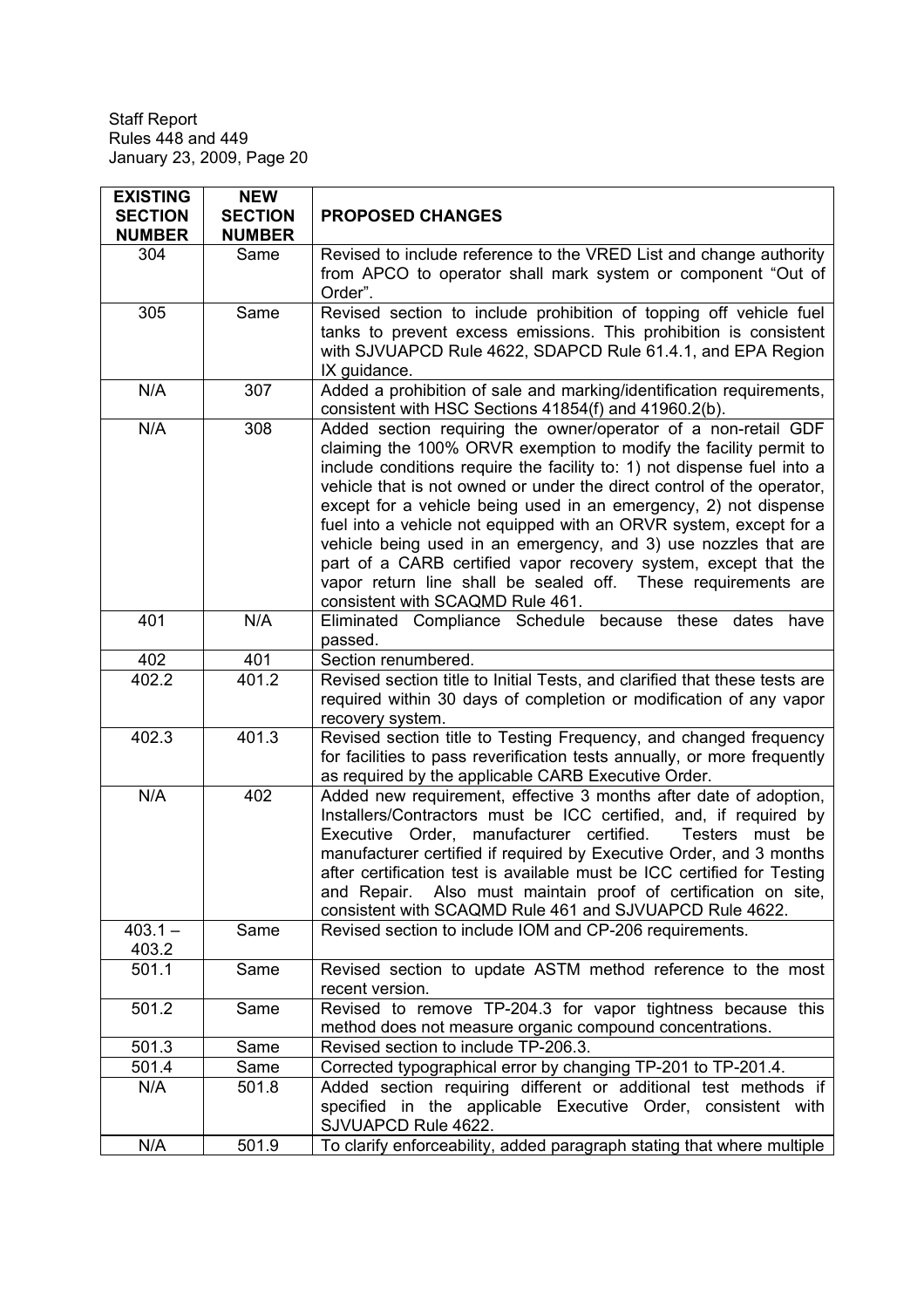| <b>EXISTING</b><br><b>SECTION</b><br><b>NUMBER</b> | <b>NEW</b><br><b>SECTION</b><br><b>NUMBER</b> | <b>PROPOSED CHANGES</b>                                               |
|----------------------------------------------------|-----------------------------------------------|-----------------------------------------------------------------------|
|                                                    |                                               | test methods are specified, a violation established by any one of the |
|                                                    |                                               | test methods constitutes a violation of the rule.                     |
| 502                                                | Same                                          | Revised to require keeping records on-site and making them            |
|                                                    |                                               | available to the APCO immediately upon request.                       |
| 502.2                                              | Same                                          | Revised to include reference to the VRED List.                        |
| 502.3                                              | Same                                          | Revised to delete paragraph (d) because it duplicated paragraph (b).  |
| N/A                                                | 503                                           | Added section to require recordkeeping for facilities claiming the    |
|                                                    |                                               | 100% ORVR exemption, consistent with SCAQMD Rule 461.                 |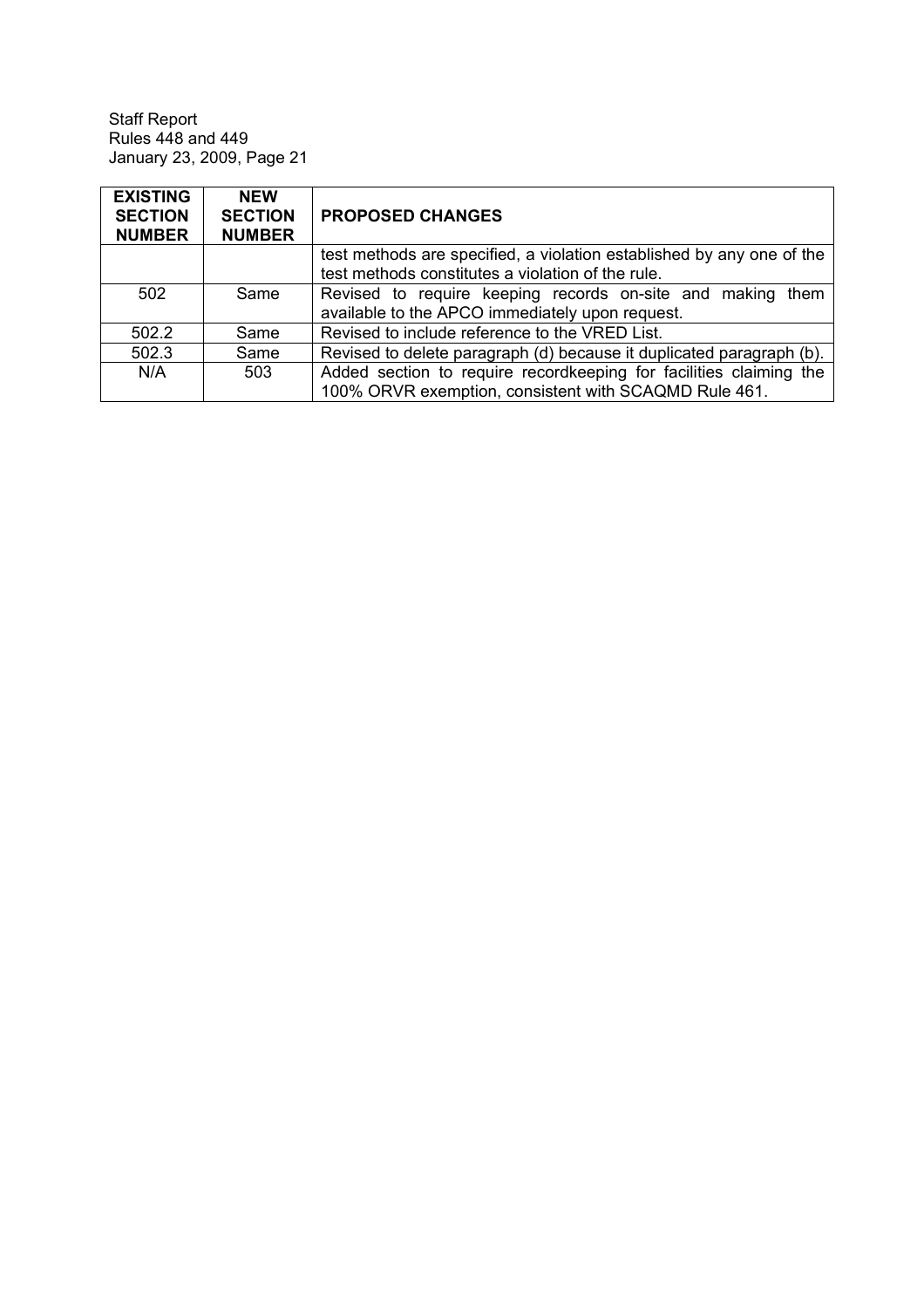## **Appendix B-1**

#### **California HSC Section 40727.2 Matrix Proposed Rule 448- Gasoline Transfer into Stationary Storage Containers**

|                                  | <b>Specific</b><br><b>Provisions</b>              | <b>Comparative Requirements</b>                                                                                                                                                  |                                                                                                                            |  |
|----------------------------------|---------------------------------------------------|----------------------------------------------------------------------------------------------------------------------------------------------------------------------------------|----------------------------------------------------------------------------------------------------------------------------|--|
| <b>Elements of</b><br>comparison |                                                   | <b>Proposed Rule 448</b>                                                                                                                                                         | <b>Best Available Control</b><br><b>Technology (BACT)</b>                                                                  |  |
| <b>Exemptions</b>                |                                                   | Implements of Husbandry                                                                                                                                                          | 10 lbs VOC per day                                                                                                         |  |
| <b>Emission</b><br>Limits        | Emission<br><b>Reductions</b>                     | CARB certified vapor<br>recovery system with a<br>minimum volumetric efficiency<br>of 98% for underground<br>tanks, 95% for aboveground<br>tanks, and 95% for mobile<br>fuelers. | CARB certified vapor<br>recovery equipment that<br>achieves at least 95%<br>efficiency                                     |  |
| <b>Testing</b>                   | Equipment must<br>be in proper<br>operating order | Require annual testing of all<br>stations to ensure that<br>equipment is operating in<br>accordance with CARB<br>certification                                                   | Equipment must operate in<br>accordance with CARB<br>certification and Executive<br>Orders without a<br>substantial defect |  |
| Recordkeeping                    |                                                   | Three years (five years for<br>Title V sources)                                                                                                                                  |                                                                                                                            |  |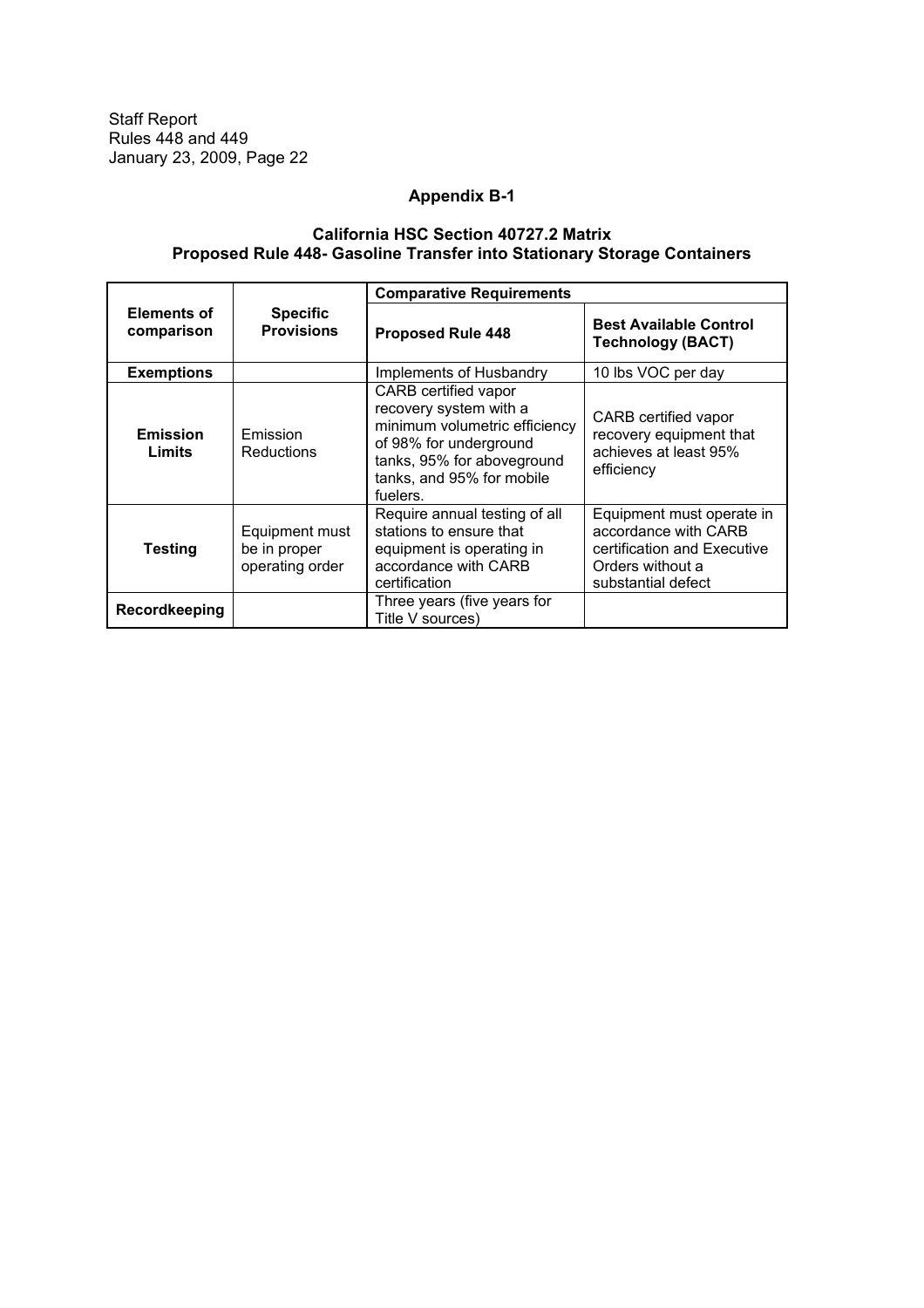## **Appendix B-2**

## **California HSC Section 40727.2 Matrix Proposed Rule 449-Transfer of Gasoline into Vehicle Fuel Tanks**

| <b>Elements of</b>     | <b>Specific</b>                                   | <b>Comparative Requirements</b>                                                                                                                                                                                                                                                                                   |                                                                                                                            |  |  |
|------------------------|---------------------------------------------------|-------------------------------------------------------------------------------------------------------------------------------------------------------------------------------------------------------------------------------------------------------------------------------------------------------------------|----------------------------------------------------------------------------------------------------------------------------|--|--|
| comparison             | <b>Provisions</b>                                 | <b>Proposed Rule 449</b>                                                                                                                                                                                                                                                                                          | <b>Best Available Control</b><br><b>Technology (BACT)</b>                                                                  |  |  |
| <b>Exemptions</b>      |                                                   | F85<br>$\bullet$<br>100% ORVR facilities<br>$\bullet$<br>Emergency motor<br>$\bullet$<br>vehicles<br>Implements of<br>$\bullet$<br>Husbandry<br>Six month average<br>$\bullet$<br>gasoline throughput of<br>less than 100,000<br>gallons exempt from<br>maintenance<br>inspections on<br>weekends and<br>holidays | 10 lbs VOC per day                                                                                                         |  |  |
| <b>Emission Limits</b> | Emission<br>Reductions                            | CARB certified vapor<br>recovery system with<br>minimum 95% efficiency by<br>weight                                                                                                                                                                                                                               | CARB certified vapor<br>recovery equipment that<br>achieves at least 95%<br>efficiency                                     |  |  |
| <b>Testing</b>         | Equipment must<br>be in proper<br>operating order | Require annual testing of<br>all stations to ensure that<br>equipment is operating in<br>accordance with CARB<br>certification                                                                                                                                                                                    | Equipment must operate in<br>accordance with CARB<br>certification and Executive<br>Orders without a<br>substantial defect |  |  |
| Recordkeeping          |                                                   | Three years (five years for<br>Title V sources)                                                                                                                                                                                                                                                                   |                                                                                                                            |  |  |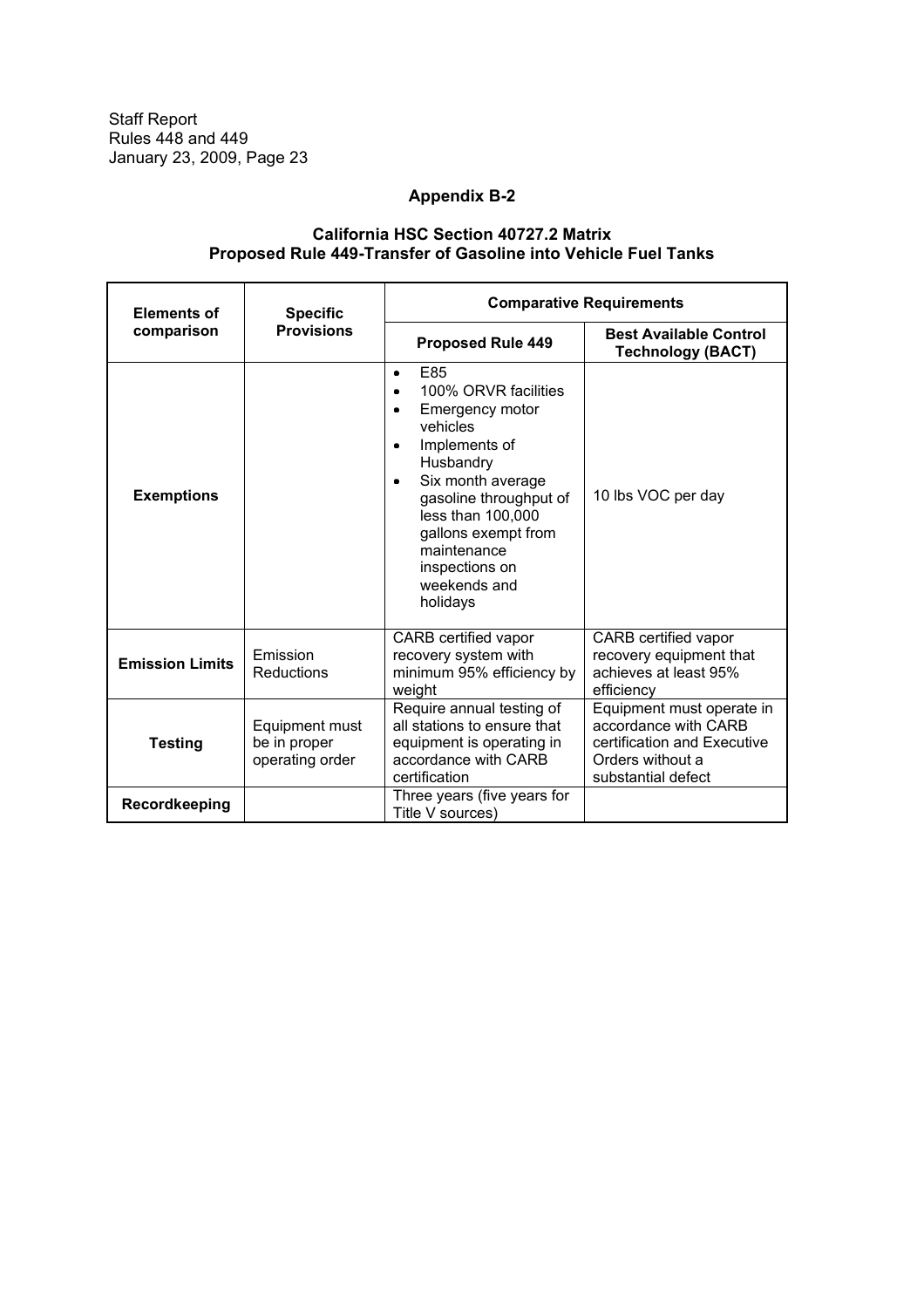**APPENDIX C**

**CARB and EPA Letters Regarding Phase II Exemptions**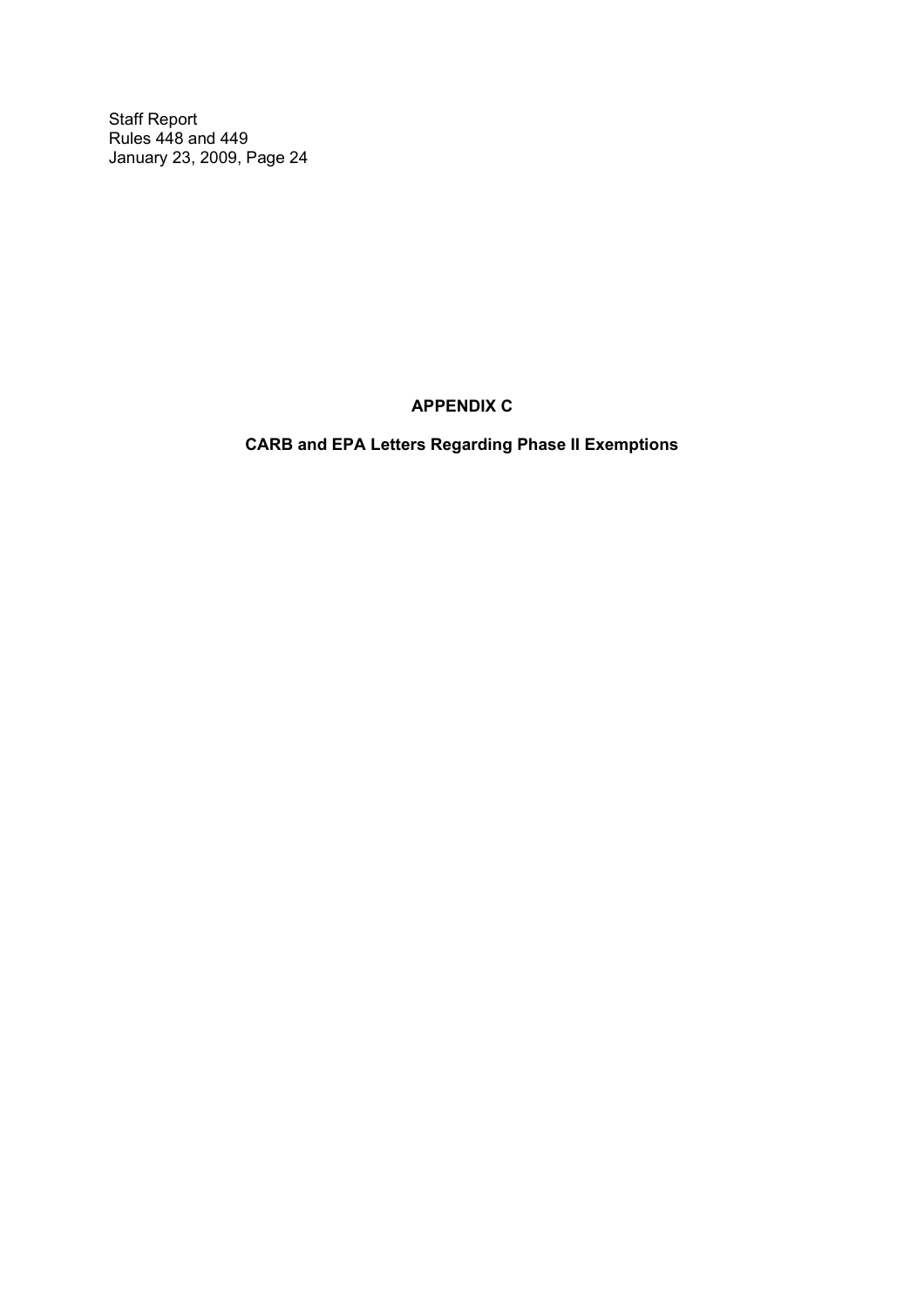

Linda S. Adams

Secretary for

**Environmental Protection** 

**Air Resources Board** 

Mary D. Nichols, Chairman 1001 | Street • P.O. Box 2815 Sacramento, California 95812 · www.arb.ca.gov



February 20, 2008

Addressees: All Local Air District Air Pollution Control Officers (APCO)

Dear APCO:

**The complete three property of the complete complete three complete than the complete three complete three complete three complete three complete three complete three complete three complete three complete three complete** 

I am writing to encourage you to revise your district's vapor recovery rules as outlined by the U.S. Environmental Protection Agency (U.S. EPA) in the attached memoranda (Attachment 1). U.S. EPA is encouraging states to eliminate the requirement for Phase II vapor recovery systems on gasoline refueling dispensers for certain motor vehicle fleets in light of the growing use of Onboard Refueling Vapor Recovery (ORVR) systems in those fleets.

The fleets at issue are new vehicles initially fueled at motor vehicle assembly plants, late model rental cars refueled at rental car facilities, corporate fleets refueled at corporate-owned pumps, and flexible fuel vehicles (FFVs) refueled at E85 fuel dispensers.

Section 202(a)(6) of the federal Clean Air Act (Act) allows U.S. EPA to remove the requirement for vehicle refueling gasoline vapor recovery systems in ozone nonattainment areas after determining that ORVR systems for motor vehicles are in widespread use. For new vehicles initially fueled at motor vehicle assembly plants, late model rental cars refueled at rental car facilities, and corporate fleets refueled at corporate-owned pumps, U.S. EPA has defined widespread use as 95 percent of the vehicles equipped with ORVR. By virtue of being made up of new late-model vehicles, these fleets have met this criterion.

For FFVs, U.S. EPA is recommending that states show that any increase in emissions caused by operating E85 refueling dispensers without vapor recovery systems is so small as not to interfere with ozone attainment. ARB staff has estimated the emissions to be less than 0.10 tons per day of reactive organic gases statewide in 2015 (see Attachment 2) and believes that it is reasonable to conclude that there is no impact on ozone attainment.

The process for revising a district's vapor recovery requirements is the same as for any other district rule State Implementation Plan (SIP) submission: adopt the amended rules at a public hearing and transmit the amended rules to ARB for processing as a SIP revision and submittal to U.S. EPA. ARB staff is available to assist you with rule review

The energy challenge facing California is real. Every Californian needs to take immediate action to reduce energy consumption. For a list of simple ways you can reduce demand and cut your energy costs, see our website: http://www.arb.ca.gov.

#### California Environmental Protection Agency

Printed on Recycled Paper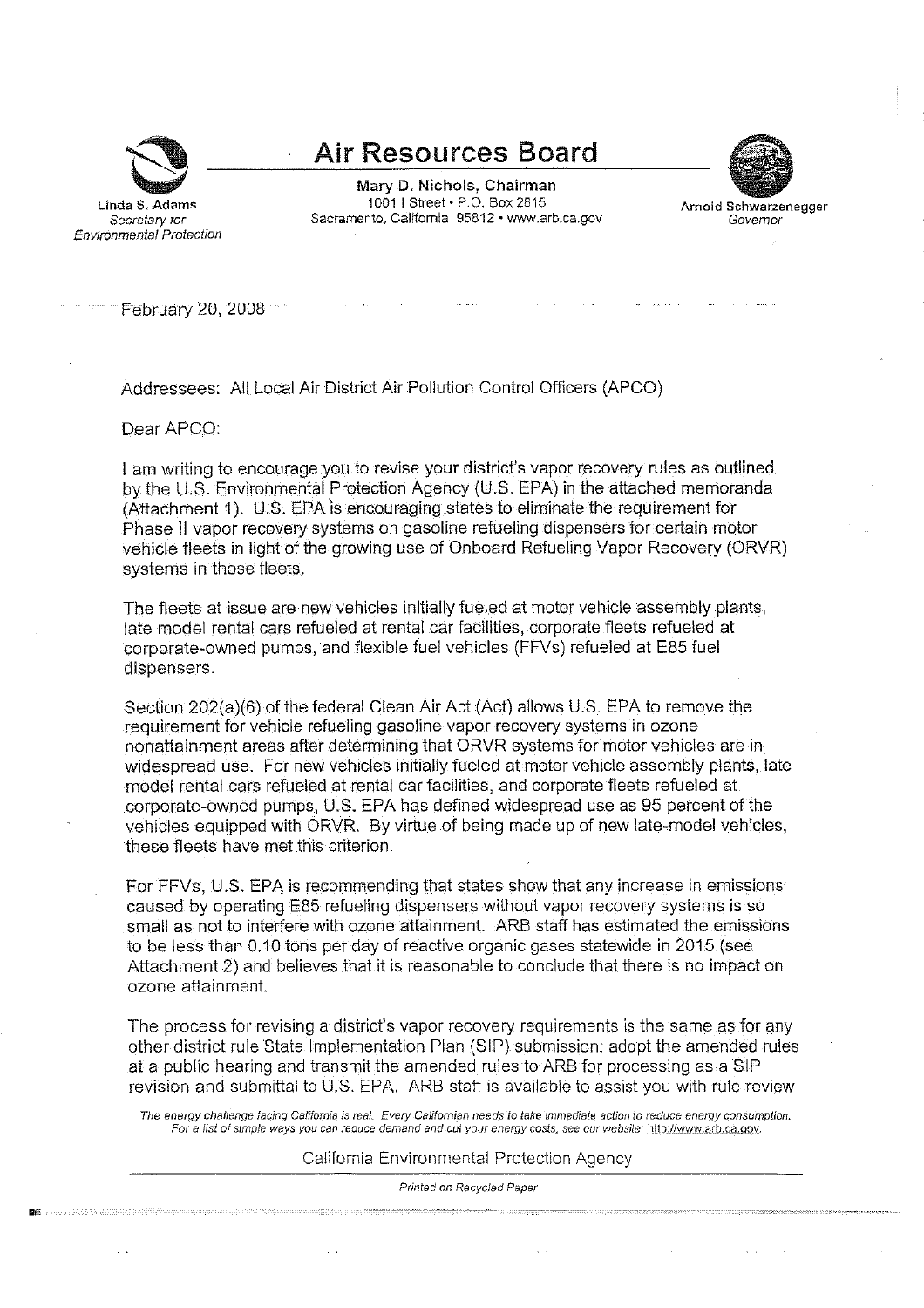**Air Pollution Control Officers** February 20, 2008 Page 2

or in doing additional analysis before proceeding, including more specific emissions assessment and attainment impacts, impact on progress toward state standards, and any possible toxic air contaminant issues.

If you have any questions or need further information regarding vapor recovery requirements, please contact Cindy Castronovo of the Monitoring and Laboratory Division at (916)-322-8957. For questions regarding the emissions impact analysis, please contact Dean Simeroth, Chief of the Criteria Pollutants Branch, at  $(916)$  322-6020.

Sincerely, James N. Goldstene **Executive Officer** 

Attachments

Dean Simeroth, SSD CC. Kurt Karperos, PTSD Cindy Castronovo, MLD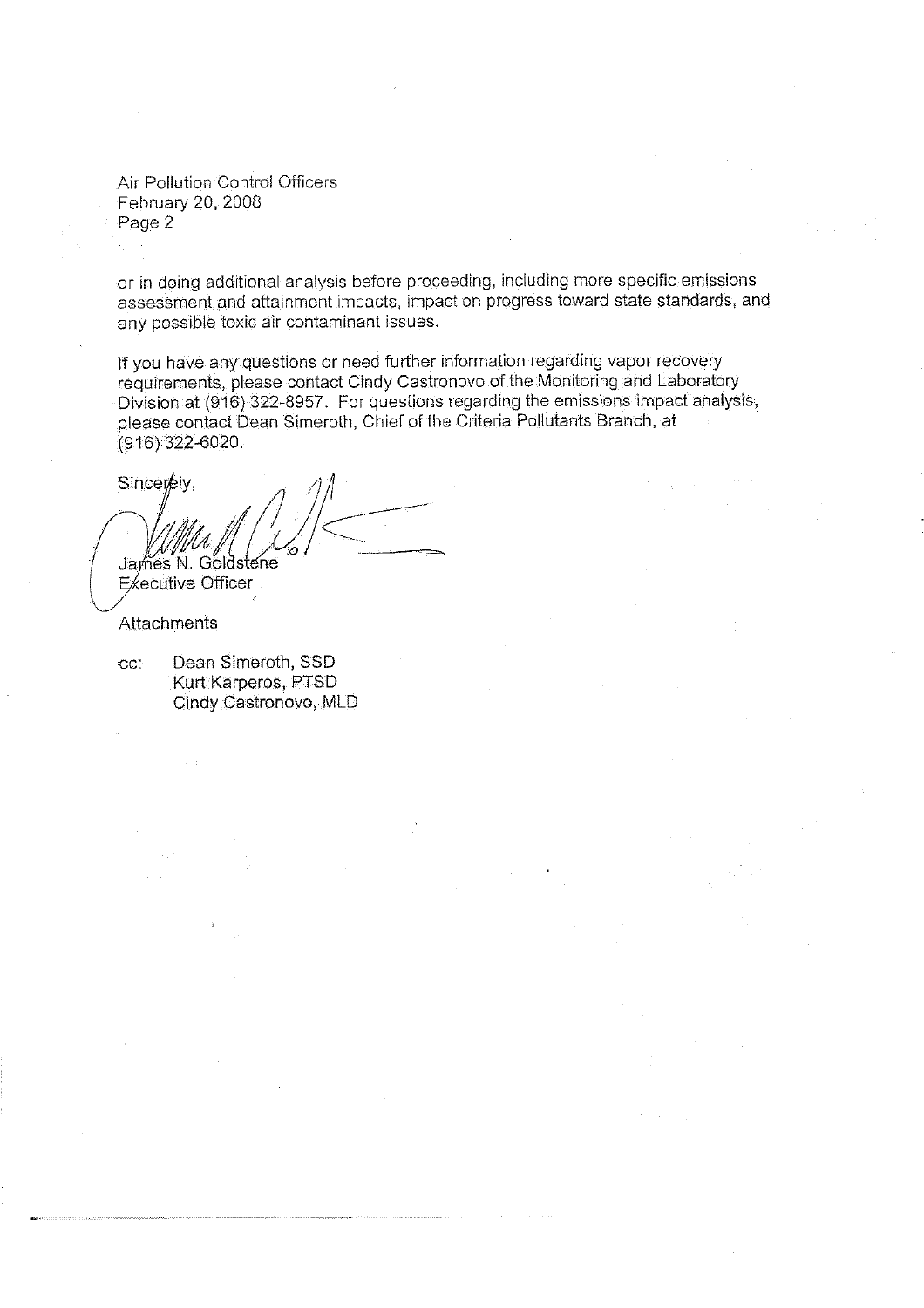

## UNITED STATES ENVIRONMENTAL PROTECTION AGENCY RESEARCH TRIANGLE PARK, NC 27711

NOV 2-8-2007

Removal of Stage II Vapor Recovery from Refudling of Corporate Fleets

**DEFICE OF** AID OLIM ITY PLANNING AND STANDARDS

#### **MEMORANDUM**

**SUBJECT:** 

FROM:

Stephen D. Page. Director Office of Air Ouality Planning and Standards

Margo Tsirigotis Oge, Director  $\int$ // $\mathcal{O}$ Office of Transportation and Air Quali

TO:

Regional Air Division Directors

The purpose of this memorandum is to provide guidance to States concerning the removal of Stage II gasoline vapor recovery systems at gasoline refueling facilities exclusively dedicated to refueling "corporate" or "commercial" fleets, where States demonstrate to the Environmental Protection Agency (EPA) that widespread use of onboard refueling vapor recovery (ORVR) has occurred in such fleets. Corporate or commercial fleets include vehicles owned by corporations, governments, universities or other organizations which use the vehicles for business purposes and typically fuel the vehicles at fueling pumps owned and operated by the fleet owner and exclusively dedicated to fueling the fleet.

On December 12, 2006, EPA issued a memorandum, "Removal of Stage II Vapor Recovery in Situations Where Widespread Use of Onboard Refueling Vapor Recovery is Demonstrated," (attached) which discussed how States may explore amendments to their State Implementation Plans (SIPs) to allow Stage II gasoline vapor recovery to be removed from specific fleet situations, namely:

1. initial fueling of new vehicles at automobile assembly plants;

2. refueling of rental cars at rental car facilities; and

3. refueling of flexible fuel vehicles at E85 dispensing pumps.

The December 12, 2006, memo states that widespread use of ORVR will likely have been demonstrated if 95 percent of the vehicles in a fleet have ORVR. In today's memorandum, EPA is indicating that it believes that if a State demonstrates that 95 percent of the vehicles in a corporate or commercial vehicle fleet are equipped with ORVR and that

Recycled/Recyclable . Printed with Vegetable Oil Based Jaks on 100% Recycled Paper (40% Postconsumer)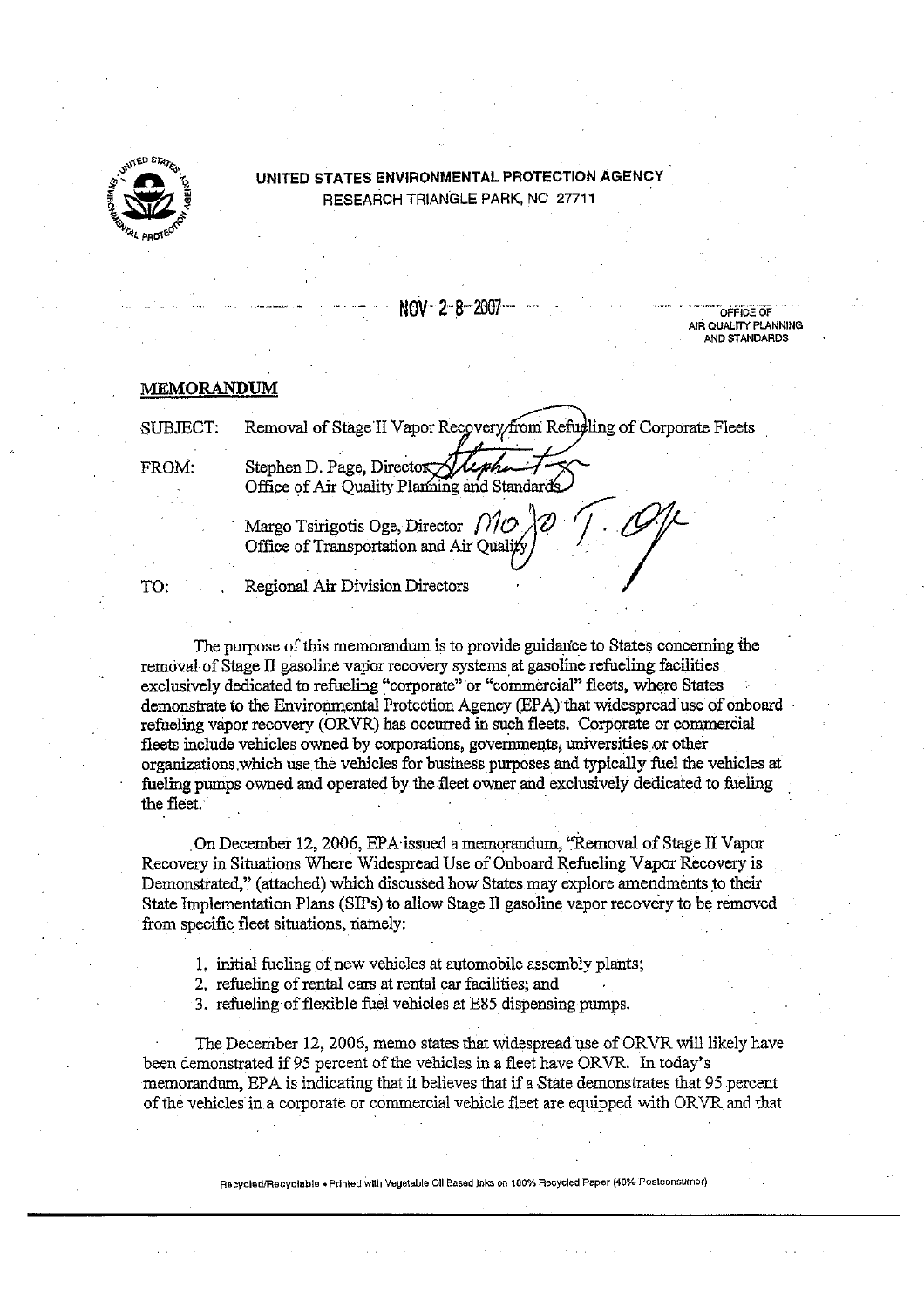this level of ORVR use would not decrease, then widespread use of ORVR could be found for the corporate or commercial motor vehicle fleet, such that Stage II controls could be considered for removal from a refueling facility that is exclusively dedicated to refueling that fleet.

States desiring to remove the Stage II requirement for these facilities would need to submit a SIP revision that EPA would evaluate through notice and comment rulemaking. The SIP would need to demonstrate that the widespread use benchmark has been achieved and provide assurance that any facility wishing to remove Stage II equipment maintains its eligibility for its motor vehicle fleet. Any EPA SIP approval would also be subject to the Clean Air Act (CAA) section 110(I) requirement that the revision not interfere with any applicable requirement concerning attainment and reasonable further progress, or any other requirement of the CAA. In addition. State and local agencies should consider if there are any transportation conformity impacts related to removing Stage II, if emissions reductions from Stage II are included in a SIP's on-road motor vehicle emissions budget(s).

As mentioned in the December 12, 2006 memorandum, this guidance for widespread use determinations for corporate fleets would not necessarily apply to widespread use determinations for the general motor vehicle fleet. Within the overall motor vehicle fleet, the rate of penetration of ORVR-equipped vehicles has not advanced at the same rapid rates as in some corporate and rental fleets. EPA is still considering the possible criteria for determining widespread use for the general fleet.

In addition, the December 12, 2006, memorandum explained that widespread use determinations would not affect separate requirements applicable to States in the ozone transport region. This exclusion would also apply in the case of corporate or commercial fleets with widespread use of ORVR.

If you have questions about this recommendation, you may contact William L. Johnson in EPA's Office of Air Quality Planning and Standards by telephone at (919) 541-5245 or by e-mail at johnson.williamL@epa.gov.

#### Attachment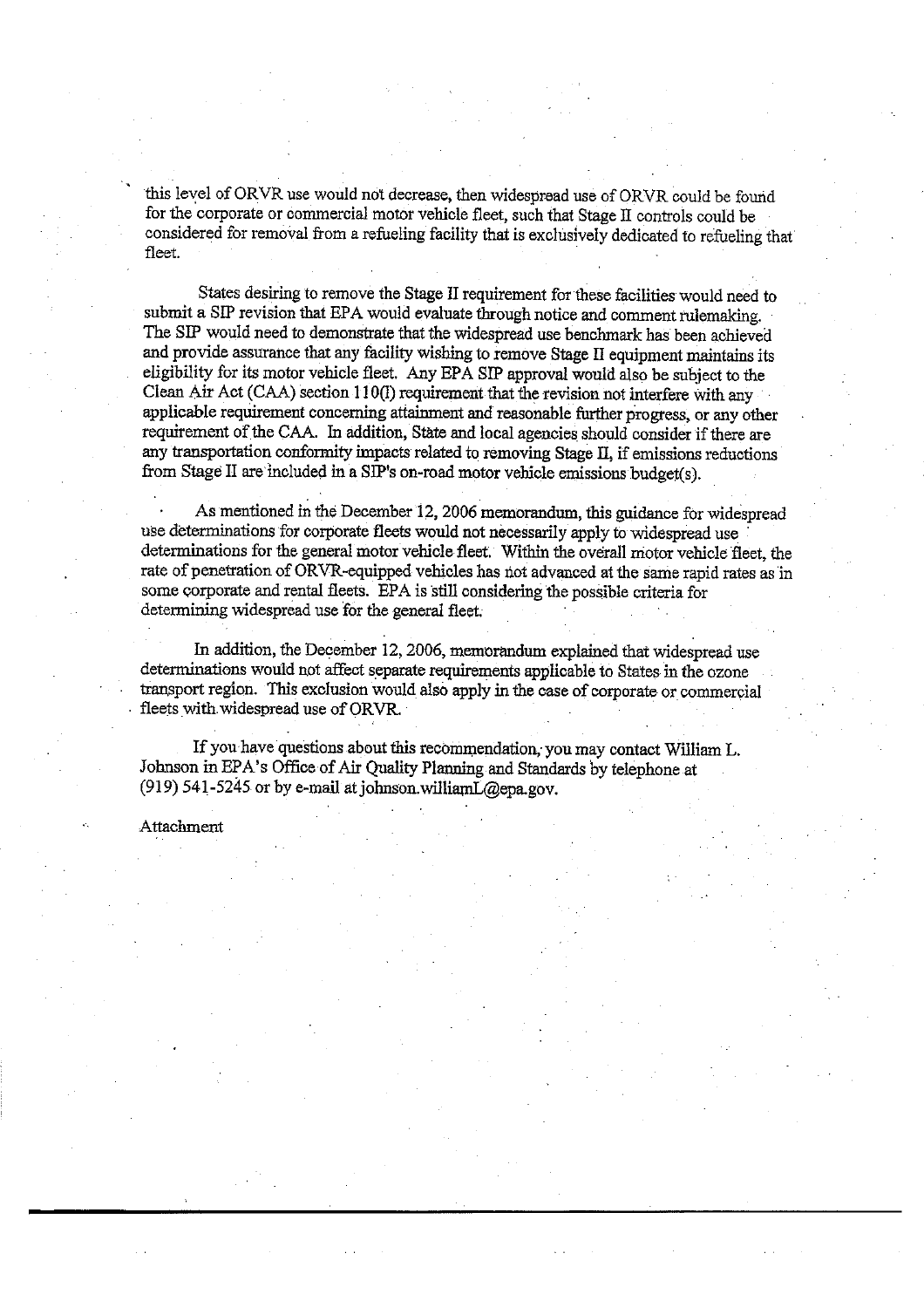

#### UNITED STATES ENVIRONMENTAL PROTECTION AGENCY RESEARCH TRIANGLE PARK, NC 27711

DEC 12 2006

#### **MEMORANDUM**

SUBJECT:

OFFICE OF AIR QUALITY PLANNING AND STANDARDS

Removal of Stage II Vapor Recovery in Situations Where Widespread Use of Onboard Refueling Vapor Recovery is Demonstrated

FROM:

Stephen D. Page, Director Viene Legendon<br>Office of Air Quality Planning and Standards Margo Tsirigotis Oge, Director Office of Transportation and Air Quality

TO:

Regional Air Division Directors

The purpose of this memorandum is to provide guidance to States concerning the removal of Stage II gasoline vapor recovery systems where States demonstrate to EPA that widespread use of onboard refueling vapor recovery (ORVR) has occurred in specific portions of the motor vehicle fleet. The specific fleets addressed here include:

1. initial fueling of new vehicles at automobile assembly plants

2. refueling of rental cars at rental car facilities

3. refueling of flexible fuel vehicles at E85 dispensing pumps

#### Background

Stage II vapor recovery systems are required to be used at gasoline dispensing facilities located in serious, severe, and extreme non-attainment areas for ozone under section 182(b)(3) of the Clean Air Act (CAA). States have included these control measures in their federally-approved state implementation plans (SIPs) in the form of generally applicable regulatory requirements governing all gasoline dispensing facilities that exceed the relevant gasoline dispensing throughput criteria. However, section 202(a)(6) of the CAA allows EPA to revise or waive the section 182(b)(3) Stage II requirement for these ozone non-attainment areas after the Agency determines that ORVR is in widespread use throughout the motor vehicle fleet.

CAA section 202(a)(6) does not specify which motor vehicle fleet must be the subject of a widespread use determination before EPA may revise or waive the section 182(b)(3) Stage II requirement. Nor does the CAA identify what level of ORVR use in the motor vehicle fleet must be reached before it is "widespread." EPA expects the possibility of

Internet Address (URL) - http://www.epa.gov Recycled/Recyclable - Printed with Vegetable Oil Based Inks on Recycled Paper (Minmum 25% Postconsumer)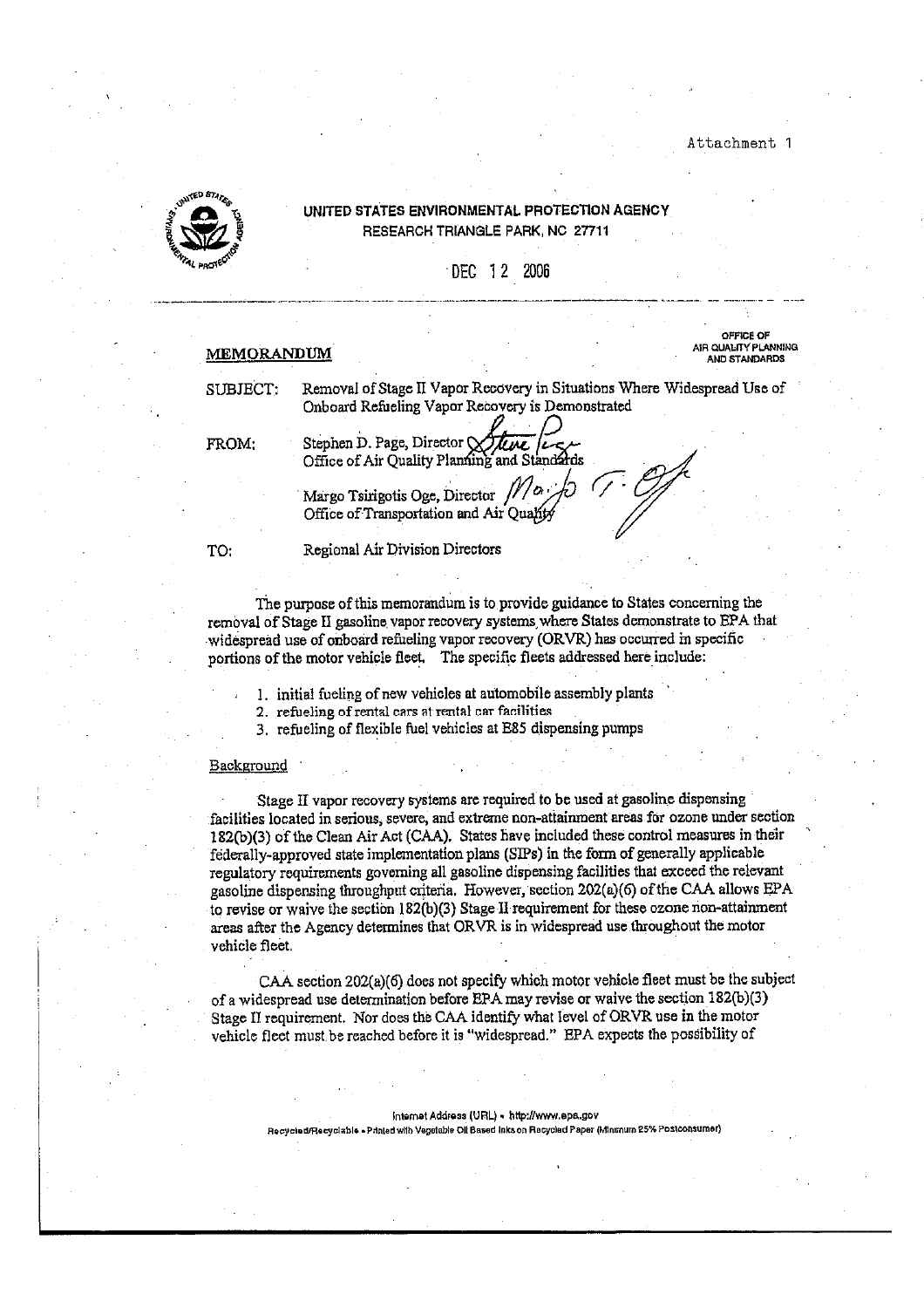different rates of the implementation of ORVR across different geographic regions and among different types of motor vehicle fleets within any region. Given this, EPA does not believe that CAA section 202(a)(6) must be read narrowly to allow a widespread use determination and waiver of the Stage II requirement for a given area or area's fleet only if ORVR use has become widespread throughout the entire United States, or only if ORVR use has reached a definite level in each area. Rather, EPA believes that section 202(a)(6) allows the Agency to apply the widespread use criterion to either the entire motor vehicle fleet in a State or non-attainment area, or to special segments of the overall fleet for which ORVR use is shown to be sufficiently high, and to base widespread use determinations on differing levels of ORVR use, as appropriate. Moreover, a single national rulemaking is not needed to grant such a waiver for a specific area. Instead, EPA believes that the Act allows the Agency to use an area-specific rulemaking approving a SIP revision to issue the section  $202(a)(6)$ waiver for a relevant fleet in a non-attainment area, where a State meets the recommended criteria discussed below.

Various metrics have been studied for demonstrating widespread use of ORVR in motor vehicle fleets. One metric focuses on the percentage of vehicles in service that are ORVR-equipped. Based on our preliminary analysis, this metric seems to track fairly closely with the percentage of vehicle miles traveled (VMT) from ORVR-equipped vehicles, and with the percentage of gasoline sold which is dispensed to ORVR-equipped vehicles. In fact, since newer vehicles tend to be driven more miles than older models, VMT traveled by ORVR-equipped vehicles and gasoline dispensed to ORVR-equipped vehicles may exceed 95 percent in a 95 percent ORVR-equipped fleet.

Another metric that EPA considered is when VOC emissions resulting from the application of ORVR controls alone equal the VOC emissions when both Stage II vapor recovery systems and ORVR controls are used, after accounting for incompatibility excess emissions. The incompatibility excess emissions factor relates to losses in control efficiency when certain types of Stage II and ORVR are used together. Studies conducted in three northeastern states indicate that when the percentages of motor vehicles in service with ORVR, vehicle miles traveled by ORVR-equipped vehicles, or gasoline dispensed to ORVRequipped vehicles are above 95 percent, then the widespread use metric based on comparable VOC emissions will likely have been reached. For this reason, EPA believes that if 95 percent of the vehicles in a fleet have ORVR, then widespread use will likely have been demonstrated.

#### Initial Fueling at Automobile Assembly Plants 1.

Based on our preliminary analysis, EPA expects that if a State's submission of a SIP revision shows that 95 percent of the new vehicles fueled at an automobile assembly plant are equipped with ORVR, and that this level of ORVR use would not decrease, the Agency can determine that widespread use of ORVR has been achieved for the fleet of motor vehicles that are fueled at that facility.

Since model year 2000, all passenger cars have been required to have ORVR. Also since 2006, all light duty trucks, SUVs and medium duty vehicles are required to be equipped

 $\overline{2}$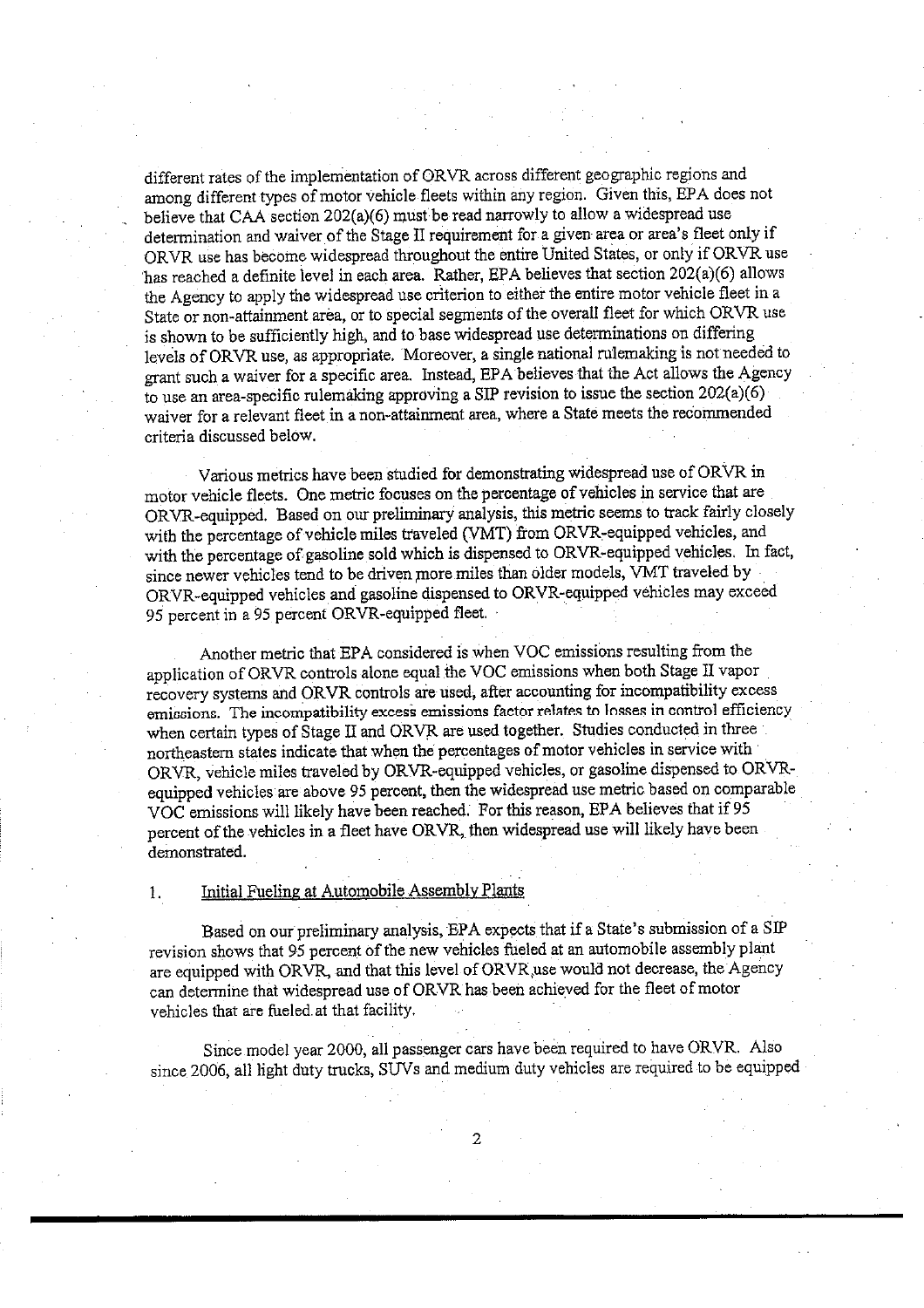with ORVR. There may be a few situations, such as the chassis for motorized mobile homes, which still do not have ORVR. However, the number of these would be small. It is apparent that at most automobile assembly plants greater than 95 percent of the vehicles manufactured would have ORVR. Many assembly plants manufacture 100 percent ORVR equipped vehicles. Only such new vehicles are expected to be fueled at the automobile assembly plants.

States desiring to remove the Stage II requirement for these facilities would need to submit a SIP revision that EPA would evaluate through notice and comment rulemaking. The SIP would need to demonstrate that the widespread use benchmark has been achieved and provide assurance that any facility wishing to remove Stage II equipment maintains its eligibility for its motor vehicle fleet. Any EPA SIP approval would also be subject to the CAA section 110(I) requirement that the revision not interfere with any applicable requirement concerning attainment and reasonable further progress, or any other requirement of the CAA.

#### Refueling of Rental Cars at Rental Car Facilities  $\overline{2}$ .

Similarly, EPA expects that if a SIP revision submission demonstrates that 95 percent of the vehicles in an automobile rental fleet refueling at a rental car facility are equipped with ORVR and that this level of ORVR use would not decrease, then widespread use of ORVR could be found for the motor vehicle fleet refueling at that facility. Most large rental car companies rent current model vehicles that would all have ORVR. There may be truck rental companies which have older vehicles which do not have ORVR and that would not be able to demonstrate widespread use of ORVR for their fleets. As discussed above, any SIP revision would be subject to CAA section 110(l) and other applicable requirements, and State and local agencies should consider any potential transportation conformity impacts if Stage II is currently included in a SIP's on-road motor vehicle emissions budget.

#### Refueling Flexible Fuel Vehicles at E85 Dispensing Pumps  $3.$

E85 is a motor vehicle fuel that is a blend of as little as 15 percent gasoline and up to 85 percent ethanol. (In wintertime applications, the ratio may be 30 percent gasoline and 70 percent ethanol.) Ethanol is ethyl alcohol, a type of alcohol which can be produced from renewable resources such as corn. Based on the agency's survey of existing SIPs, EPA believes that most States have defined "gasoline" (for purposes of controlling emissions of VOC from refueling activities) to include gasoline/alcohol blends that have the same volatility as E85. EPA's guidance for States in developing their Stage II SIPs in the early 1990s suggested that States use the same definition of "gasoline" as the one found in EPA's Standards of Performance for Bulk Gasoline Terminals at 40 C.F.R. 60.501, which includes "any petroleum distillate or petroleum distillate/alcohol blend having a Reid vapor pressure of 27.6 kilopascals (kPa) or greater which is used as a fuel for internal combustion engines." EPA recommended using this definition to most broadly reach situations in which refueling of motor vehicles results in evaporative VOC emissions that contribute to ozone nonattainment concentrations, and to avoid a narrow interpretation of what is "gasoline" that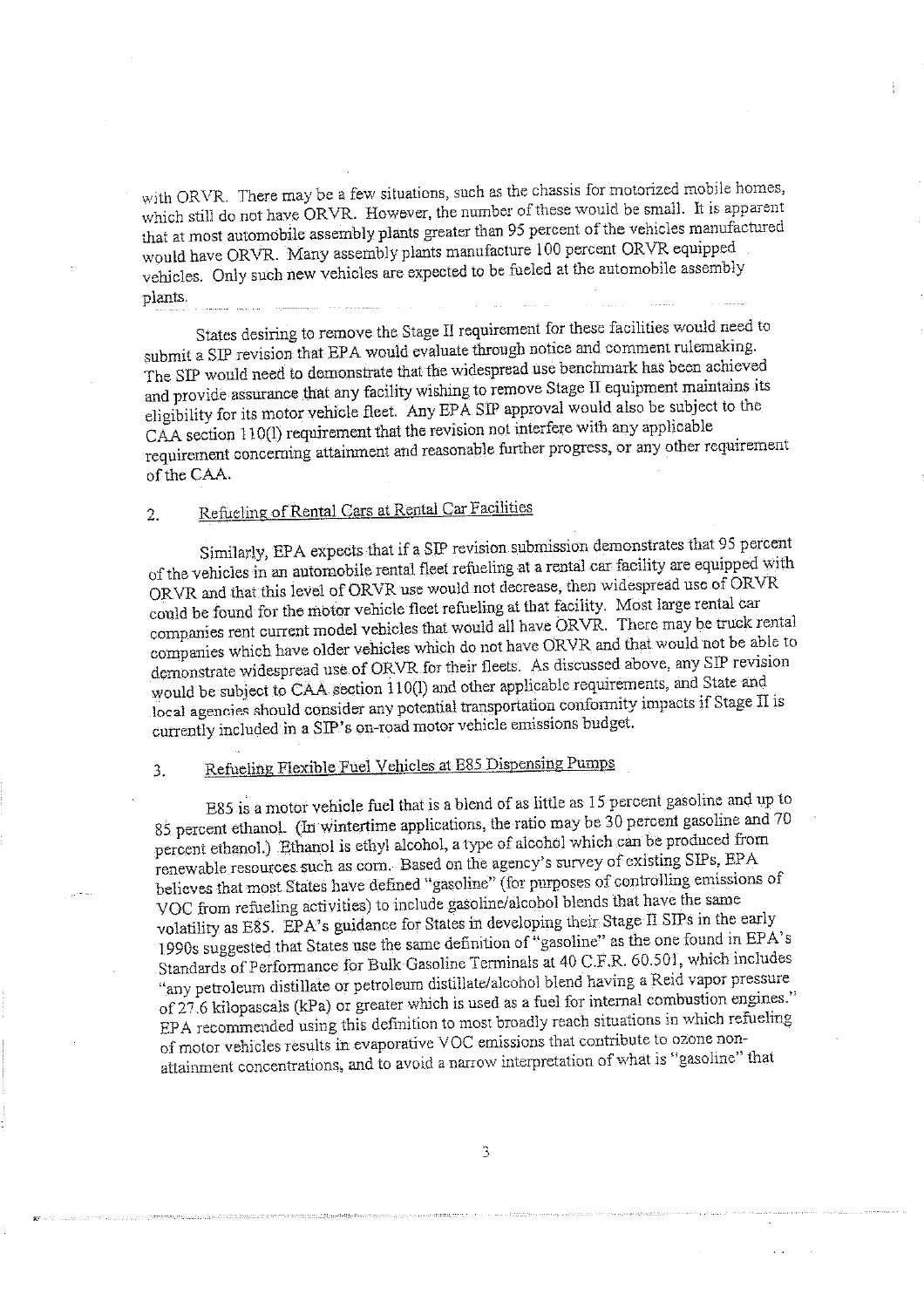would allow significant VOC emissions from motor vehicle refueling activities in nonattainment areas to go uncontrolled.

E85 can only be used in specially designed flexible fuel vehicles (FFVs), which have mostly been manufactured since 1998. Since these are newer vehicles, most of them are equipped with ORVR, and every FFV built today has ORVR. Thus, most vehicles refueling at E85 dispensing pumps are already having their evaporative emissions captured, as in the cases of late model rental cars refueling at rental car facilities and newly manufactured cars being fueled for the first time at automobile assembly plants. EPA estimates that 59 percent of FFVs in current use are equipped with ORVR. The percentage of FFVs with ORVR will continue to climb as older vehicles are taken out of service and new models ioin the fleet. Across different ozone non-attainment areas and between States, these percentages may vary.

EPA believes that encouraging the use of E85 as a motor vehicle fuel reduces emissions of other air pollutants such as CO and benzene, a known human carcinogen, and reduces emissions of greenhouse gases. In addition, based on available information, the Agency is concerned that there is currently a lack of certified Stage II equipment for E85 (which may require different materials of construction than conventional Stage II equipment), and that the timing for when certified E85-compatible equipment will become widely available is uncertain. This may unnecessarily hinder E85 distribution in areas that now require Stage II.

Unlike in the cases of automobile assembly plants and rental car facilities, EPA is not recommending a specific percentage of the FFV fleet that should have ORVR before widespread use could be determined. This is because most E85 compatible vehicles are already equipped with ORVR and this percentage is increasing over time, whereas for automobile assembly plants and car rental facilities very high percentages of ORVR use have in most cases already been reached and are not expected to further increase significantly. The general use of ORVR in FFVs, instead, is expected to significantly increase, as are the miles driven by and amount of fuel dispensed to recent ORVR-equipped FFVs compared to those manufactured before 2000 without ORVR.

Moreover, we believe that in determining whether widespread use of ORVR has been demonstrated, it is reasonable under section 202(a)(6) to consider the VOC emissions impacts of removing Stage II, and that those impacts may inform the percentage of ORVRequipped vehicles that would need to be achieved for a specific motor vehicle fleet or in a specific non-attainment area. EPA expects that the air quality impact of allowing E85 refueling facilities to operate without Stage II controls would likely be minimal in most nonattainment areas. FFVs currently comprise about 2 percent of the total US fleet. Non-ORVR FFVs are less 1 percent of the total U.S. vehicle fleet. EPA estimates that non-ORVR FFVs participate in only about 0.5 percent of all refueling events. Furthermore, because of the relatively small number of stations that offer E85 (around 1,000 out of 170,000 total refueling stations) EPA believes that very few of these non-ORVR refueling events actually occur at E85 pumps.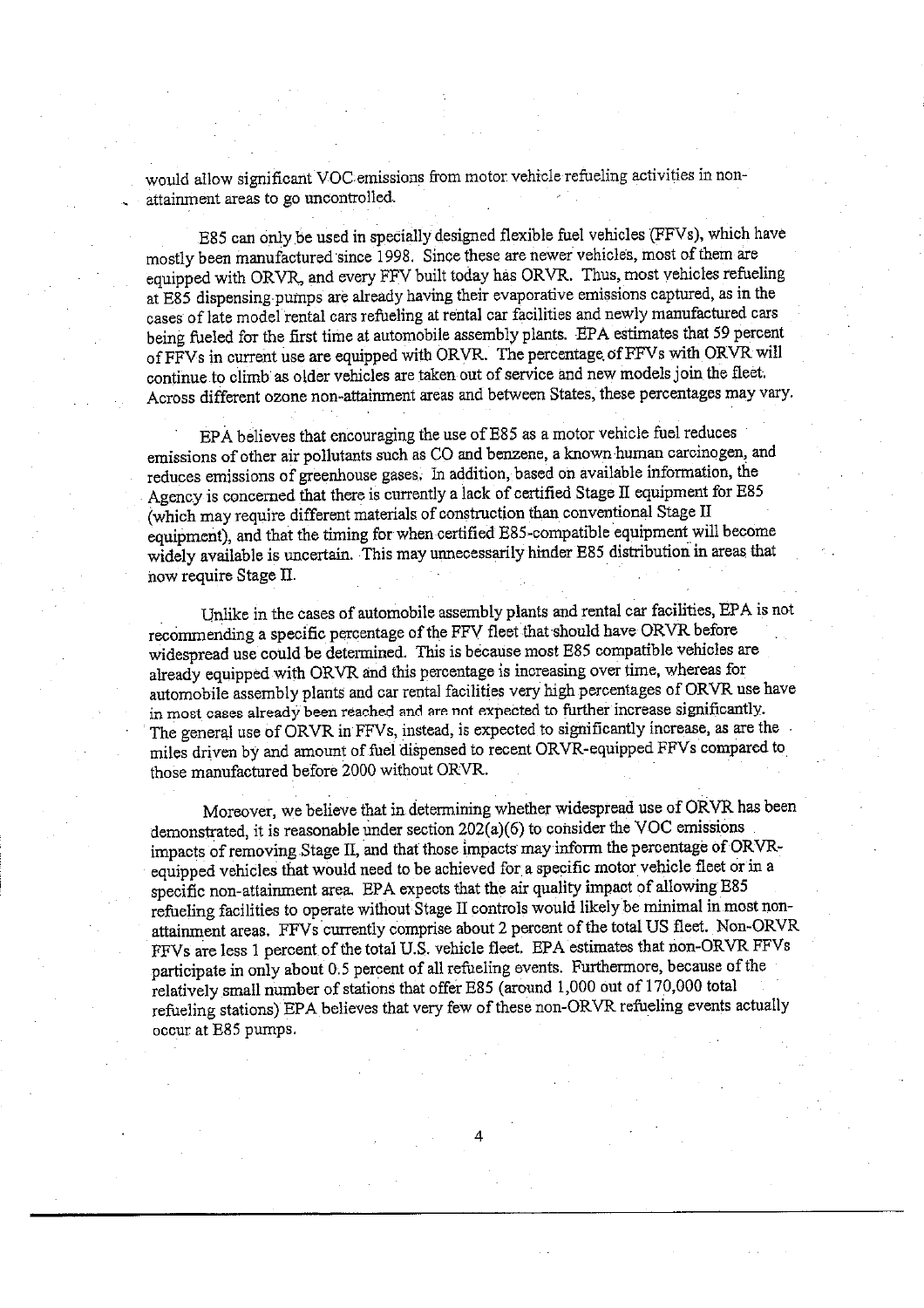Considering the factors discussed above, if an area can demonstrate that any increase in emissions caused by operating E85 fueling facilities without Stage II controls is so small as to clearly not interfere with attainment of the ozone standard or reasonable further progress or any other applicable CAA requirement, then EPA expects it could find that ORVR is in widespread use for FFVs when refueling at E85 facilities in this area. These areas could then allow E85 facilities to operate without Stage II controls, after modifying their SIPs such that E85 is not included within the definition of "gasoline" for purposes of Stage II vapor recovery controls (or after taking other necessary SIP revision action). As discussed above. States would need to submit SIP revisions affecting this change to their current Stage II SIPs, which EPA would evaluate through notice and comment rulemaking, subject to the provisions of CAA section 110(I). In addition, State and local agencies should consider if there are any transportation conformity impacts related to removing Stage II, if emissions reductions from Stage II are included in a SIP's on-road motor vehicle emissions budget. Due to the expected rapid growth of E85 installations, EPA will explore the development of ways to expedite the SIP revision process for States which are dealing with the E85 issue.

### General Exclusions from Widespread Use Determinations

States in the ozone transport region (OTR) are still required to apply Stage II, or a comparable measure, in all areas under 184(b)(2) of the CAA. This requirement is not affected by any widespread use determination or waiver of the section 182(b)(3) requirement granted under section 202(a)(6). For the independent section 184(b)(2) "comparable measure" requirement to not prevent an appropriate removal of Stage II controls, OTR States may want to revisit their previously approved comparable measure SIPs to consider substituting available non-Stage II measures for the Stage II controls they currently require.

Also, some States have chosen to add Stage II vapor recovery system requirements in their SIPs for ozone nonattainment areas that are classified in a category lower than "serious." While it is not necessary for States to demonstrate ORVR is in widespread use in moderate or cleaner ozone non-attainment areas, a revision of previously adopted SIP requirements to specifically waive Stage II requirements in such areas would need to comply with the provisions of CAA section 110(l) and, as described above, consider any transportation conformity impacts as applicable.

This guidance for widespread use determinations for special sectors would not necessarily apply to widespread use determinations for the general motor vehicle fleet. Within the overall motor vehicle fleet, the rate of penetration of ORVR-equipped vehicles has not advanced at the same rapid rates as for the fleets discussed in this memorandum. EPA is still considering the possible criteria for determining widespread use for the general fleet.

5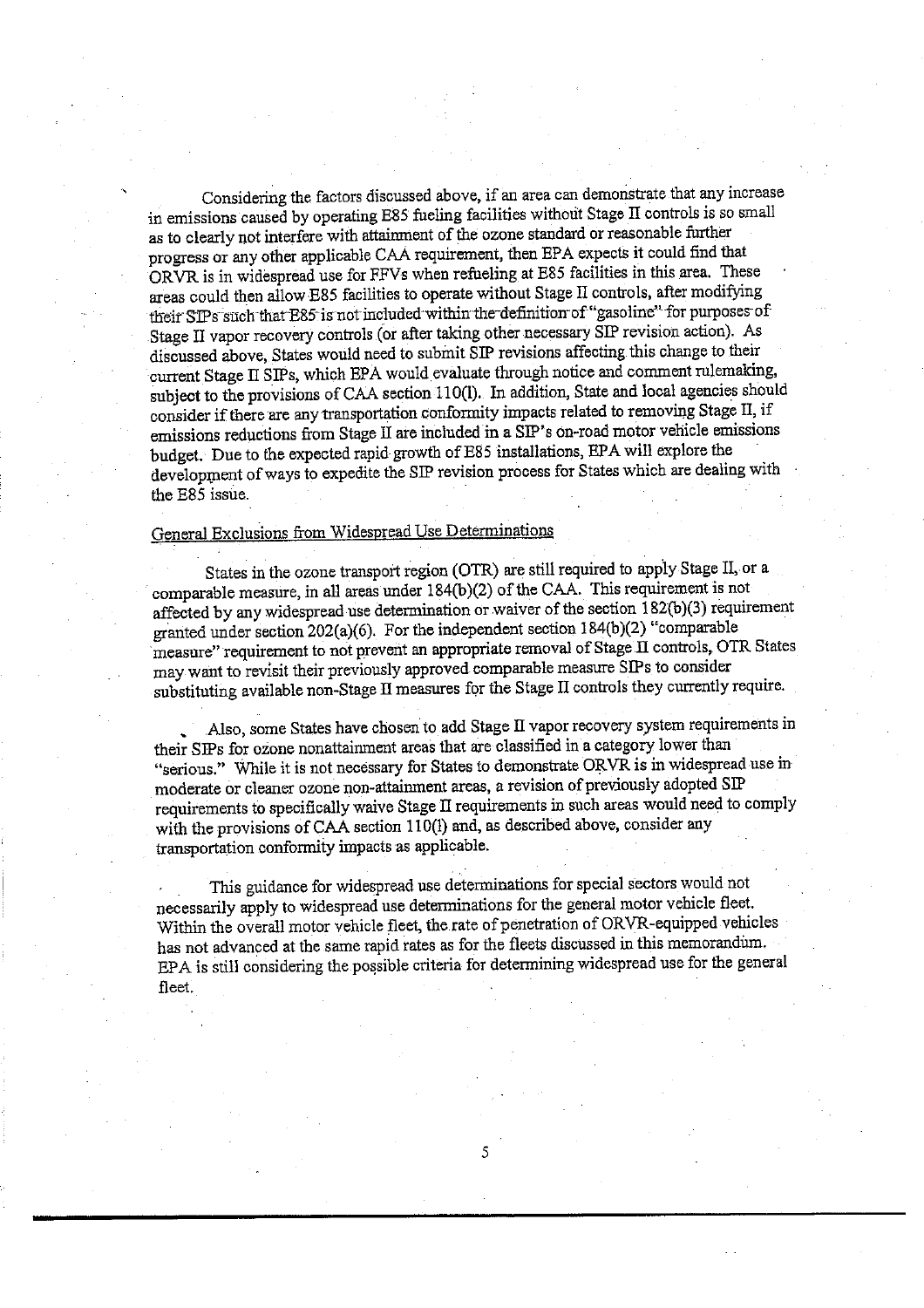### Attachment 2

## **Estimated ROG Emission Increases** From Removal of Stage 2 Vapor Recovery from E85 Fuel Dispensers

| Year | Noh-ORVR<br>flex fuel<br>vehicle | Annual<br>VMT per<br>vehicle <sup>2</sup> | %<br>VMT<br>fueled | E85 fuel<br>economy"<br>(miles per | Annual<br>E85 used<br>per         | Total E85<br>used<br>daily <sup>6</sup> | ROG<br>emission <sup>7</sup><br>statewide |
|------|----------------------------------|-------------------------------------------|--------------------|------------------------------------|-----------------------------------|-----------------------------------------|-------------------------------------------|
|      | population<br>(1.000's)          | (1,000's)                                 | with<br>$E85^3$    | gallon)                            | vehicle <sup>s</sup><br>(gallons) | 1,000s<br>(gallons)                     | (tons per<br>$\langle$ day $\rangle$      |
|      |                                  |                                           |                    |                                    |                                   |                                         |                                           |
| 2005 | 110                              | 13.5                                      |                    | 14.8                               |                                   | 0                                       |                                           |
| 2010 | 95                               | 11,4                                      | 5                  | 14.8                               | 38.5                              | 10.0                                    | 0.035                                     |
| 2015 | 67                               | 10.3 <sup>°</sup>                         | 15                 | 14.8                               | 104                               | 19.1                                    | 0.073                                     |
| 2020 | 34                               | 9.3                                       | 25                 | 14.8                               | 157                               | 14.6                                    | 0.055                                     |

#### Notes:

- Based on data provided to ARB by automobile manufacturers of flex fuel vehicles  $\mathbf{1}$ (FFVs) sold in California 1997 - 2005, for which nearly all FFVs were light-duty trucks. Annual number of FFVs is estimated using survival fraction of vehicles as a function of vehicle age. Assumes all FFV light-duty trucks equipped with onboard refueling vapor recovery (ORVR) starting with MY2003. Average age of vehicles in 2005 non-ORVR FFV fleet is 4 years.
- Annual vehicle miles traveled (VMT) data for light-duty trucks based on  $2.$ EMFAC2007.

Assumes increase in E85 refueling over time as number of E85 pumps increase 3. and motorists become aware that E85 costs less than reformulated gasoline. The assumed percentages in each of the three years are estimates based on these factors.

#### Assumes: 4.

- Fuel economy of FFVs operating on E85 based on U.S. EPA Fuel Economy Guides;
- Fuel economy does not decline with vehicle age for newer model year vehicles equipped with advanced on-board diagnostics.
- Calculated: annual VMT X % fueled with E85 / fuel economy in miles per gallon.  $5<sub>1</sub>$
- Calculated: vehicle population X annual gallons E85 / 365 days per year. 6.
	- 7. Calculated: daily gallons of fuel used X evaporative emissions in pounds TOG per gallon of fuel throughput X 0.92 (ratio of ROG/TOG).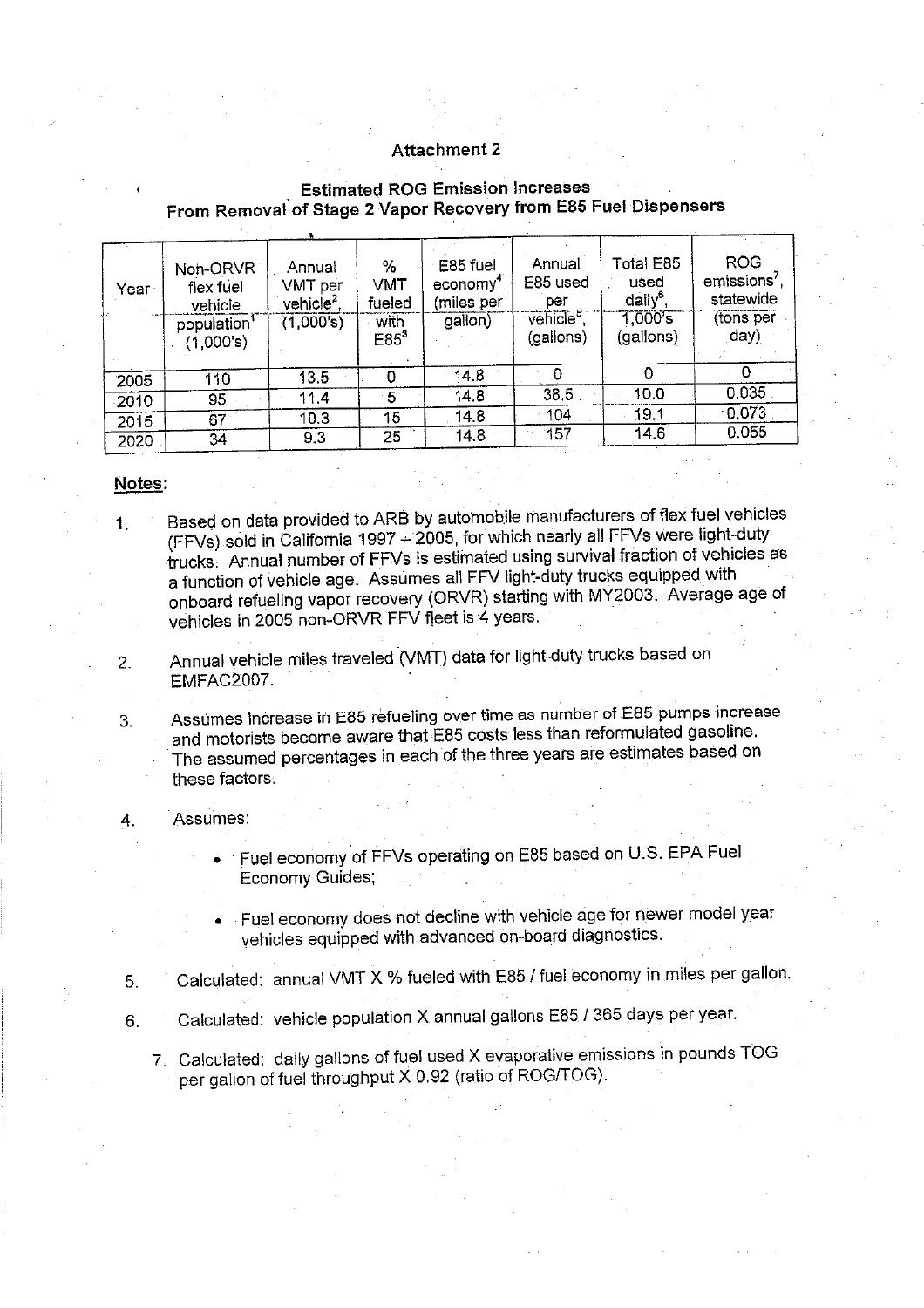## Assumes:

- E85 evaporative emissions factor same as emissions factor for  $\bullet$ reformulated gasoline. (Source: Full Fuel Cycle Assessment Well to Tank Energy Inputs, Emissions, and Water Impacts, CEC-600-2007-002-D, February 2007, pp. 5-30 to 5-35);
	- Reformulated gasoline evaporative emissions factor 7.6 pounds TOG per 1,000 gallons of fuel throughput (Source: "Uncontrolled Vapor Emission Factor at Gasoline Dispensing Stations," January 5, 2000.)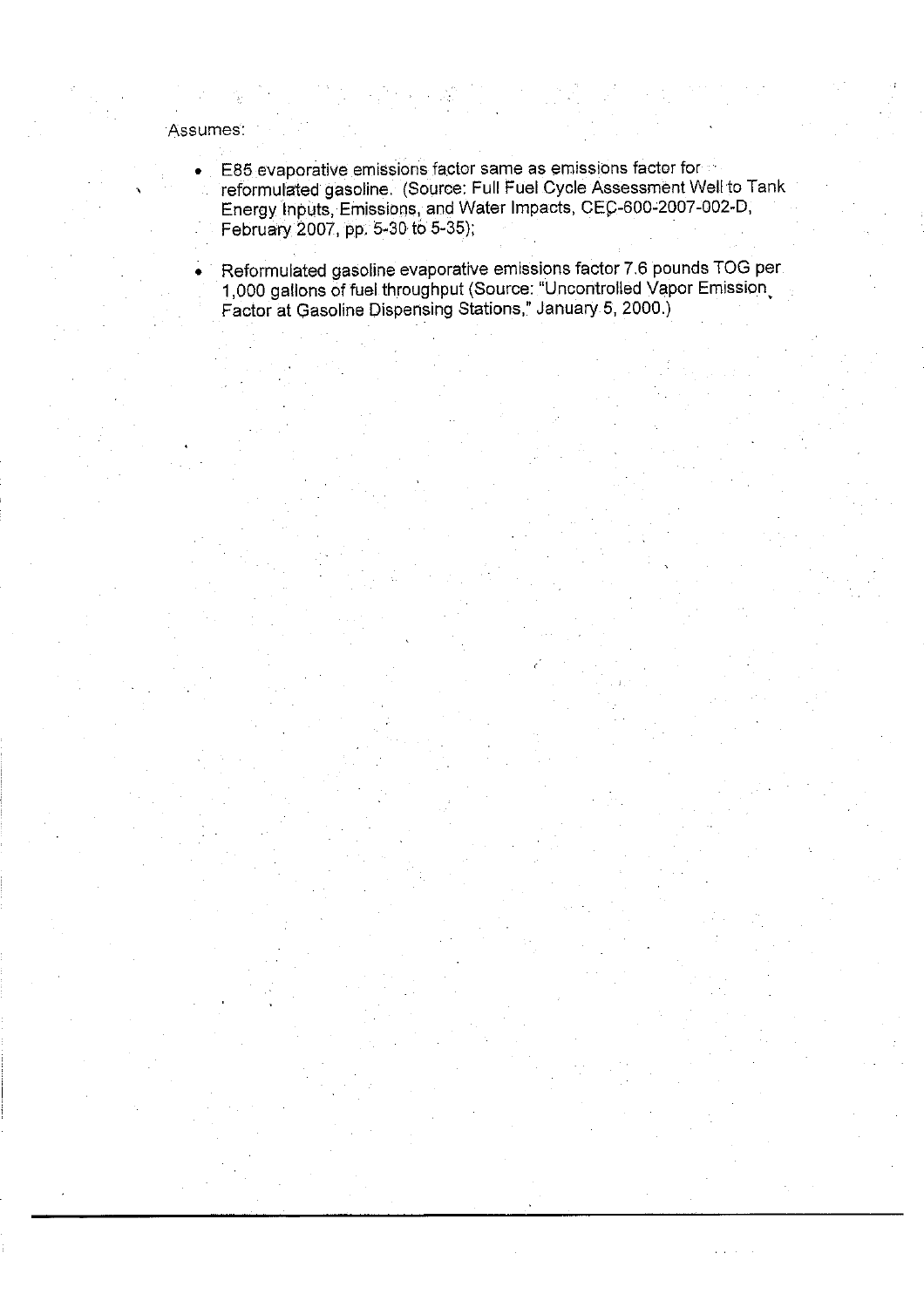## State of California AIR RESOURCES BOARD

## EXECUTIVE ORDER G-70-212

Modification of the Operative and Effective Dates Relating to the Finding that EVR Phase II Vapor Recovery Systems, Including In-Station Diagnostics, Are Not Certified for Use on Dispensing Facilities that Refuel Vehicles with a Fuel Blend of 85 Percent Ethanol and 15 Percent Gasoline (E85)

WHEREAS, the California Air Resources Board (ARB) has established, pursuant to California Health and Safety Code sections 25290.1.2, 39600, 39601 and 41954, certification procedures for systems designed for the control of gasoline vapor emissions during motor vehicle fueling operations (Phase II EVR vapor recovery systems) in its CP-201, *Certification Procedure for Vapor Recovery Systems at Gasoline Dispensing Facilities* (Certification Procedure) as last amended May 25, 2006, incorporated by reference in title 17, California Code of Regulations, section 94011;

WHEREAS, ARB has determined, after consulting with industry and local air quality management and air pollution control districts (districts), that the number of E85 (85 percent ethanol and 15 percent gasoline) dispensing facilities will increase throughout California;

WHEREAS, ARB has determined, E85 fuel is considered gasoline as the term is defined in D-200 *Definitions for Vapor Recovery Procedures* as last amended on May 25, 2006, incorporated by reference in title 17, California Code of Regulations, section 94010;

WHEREAS, District vapor recovery rules and regulations may require the use of Phase II vapor recovery systems at gasoline dispensing facilities, including those dispensing E85;

WHEREAS, section 2.4.4 of CP-201 allows the Executive Officer to change the operative and effective dates of new performance standards and specifications when certified systems meeting the applicable standards and specifications are not certified by the operative dates specified in Table 2-1 of CP-201;

WHEREAS, a vapor recovery system that meets the Phase II standards and specifications, including In-Station Diagnostics, was not certified for use on E85 dispensing facilities by the operative date in Table 2-1 of CP-201; and

WHEREAS, ARB and the U.S. Environmental Protection Agency have issued guidance letters authorizing districts to amend their rules to exempt E85 dispensing facilities from Phase II vapor recovery requirements because such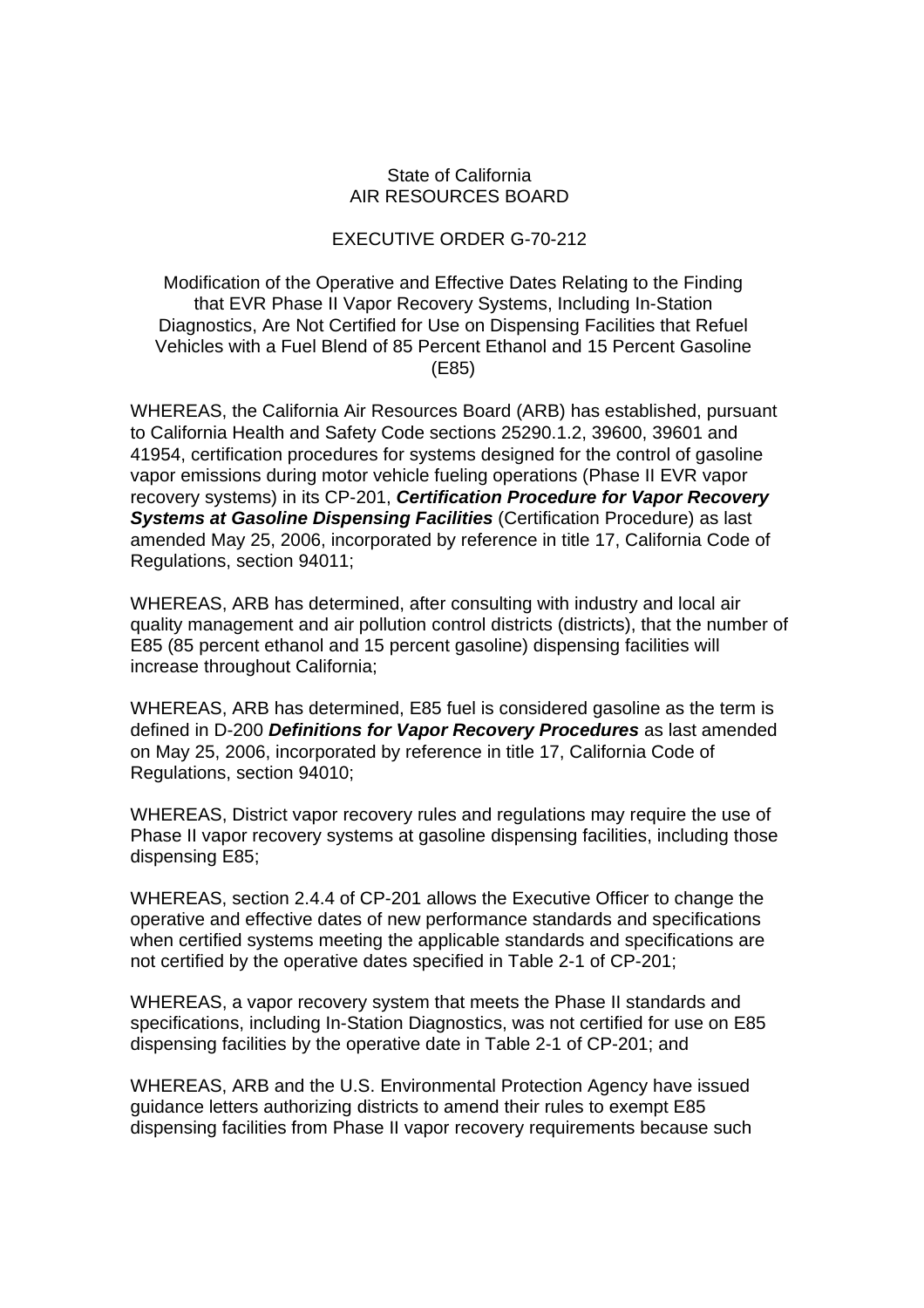facilities are expected to refuel vehicle fleets where 95 percent of the vehicles are equipped with on-board refueling vapor recovery (ORVR), a vehicle based system.

NOW, THEREFORE, IT IS HEREBY ORDERED that E85 dispensing facilities may continue to operate without Phase II vapor recovery until such time as ARB may certify Phase II vapor recovery systems for use with E85.

Executed at Sacramento, California, this 16<sup>th</sup> day of July 2008.

James N. Goldstene Executive Officer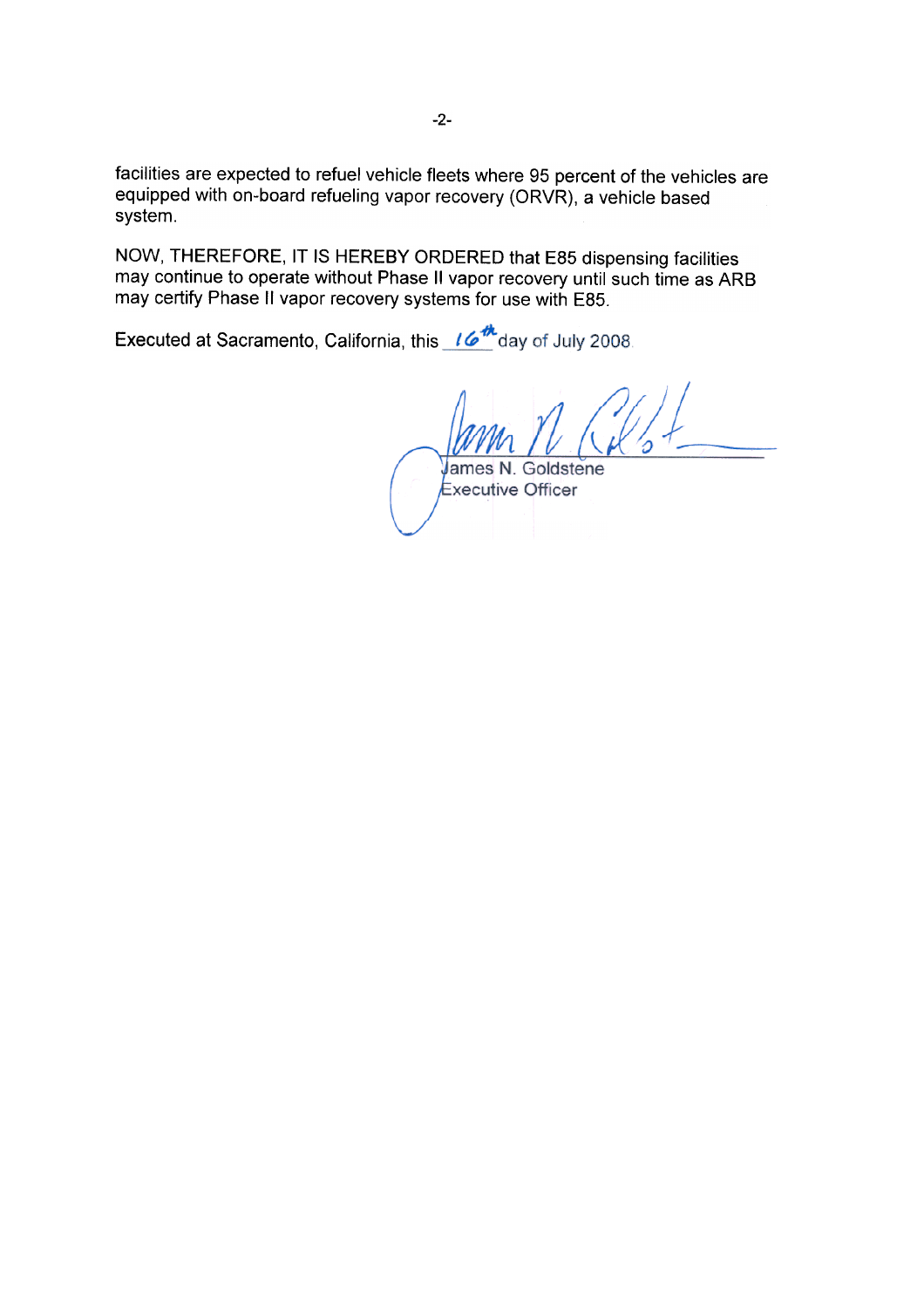#### **APPENDIX D**

#### **Public Comments**

#### **Public Workshop Comments (January 13, 2009)**

- **Participants:** Karen Carney **Mike Krempely** George Contos **George Contos**<br>
Kaled Cuaresma<br>
Kaled Cuaresma Kaled Cuaresma Mike Davirro **International Moothead** Tam Dinh Jeff Rivard Larry Gregory **Dirk Ruinard** George Julian Wayne Todd
- **Comment #1:** What does the EVR upgrade consist of?
- **Response:** EVR upgrade refers to the replacement of an older Phase II vapor recovery system with a new system that has been certified to CARB's most recent standards. State regulations require these new EVR systems to be in place by April 1, 2009 for facilities with underground storage tanks. Facilities with aboveground storage tanks will need to perform EVR upgrades by July of 2012. District permits are required before installing or modifying the vapor recovery systems.
- **Comment #2:** For public agencies with key control fleets, do we need to submit any documentation or paperwork to get the ORVR exemption?
- **Response:** Yes. As stated in Rule 449 section 308, non-retail dispensing facilities claiming this exemption shall submit an application pursuant to Rule 201 GENERAL PERMIT REQUIREMENTS for an Authority to Construct and Permit to Operate the facility, agreeing to comply with the conditions for exemption and the recordkeeping requirements.
- **Comment #3:** For facilities going for the ORVR exemption, can we keep the current Phase II nozzle?
- **Response:** Rule 449 Section 308 requires the nozzles to be part of a CARB certified vapor recovery system, except that the vapor return line shall be sealed off. If your current nozzles are no longer CARB certified, they will have to be replaced.
- **Comment #4:** For the ORVR exemption, do we need to submit an application prior to April 1?
- **Response:** Yes. Please see the response to Comment #2 above. Otherwise, the facility must have an EVR Phase II system in place by April 1, 2009.
- **Comment #5:** Where do we get the applications?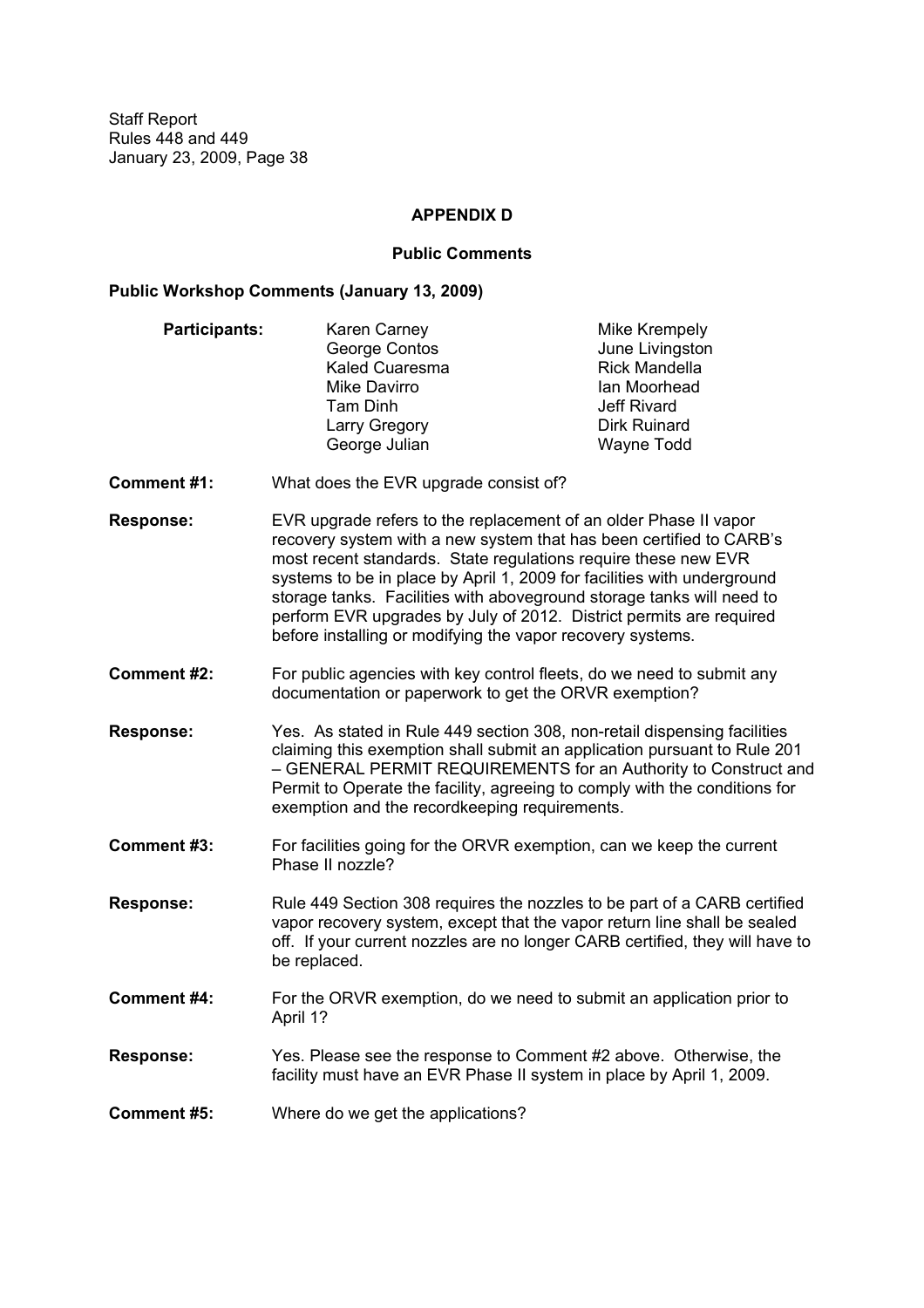| <b>Response:</b>   | Applications can be picked up at the District, mailed out upon request, or<br>downloaded from the District website:<br>http://www.airquality.org/permits/forms/appforms.shtml                                                                                                                                                                                                                                                                                                                           |  |  |  |
|--------------------|---------------------------------------------------------------------------------------------------------------------------------------------------------------------------------------------------------------------------------------------------------------------------------------------------------------------------------------------------------------------------------------------------------------------------------------------------------------------------------------------------------|--|--|--|
| <b>Comment #6:</b> | How do we document the inspection after each fuel drop?                                                                                                                                                                                                                                                                                                                                                                                                                                                 |  |  |  |
| <b>Response:</b>   | Inspection log formatting is at the discretion of the source. Staff is open to<br>working with affected sources to develop checklists where needed.                                                                                                                                                                                                                                                                                                                                                     |  |  |  |
| Comment #7:        | What is the reason for the inspection after each fuel drop if we conduct<br>daily inspections?                                                                                                                                                                                                                                                                                                                                                                                                          |  |  |  |
| <b>Response:</b>   | Daily inspections are required as part of Phase II systems maintenance.<br>Staff believes the Phase I systems are most susceptible to damage when<br>receiving deliveries. However, Staff has changed the language in Section<br>306.1 of Rule 448 such that only one inspection is required for each day<br>that fuel is delivered. If you already perform daily inspections, you are<br>complying with the proposed requirement (assuming the required<br>elements are included in your inspections). |  |  |  |
| <b>Comment #8:</b> | When is the effective date of the rule amendments?                                                                                                                                                                                                                                                                                                                                                                                                                                                      |  |  |  |
| <b>Response:</b>   | Staff has scheduled the proposed rules to be considered for adoption by<br>the Board of Directors at a public hearing on February 26, 2009. Unless,<br>otherwise specified, the rule amendments will take effect immediately<br>upon rule adoption. The exceptions are section 401 of Rule 448 and<br>Section 402 of Rule 449, which contain specific timelines for ICC<br>certification requirements, and section 403.3 of Rule 448, which specifies<br>when annual testing requirements begin.        |  |  |  |
| Comment #9:        | When do we know that the proposed amendments to the rules have been<br>adopted?                                                                                                                                                                                                                                                                                                                                                                                                                         |  |  |  |
| <b>Response:</b>   | The public is welcome to attend the February adoption hearing to witness<br>firsthand. If adopted, the District website will be updated to reflect the<br>Board's decision.                                                                                                                                                                                                                                                                                                                             |  |  |  |
| Comment #10:       | The proposed amendment does not specify that an application is<br>required. Is an application required?                                                                                                                                                                                                                                                                                                                                                                                                 |  |  |  |
| <b>Response:</b>   | Please see the response to Comment #2 above.                                                                                                                                                                                                                                                                                                                                                                                                                                                            |  |  |  |
| Comment #11:       | What happens if the rule passes but the permits have not been modified<br>yet?                                                                                                                                                                                                                                                                                                                                                                                                                          |  |  |  |
| <b>Response:</b>   | Assuming that the District Board adopts the ORVR exemption as<br>proposed, the District will not take enforcement action if the application for<br>ORVR exemption is submitted before April 1, 2009 and a permit is<br>subsequently granted.                                                                                                                                                                                                                                                            |  |  |  |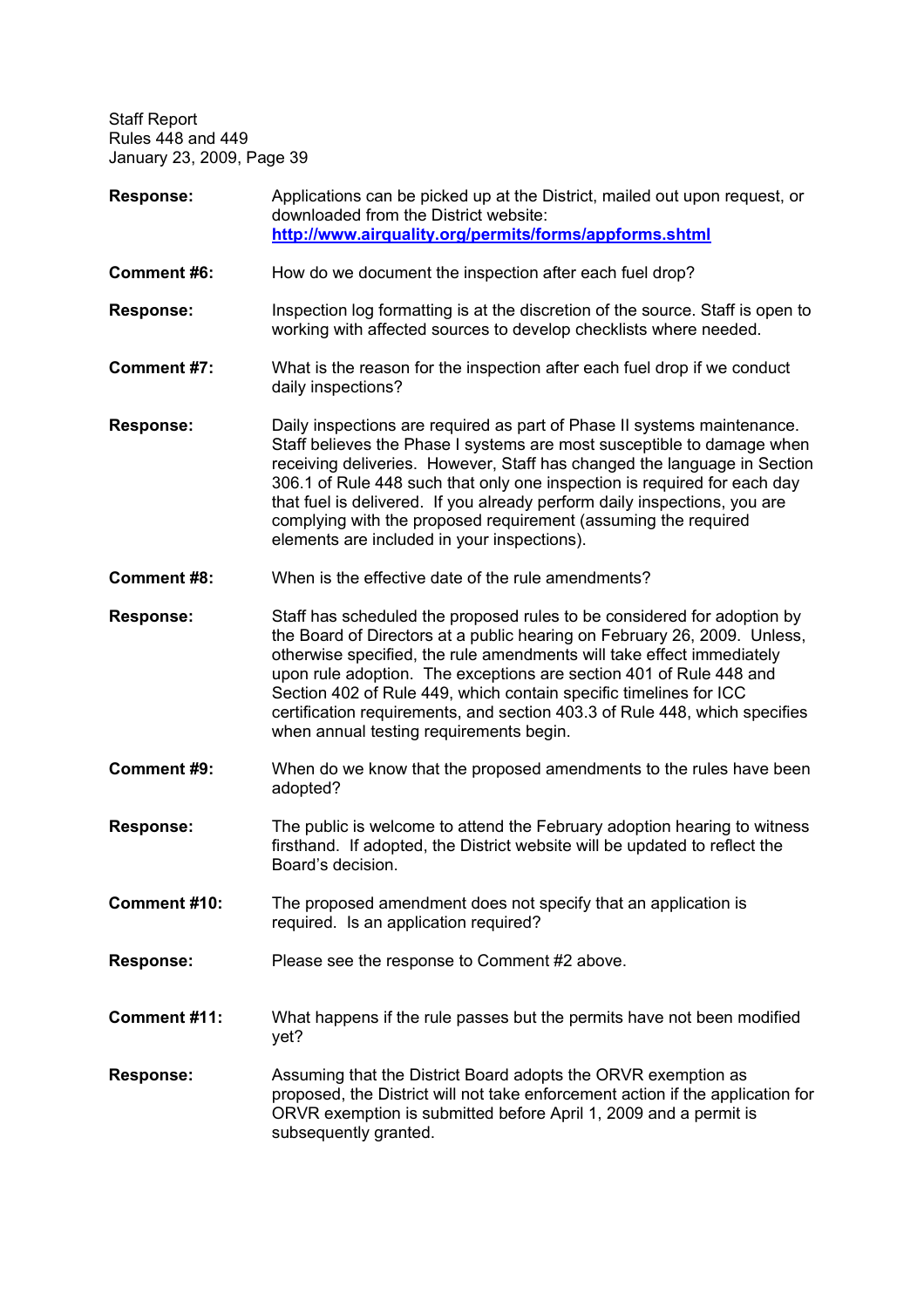- **Comment #12:** What if you already have a Phase II system and you want to use an exemption?
- **Response:** If you are an E85 facility, you can keep your Phase II system in place or remove it. If you are ORVR exempt, you will need to apply for a permit modification and use CARB certified nozzles with the vapor return line sealed off.

#### **Written Comments**

#### **Andrew Steckel, United States Environmental Protection Agency (December 23, 2008)**

**Comment #1:** We have completed a preliminary review of the draft rules and have identified no significant concerns.

#### **Alex Krichevsky, California Air Resources Board (December 29, 2008)**

- **Comment #1:** Rule 448 We have no comments on this rule.
- **Comment #2:** Rule 449 Section 301.1: Table 4-1 in ARB Vapor Recovery Certification Procedure CP-201 requires 95% by weight control efficiency and an emission factor < 0.38 lb/1000 gal for summer fuel. Therefore, we recommend to change this section to read as follows:

For summer fuel, a gasoline vapor control efficiency of at least 95% by weight or and a mass emission factor not exceeding 0.38 pounds of gasoline vapors per 1,000 gallons of gasoline dispensed.

- **Response:** Staff agrees and has revised the rule accordingly.
- **Comment #3:** Rule 449 Section 301.2: Table 4-1 in ARB Vapor Recovery Certification Procedure CP-201 requires 95% by weight control efficiency or an emission factor < 0.38 lb/1000 gal for winter fuel. Therefore, we recommend to change this section to read as follows:

For winter fuel, a gasoline vapor control efficiency of at least 95% by weight and or a mass emission factor not exceeding 0.38 pounds of gasoline vapors per 1,000 gallons of gasoline dispensed.

**Response:** Staff agrees and has revised the rule accordingly.

#### **Karen Carney, County of Sacramento (January 15, 2009)**

- **Comment #1:** Rule 448 Section 306.1, regarding maintenance inspections, how will the owner/operator be able to verify: If the spill containment drain valve is vapor tight? If the poppet valve is damaged? Should we actually compress it to see? If the submerged fill pipe is missing or damaged?
- **Response:** The maintenance inspections proposed for Rule 448, Section 306.1, are intended to be primarily visual inspections that do not require the use of testing equipment. Staff has changed the proposed requirement for drain